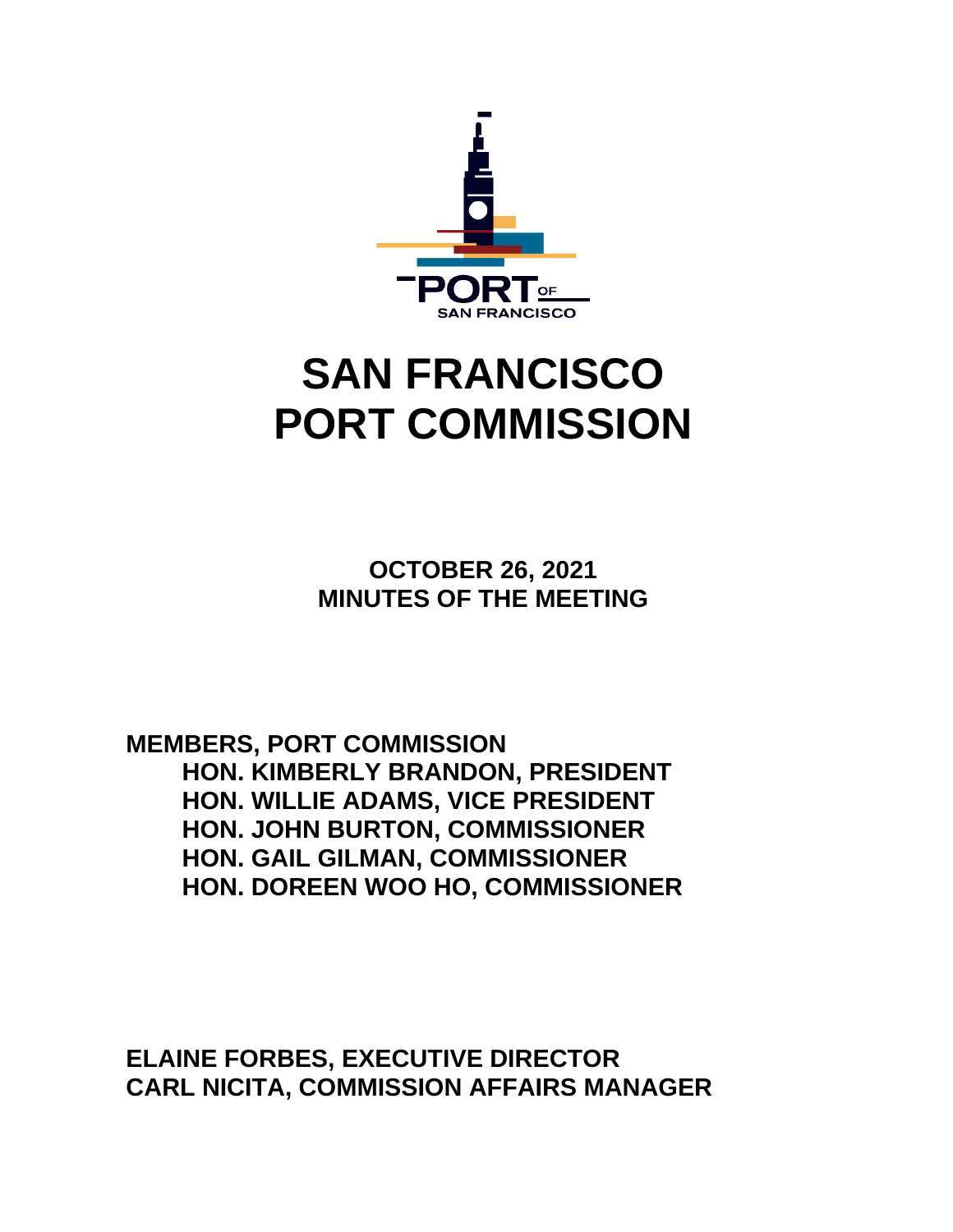# **CITY & COUNTY OF SAN FRANCISCO PORT COMMISSION**

# **MINUTES OF THE MEETING October 26, 2021**

# **1. CALL TO ORDER / ROLL CALL**

This meeting was held by teleconference pursuant to the Governor's Executive Order N-29-20 and the Fifth Supplement to Mayoral Proclamation Declaring the Existence of a Local Emergency.

Port Commission President Kimberly Brandon called the meeting to order at 2:00 p.m. The following Commissioners were present: Kimberly Brandon, Willi Adams and Gail Gilman. Commissioner Burton joined the meeting at 2:30 p.m. and Commissioner Doreen Woo Ho joined during closed session at 2:05 p.m.

The Commission Affairs Manager read the Ramaytush Ohlone Land Acknowledgement.

# **2. APPROVAL OF MINUTES – October 12, 2021**

ACTION: Vice President Adams moved approval of the minutes. Commissioner Gilman seconded the motion. In a roll call vote, the minutes were approved unanimously.

# **3. PUBLIC COMMENT ON EXECUTIVE SESSION**

No Public Comment.

# **4. EXECUTIVE SESSION**

A. Vote on whether to hold a closed session.

The Commission Affairs Manager announced that closed session item (1)(a) was removed from the agenda.

ACTION: Commissioner Gilman moved to meet in closed session. Vice President Adams seconded the motion. In a roll call vote, the motion passed unanimously.

(1) CONFERENCE WITH REAL PROPERTY NEGOTIATOR – This is specifically authorized under California Government Code Section 54956.8. \*This session is closed to any non-City/Port representative: (Discussion Item)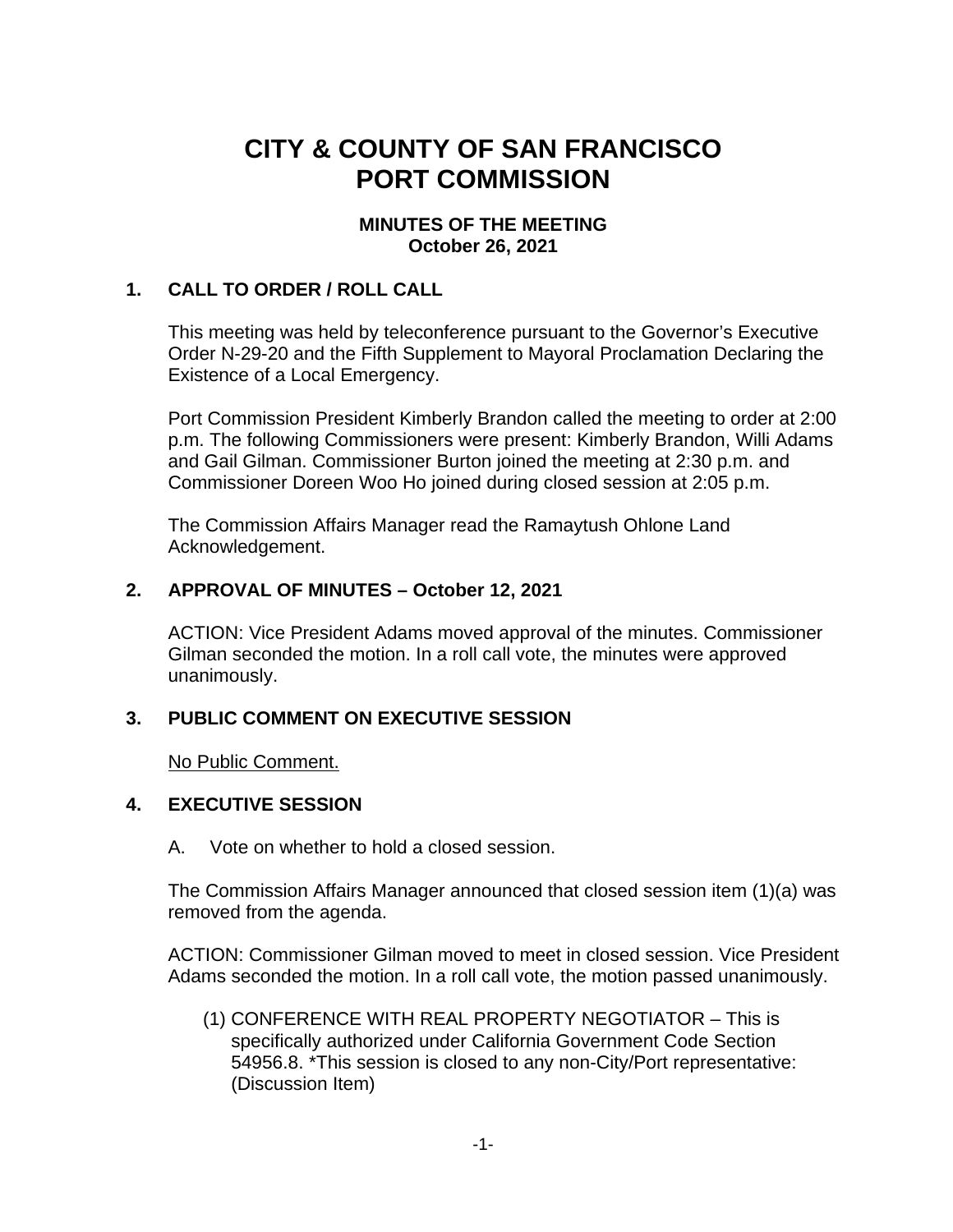(a) Property: Pier 94, Pier 92, and Seawall Lot 352 Person Negotiating: Port: Andre Coleman Deputy Director, Maritime; Ricky Tijani, Manager, Planning and Development Negotiating Parties: Michael S. Carroll representing Lehigh-Hanson

Under Negotiations: Price Terms of Payment X Both

Port staff has been approached with a proposal from Lehigh-Hanson for a new lease of Port property at Pier 94, Pier 92, and Seawall Lot 352. Port staff are evaluating the proposed terms including the proposed price and terms of payment for such new lease and the executive session discussion will be an opportunity for the Port Commission to provide negotiation direction regarding price and terms of payment, improvements, rental rate resets, and other factors affecting the form, manner and payment of consideration for a possible new lease, which in turn will enhance the capacity of the Port Commission during its public deliberations and actions to set the price and payment terms that are most likely to maximize the benefits to the Port, the City, and the People of the State of California.

The above item was removed from the agenda. The Port Commission did not meet in closed session on this item.

(b) Property: Pier 9

Person Negotiating: Port: Andre Coleman Deputy Director, Maritime; Don Kavanagh, Property Manager, Real Estate Negotiating Parties: Cpt. Anne McIntyre, San Francisco Bar Pilots Benevolent and Protective Association

Under Negotiations: \_\_\_Price \_\_\_ Terms of Payment X Both

Port staff has been approached by the San Francisco Bar Pilots Benevolent and Protective Association with a request for lease modification to Lease No L-14282 at Pier 9. Port staff are evaluating the proposed terms including the proposed price and terms of payment for such lease modification and the executive session discussion will be an opportunity for the Port Commission to provide negotiation direction regarding price and terms of payment, improvements, rental rate resets, and other factors affecting the form, manner and payment of consideration for a possible lease modification, which in turn will enhance the capacity of the Port Commission during its public deliberations and actions to set the price and payment terms that are most likely to maximize the benefits to the Port, the City, and the People of the State of California.

Present: President Kimberly Brandon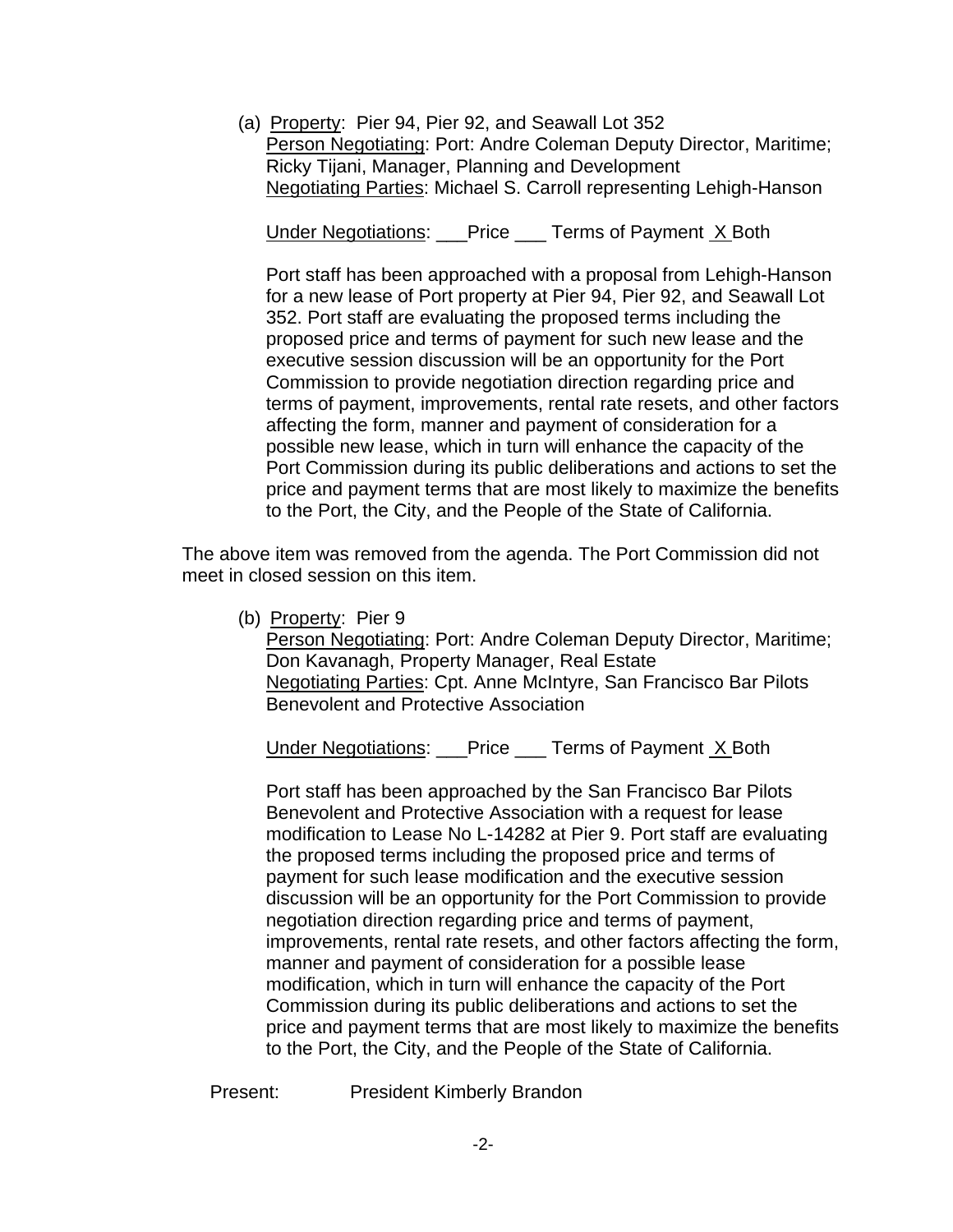|               | Vice President Willie Adams<br><b>Commissioner John Burton</b><br><b>Commissioner Gail Gilman</b><br>Commissioner Doreen Woo Ho (joined at 2:05 p.m.)                                                                                     |
|---------------|-------------------------------------------------------------------------------------------------------------------------------------------------------------------------------------------------------------------------------------------|
| Also present: | Elaine Forbes, Executive Director<br>Carl Nicita, Commission Affairs Manager<br>Rebecca Benassini, Deputy Director of Real Estate &<br>Development<br>Andre Coleman, Deputy Director of Maritime<br>Michelle Sexton, Port General Counsel |

The closed session adjourned at 3:15 p.m.

# **5. RECONVENE IN OPEN SESSION**

A. Possible report on actions taken in closed session pursuant to Government Code Section 54957.1 and San Francisco Administrative Code Section 67.12.

#### No Report.

B. Vote in open session on whether to disclose any or all executive session discussions pursuant to Government Code Section 54957.1 and San Francisco Administrative Code Section 67.12.

ACTION: Commissioner Gilman moved reconvene in open session. Vice President Adams seconded the motion. In a roll call vote, the motion passed unanimously.

At 3:20 p.m., the Commission reconvened in open session.

ACTION: Vice President Adams moved to not disclose anything discussed in closed session. Commissioner Gilman seconded the motion. In a roll call vote, the motion passed unanimously.

#### **6. PLEDGE OF ALLEGIANCE**

#### **7. ANNOUNCEMENTS**

A. Announcement of Time Allotment for Public Comments: Please be advised that a member of the public has up to three minutes to make pertinent public comments on each agenda item unless the Port Commission adopts a shorter period on any item. Please note that during the public comment period, the moderator will instruct dial-in participants to use a touch-tone phone to register their desire for public comment. Audio prompts will signal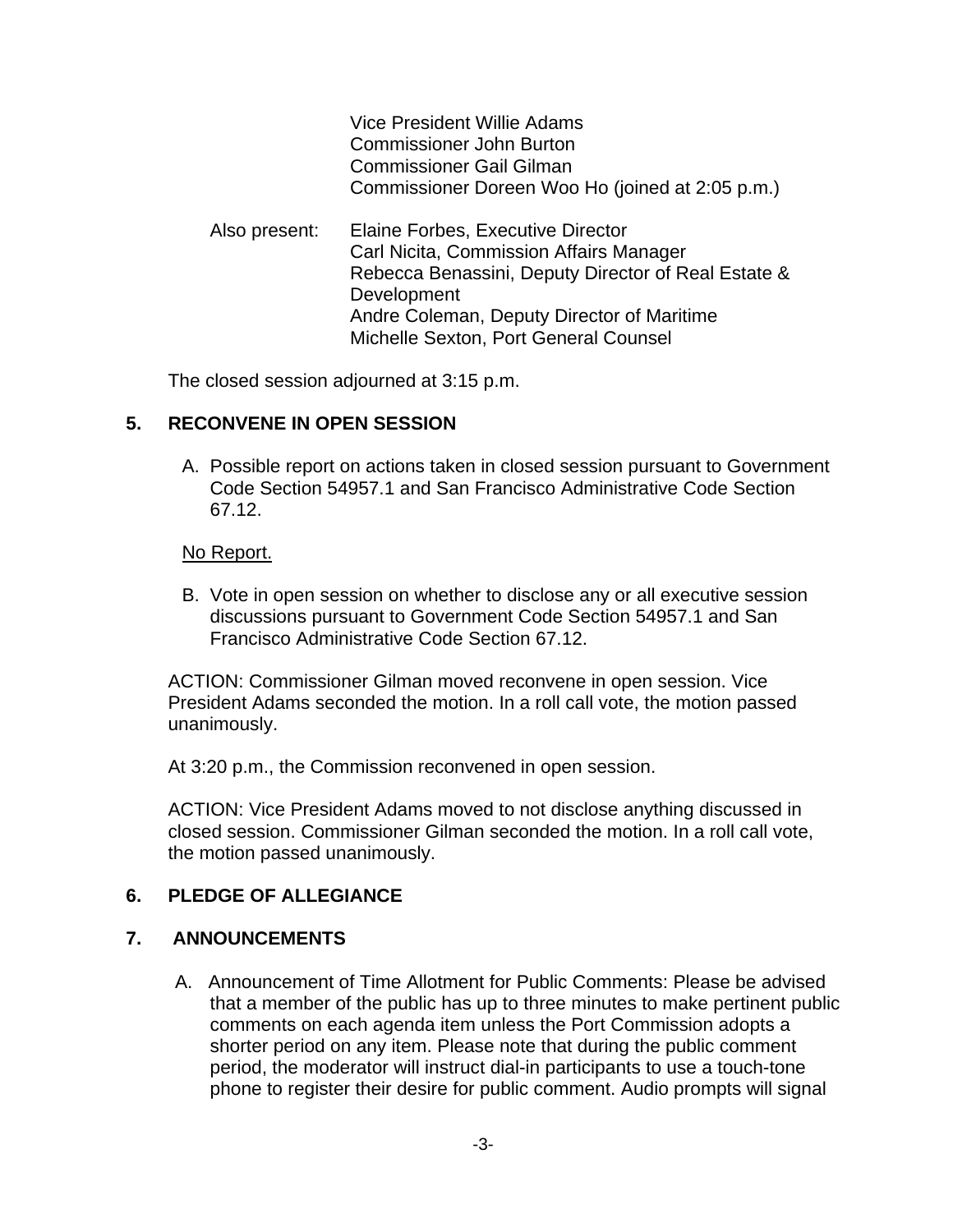to dial-in participants when their Audio Input has been enabled for commenting. Please dial in when the item you wish to comment on is announced.

### **8. PUBLIC COMMENT ON ITEMS NOT LISTED ON THE AGENDA**

Benjamin Lockey: Yes. I was calling to speak on getting some support from you guys. I work for San Francisco Bay Railway. We want to join the union. We have tried to join with Local 350. That didn't work out. We have tried to join with Local 3. That didn't work out.

They got back to us and told us basically why they weren't able to unionize us. And they got us in contact with Mr. [Faerie] from the Brotherhood of Maintenance of Way department. And the whole yard wants to go union. And management is basically fighting us on it.

They're holding captive-audience meetings trying to deter us from going union, saying that they won't be able to work with us directly. It'll all have to go through the union now. They won't be able to talk to us no more.

The lawyers they have are trying to drag this out for years, if possible. We just would like your guys' support in anything you guys can do to help us get this moving quickly and faster, so we can unionize and become a union at the Port, which everybody else is but us. That's all I have.

Benjamin Lockey: Benjamin Lockey.

Doug Bloch: Thank you. Good afternoon, commissioners. My name is Doug Bloch. And I am with Teamsters Joint Council 7, calling in on behalf of 100,000 teamsters in Northern California and the Central Valley.

You just heard from one of these brave workers who is trying to organize with our union. His employer is Republic Services, which is one of our largest employers in the waste-and-recycling industry in the United States.

We have a lot of friends on this commission, a lot of friends on the Board of Supervisors. And we always thank you for your support. And we're going to need your support [unintelligible] asking for Republic to give us card-check recognition so that we can get this out of the way.

The workers can organize and bargain for better wages and working conditions. There's nine workers. All nine of them signed cards to be members of the Teamsters union. And we would really appreciate whatever support you can give us. Thank you.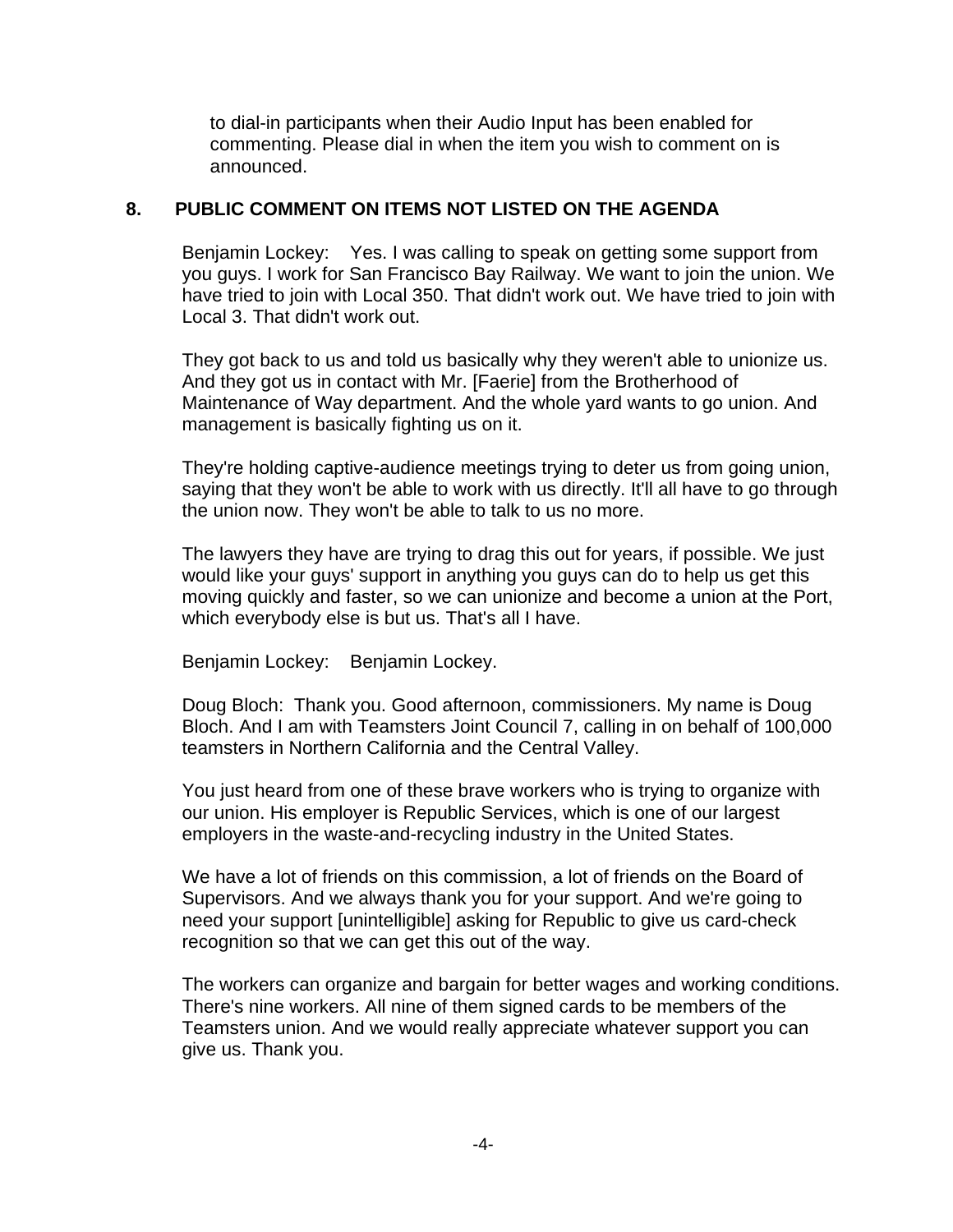[Gary Dahl]: Good afternoon, commissioners. My name is Gary Dahl. I'm the organizing director for the union that's organizing the workers -- [brother] Ben Lockey from whom you've heard and his eight coworkers at the San Francisco Bay Railway.

Just so you're all clear, this is the small railyard off of Third Street at 100 Cargo roughly nestled over there by Pier 96. And we have been successful in getting the support of all nine workers at the railroad.

As you've heard, they are very clear that they want a union. They tried with two other unions, as Ben pointed out. And the complication there was the unions tried to organize them under the National Labor Relations Act when, because they're a railroad, they're covered by another piece of legislation called the Railway Labor Act.

So the union for which I organize, the Brotherhood of Maintenance of Way, is specific to the Railway Labor Act. We have great expertise in that field. We are the railroad division of the International Brotherhood of Teamsters and have members in all 48 states in the lower states across the continent.

So you know, in recent years -- about a couple years ago, Republic Services purchased San Francisco Bay Railway, which, you know, had been basically a mom-and-pop shop, had embraced the union standard in the railroad industry and had very content workers working for them.

That changed with Republic Services. I won't go into all of the details. But the workers are anxious, as you can tell, for union representation. And they're anxious to get it done quickly. This being San Francisco, you know, our expectation is that this employer is going to be a union-friendly and cooperative employer.

But so far, they have been looking to delay the process by going through a railroad-specific federal agency called the National Mediation Board, which for a variety of reasons that I can get into if you'd like, is not going to be ready to take action, I'm being told, until next year to run an election for this group.

So what we think is a better process is to protect the workers', you know, right to exercise their voice with freedom and fairness by doing what we call a cardcheck-neutrality process whereby we get a neutral figure that both sides can agree upon to take a look at the stack of cards that the worker is assigned and then take a look at the list of workers that the employer provides and make a determination as to whether or not the Brotherhood of Maintenance of Way, in fact, has a majority status amongst the workforce.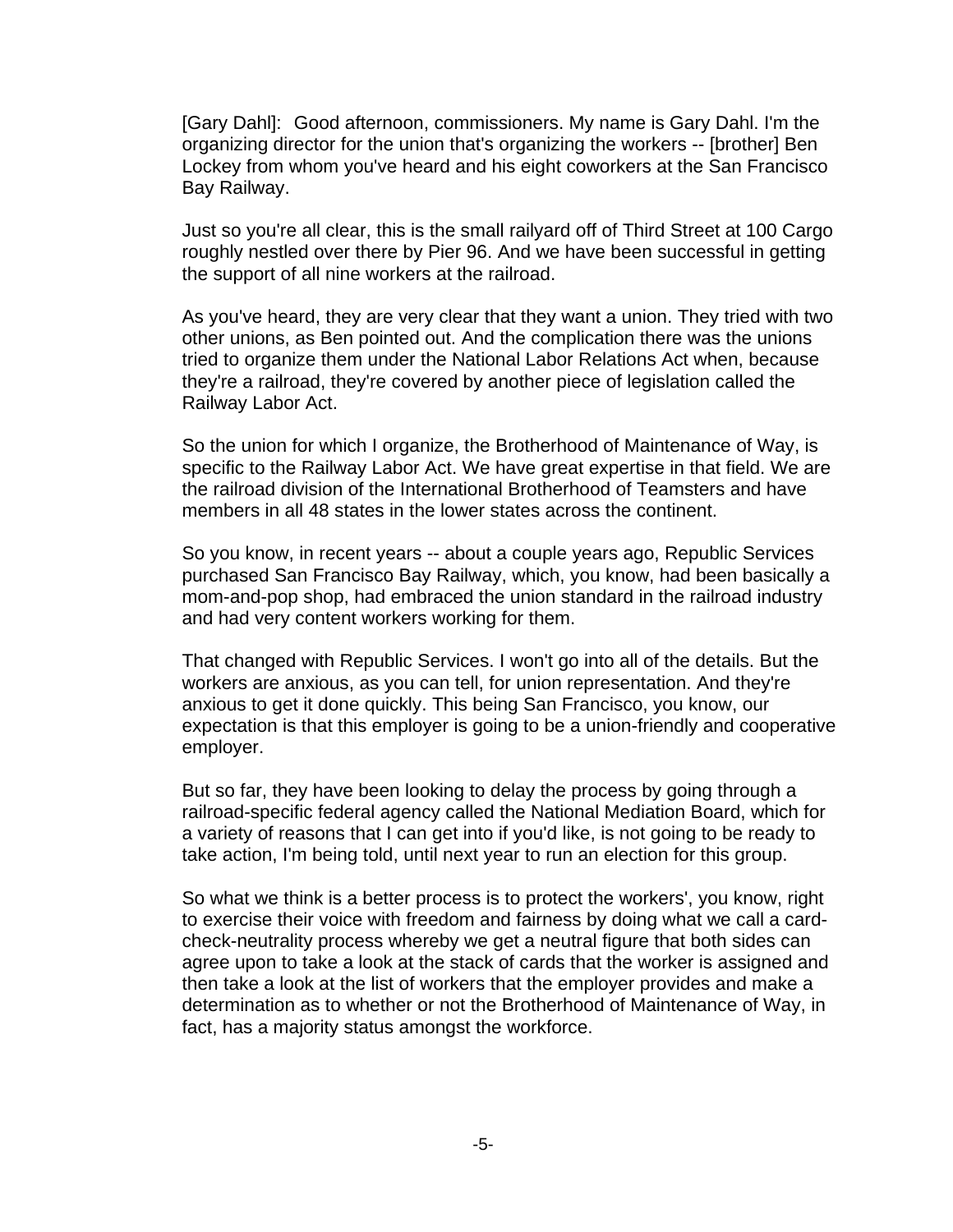If the neutral were to make that designation, then we would move into negotiations and look to have a cooperative process to achieve justice for these workers. So we are very grateful that you're hearing us out today. And we all are looking for your support in terms of making sure that the will of these workers is respected as we move forward.

So I'm open to answering any questions that you all might have. But again, thank you very much for your time this afternoon.

# **9. EXECUTIVE**

#### A. Executive Director's Report

Director Forbes: Good afternoon, President Brandon, Vice President Adams, members of the commission and members of the public. I am Elaine Forbes, the executive director of the Port of San Francisco. First, I'd really like to recognize all the Port staff who worked this weekend during this very big atmospheric river storm.

This past week, we experienced more than four inches of rainfall in the city and more throughout the region resulting in downed trees, power lines, light poles and flooding. Dozens of city workers including our Port maintenance, maritime and emergency-preparedness staff really stepped up, as they have time and time again during the past 20 months to make sure that our waterfront is prepared and able to withstand a storm.

And literally, we withstood a storm this last weekend. Our staff was out in force providing sandbags, clearing drains and responding to incidents up and down the waterfront. I couldn't be prouder of their work and all our essential workers who have braved the elements to keep us safe.

In my report today, I will provide an update on economic recovery and equity and provide key project updates. So first with economic recovery, last Friday in partnership with our city departments, we cut the ribbon on phase two of the Jefferson Streetscape improvement project in the Fisherman's Wharf area.

The project includes widened sidewalks, pedestrian street lights, public seating, bike parking, landscaping and the addition of trees. The Jefferson Street improvements make Fisherman's Wharf more inviting and accessible for residents and visitors and will ensure that this uniquely San Francisco destination is around for generations more to enjoy.

As the mayor proclaimed at the ribbon-cutting, the wharf is open. And what better way to welcome residents and visitors back than this great transformation to Jefferson Street. Fisherman's Wharf is a special community that is home to many small and family-owned businesses that have been around for generations.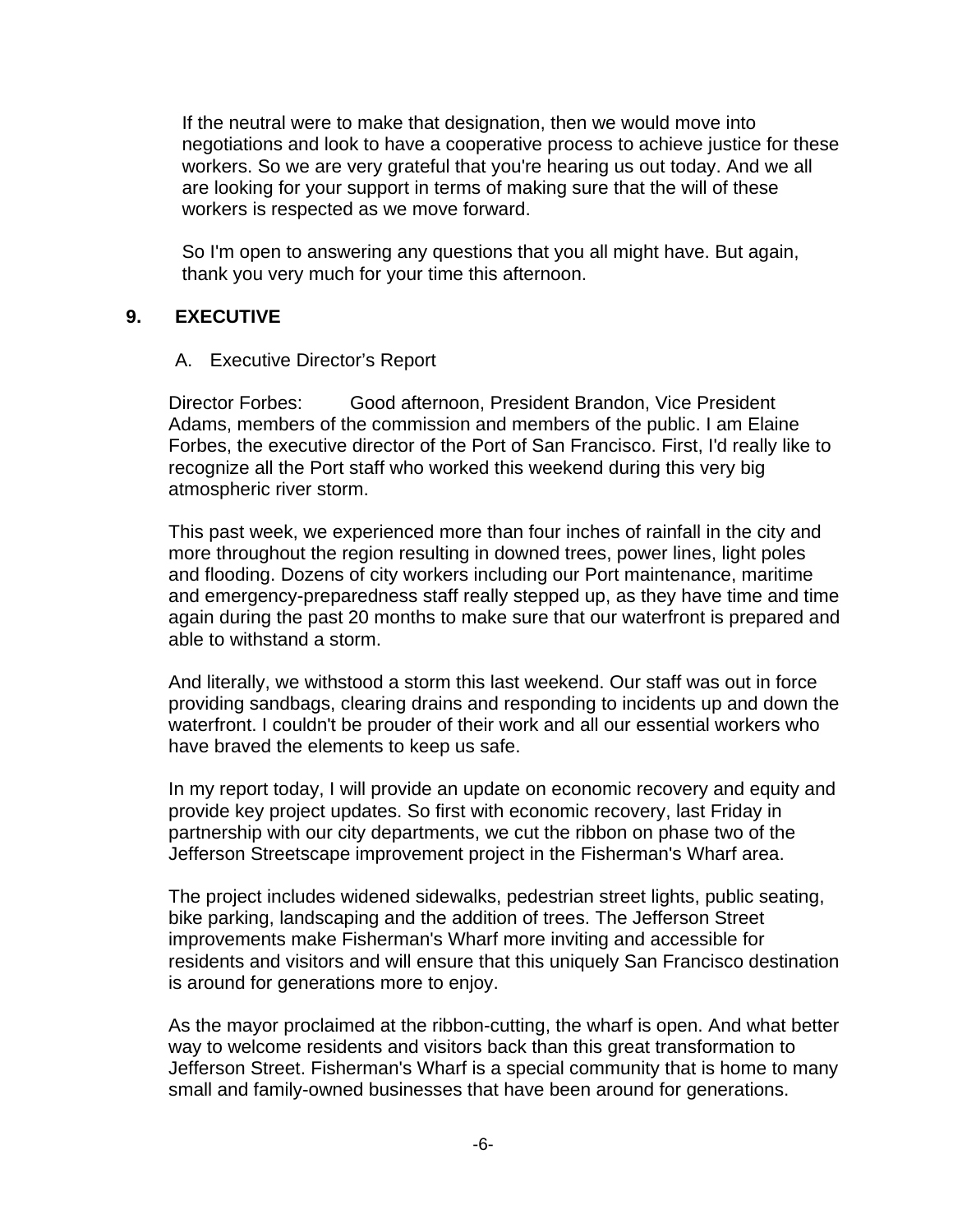We expect the resumption of cruises will bolster these businesses and help the economic recovery with the return of thousands of visitors. The Majestic Princess is in port now departing tonight. And we will have 17 more vessels coming this year to be followed by a record 127 calls next year. Shout out to our maritime division.

This weekend, on Halloween, we are proud to welcome the Ruby Princess for her first home-port call at the San Francisco Port. She will be sailing to various sought-after destinations including Mexico, Hawaii, the California coast, Alaska, the Panama Canal on five to 15-day cruises available for booking through 2023.

Coincidentally, last week, the Port hosted our mayor and city department heads for the mayor's monthly staff meeting at Pier 27 at the James R. Herman cruise terminal. It was a really excellent opportunity to show off the cruise terminal but also to highlight all the fantastic work staff is doing to help the Port and its tenants recover from the impacts of COVID-19.

Now, I want to highlight some equity work we are doing. Last Friday, we launched our mobile vendor pilot program that offers new economic opportunities to small entrepreneurs. This program establishes regulations that will allow for all residents and visitors to safely enjoy the natural and recreational benefits of an inclusive waterfront.

To date, we've already received 30 applications. And we've issued permits to 22 vendors. Up to three vendors may vend from 17 approved locations up and down the waterfront. Mobile vendors, like the street performers, will enrich the waterfront experience, adding color, life and vibrancy.

At the request of Commissioner Gilman, staff will be providing the commission an update on the program's implementation in your December meeting. Next week, the Office of Economic and Workforce Development is hosting its first-ever hospitality industry hiring event at the Ferry Building.

The event will be on November 3rd from 10:00 a.m. to 2:00 p.m. There will be on-the-spot interviews and hiring. OEWD is working closely with the Ferry Building and their tenants to ensure that they are lining up qualified job seekers for available jobs at Ferry Building merchants and beyond.

Now, I'm going to turn to key projects. I have two today. First, earlier this year, the Port Commission authorized Port staff to issue a request for proposals for the rehabilitation of two existing buildings located at Crane Cove Park, Building 49 and the Kneass Building.

After conducting its formal RFP process for each building, Port staff reported the scoring results of the RFP through an informational item to the Port Commission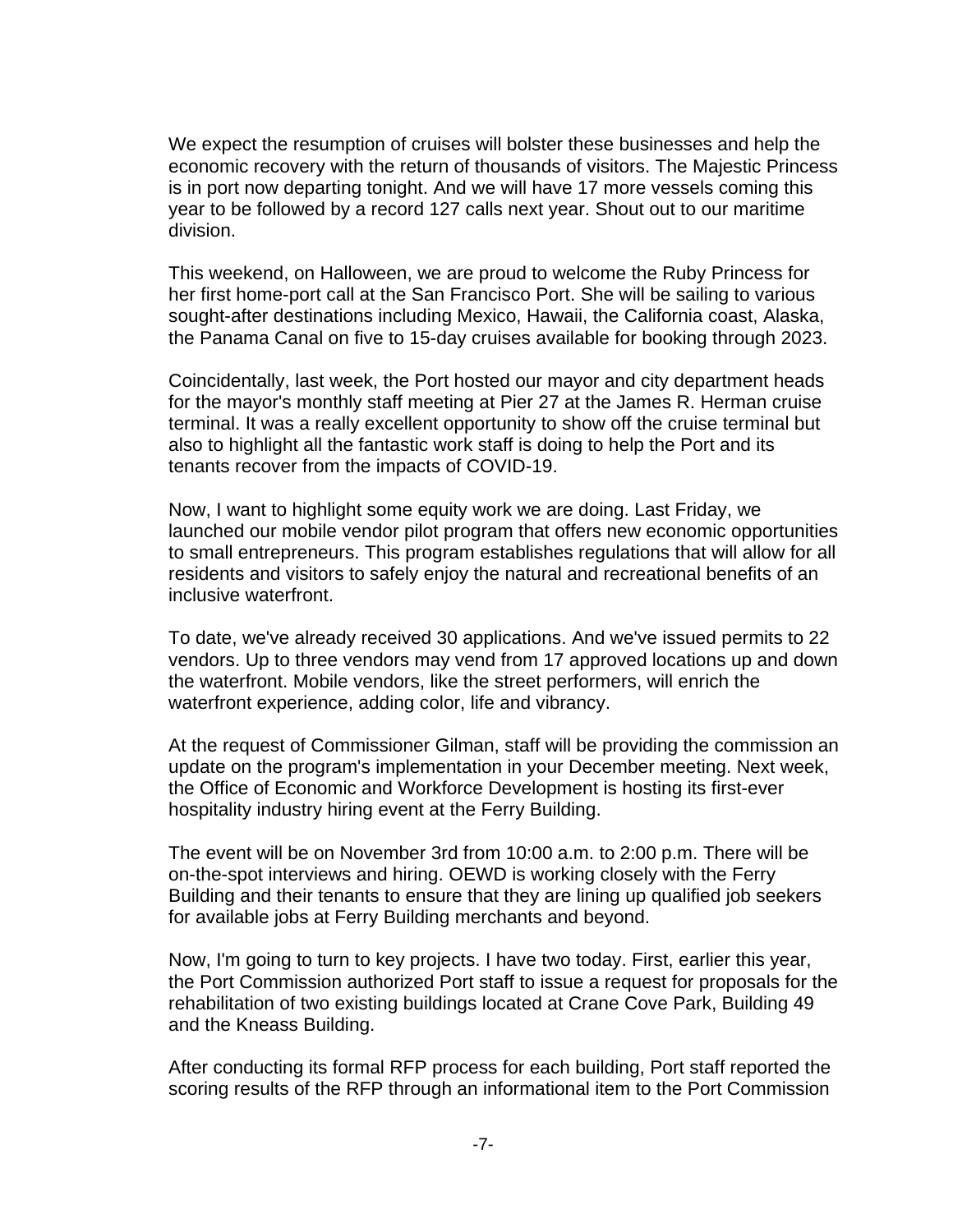on September 14th and then to the Port's Southern Advisory Committee on October 6th.

Based on the results of the RFP along with comments and feedback from the public and Port Commission, you'll note that today's agenda includes a recommendation from staff to award lease-negotiation rights at Building 49 to the YMCA of San Francisco.

For the Kneass Building, I have authorized staff to terminate the RFP process because neither proposal adequately met the stated objectives of the solicitation. We look forward to returning to the commission and to the community at the appropriate time in the future to determine next steps for this because, which will likely include reissuing of an RFP with a refined set of objectives and scoring criteria.

Secondly, I'm proud to report that we are welcoming the last of our telecommuting employees back to our offices safely on a hybrid schedule November 1st. I want to thank all Port staff and especially thank the COVID return-to-work team for all their work preparing a safe return to our offices at Pier 1. And that concludes my director's report. Thank you very much.

#### No Public Comment on the Executive Director's Report.

#### Commissioners' Discussion on the Executive Director's Report:

Commissioner Woo Ho: I'm having [unintelligible] difficulty today. I just want to compliment Elaine on her comments and just mention that I'm supportive of everything she said. So I'm not going to stay long because my technical issues are still with me. But anyway, thank you, Elaine.

President Brandon: Thank you. Commissioner Gilman?

Commissioner Gilman: Thank you, Director Forbes, for the great report. I'm really excited to see that cruising is coming back to the bay. And I walked Jefferson Street today. And the improvements are wonderful and will help promote economic vitality back to the Port. So congratulations to you and the staff on all your hard work.

Commissioner Burton: [All --] thank you. Everything good.

Vice President Adams: Director Forbes, again a stellar report. Thanks for all your work. I really appreciate your temperament. You're very patient. And your staff -- you've shown yourself to be a good leader. I know the commissioners - we're a handful. But you get through it.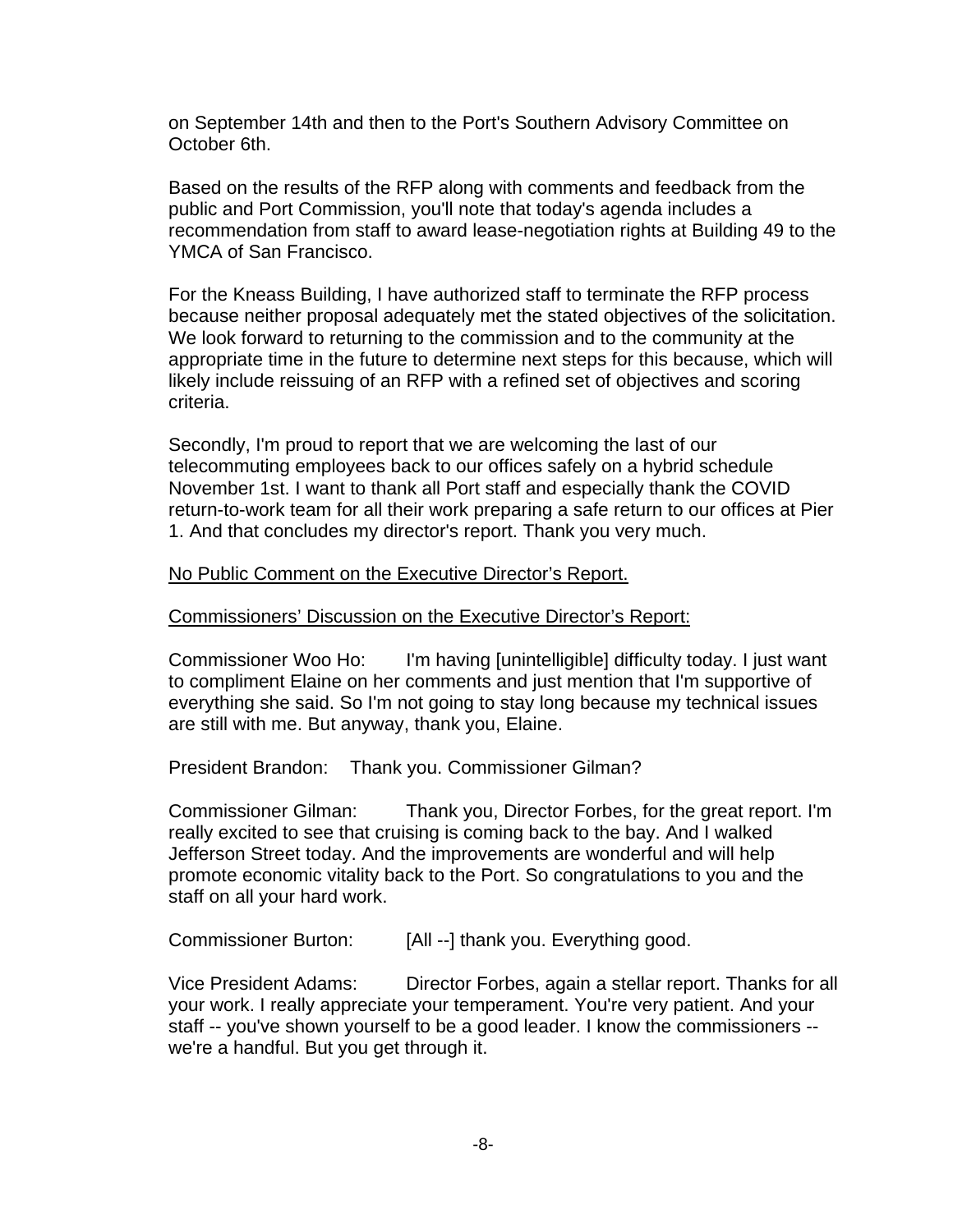We all have the passion, like your staff, because we want the best Port in the world. And we believe that. So that's why we strive hard. So thank you for all your work.

President Brandon: Thank you. Director Forbes, thank you so much for your report. And I want to thank all the staff that stepped up this weekend because that was a major storm. So I really appreciate everybody that came out to help our tenants and all of our guests at the waterfront.

It's exciting about the cruise ships returning to the Port of San Francisco. And I was at Fisherman's Wharf not last weekend but the weekend before. And I saw all the upgrades to the street and to the triangle parking-lot setting so really, really nice job to welcome all of our visitors back to Fisherman's Wharf. So thank you so much for your report and all the great work that's going on at the Port. Thank you. Carl, next item, please.

# **10. CONSENT**

A. Request authorization to advertise with competitive bids for a two-year Maintenance Dredging Program, Construction Contract No. 2842. (Resolution 21-44)

ACTION: Commissioner Gilman moved approval of the consent calendar. Vice President Adams seconded the motion.

No Public Comment on the Consent Calendar.

Roll Call Vote:

President Brandon – Yes Vice President Adams – Yes Commissioner Burton – Yes Commissioner Gilman – Yes Commissioner Woo Ho – Yes

President Brandon - The motion passes unanimously. Resolution 21-44 is adopted.

# **11. REAL ESTATE & DEVELOPMENT**

A. Request determination of the Department of Homelessness and Supportive Housing's ("HSH") compliance with Option Exercise Conditions, and affirmation of the HSH's exercise of the Option to Extend for Memorandum of Understanding No. M-16518 between Port and HSH for temporary use of a portion of Seawall Lot 330 for the Embarcadero SAFE Navigation Center for an additional 24 months. (Resolution 21-45)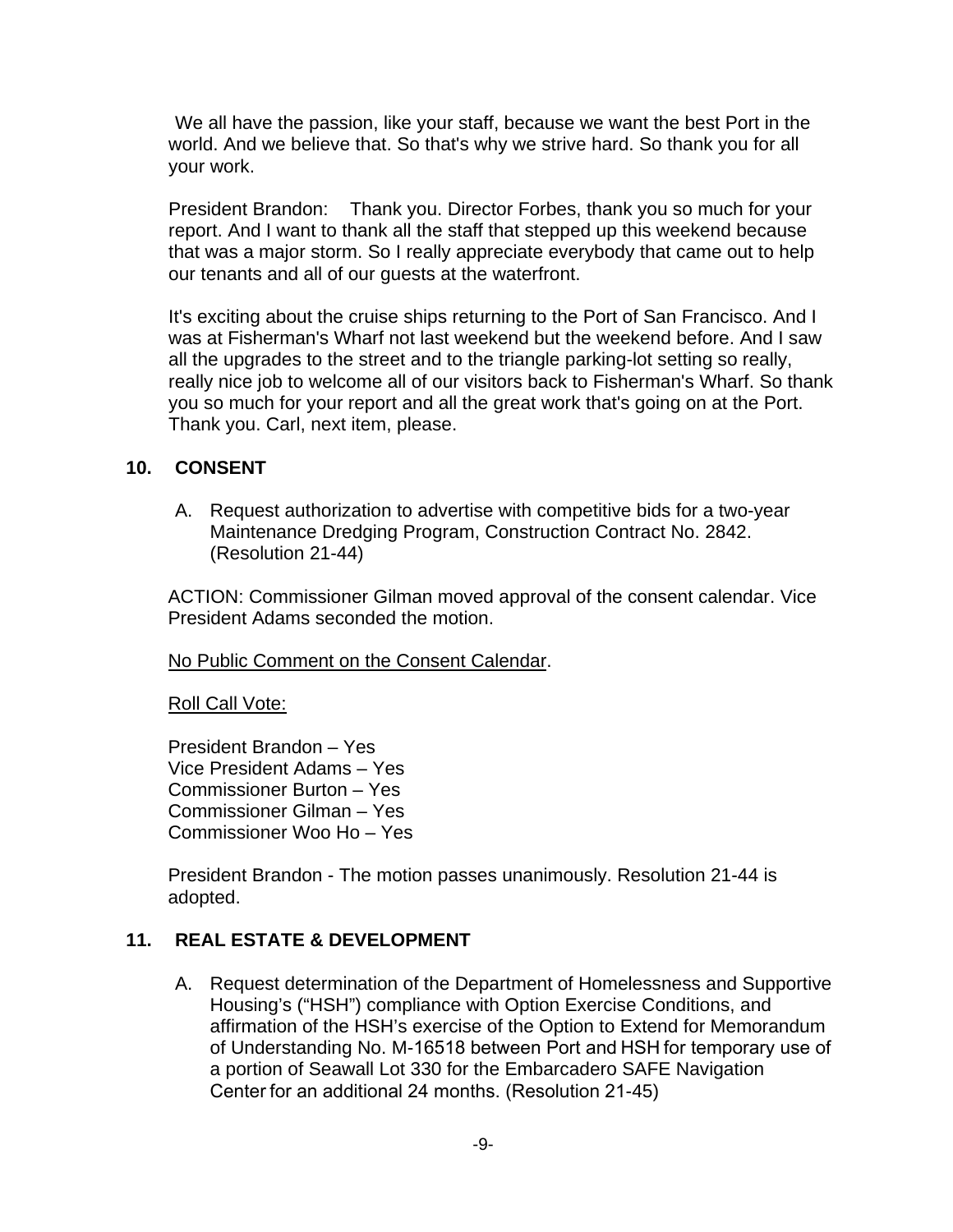Kimberley Beal: Good afternoon, President Brandon, Vice President Adams, commissioners, Executive Director Forbes. My name is Kim Beal. I'm the senior property manager for real estate and development. And I'm joined today by Randy Quezada, director of communications, and Emily Cohen, with HSH.

We will be discussing HSH's compliance of the exercise-of-option conditions required for HSH to extend operations of the Embarcadero Safe Navigation Center for an additional 24 months.

So I will be providing a brief overview of the key MOU terms and the exercise-ofoption conditions, followed by Emily, who will be providing a summary of what HSH has done to meet those conditions, after which Randy will be discussing the advisory committee's assessment of HSH's actions. And then, we will be concluding with staff's recommendations. Next slide, please.

So in June of 2019, Port and HSH entered into an MOU for approximately a little less than 47,000 square feet of paved land at Seawall Lot 330. This was for the construction and operation of a 200-bed Navigation Center for temporary housing.

At the time that we were negotiating the MOU, staff was planning to issue an RFP for the entire site. So possession was therefore limited to 56 months. And this 56 months covered construction, the 24 months initial operating, the 24 months if the option were exercised as well as time for demobilization.

So if the option is exercised, the space will need to be vacated by the end of first quarter of 2024. And the current schedule for the Strada-TCC proposal does not have them beginning construction before that time. So if the option is exercised, it will not impact construction activities or the RFP.

The base rent we entered into initially was \$36,860 per month. That is increased annually by 3 percent. And HSH was also given rent credits not to exceed \$364,000. This was to cover infrastructure improvements that would remain beyond the term of the MOU but were beneficial to the development.

So these are things like bringing domestic water and installation of sewer as well as electrical improvements to the site. Next slide, please.

So the option-of-exercise conditions that needed to be met were showing a reduction of the number of unhoused in the outreach zone. And the outreach zone is defined as the area bordered by Market, Fourth and Bay Streets.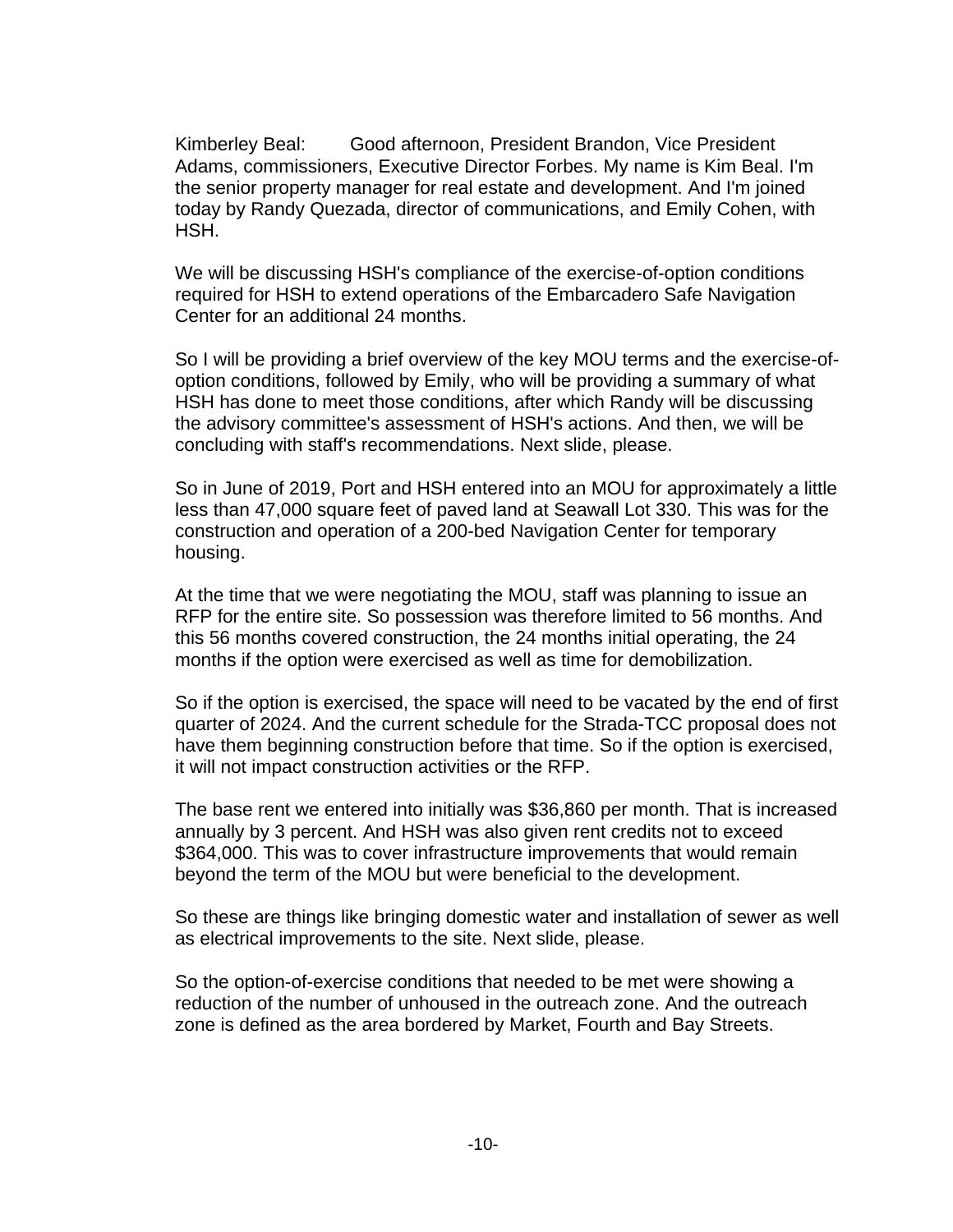There also needed to be an increase in public safety and cleaning resources within the safety zone. And the safety zone is characterized as the areas between Folsom, Second Street and the Embarcadero to the Ferry Building.

They were to provide regular reports on crime statistics and other communityimpact measures in the safety zone. And then, finally, HSH and their operator, Five Keys, needed to be in compliance with the good-neighbor policy. Next slide, please.

And this slide gives you a visual, again, of what we are calling -- or what was defined as the safety zone and the outreach zones. Next slide, please. And with that, I'm going to turn it over to Emily.

Emily Cohen: Good afternoon, commissioners, President Brandon, Vice President Adams. Thank you very much for having me. My name is Emily Cohen. I'm the deputy director with the Department of Homelessness and Supportive Housing.

I'm going to talk a little bit more today about the program that we've operated at the Embarcadero, the Safe Navigation Center, and to discuss the ways in which HSH has met the conditions to extend the MOU.

These conditions were developed in partnership between the Port and HSH with lots of input from the community during pre-COVID times. And as things shifted so dramatically during COVID, especially for our homeless response system, I'm just incredibly grateful for the community staying at the table with us.

We moved it to a virtual table. But they have stayed at the table with us throughout the pandemic to discuss the impact and operations of the Navigation Center. Really want to appreciate Five Keys and the partners both onsite and in the community who have helped make this project so successful.

We're really proud of the work that we've done in partnership with the community to meet the conditions outlined in the MOU. And we know, of course, that there is room for improvement. And we always appreciate the continued input from members of the Embarcadero community advisory group and the community members who come to our regular meetings to tell us about their experiences with the program. Next slide.

I do want to highlight some key successes of the program. As you know, it opened in late December just before the pandemic hit. And it is operated by Five Keys. When the pandemic struck, we had to really quickly pivot the operations of the program to prevent the spread of COVID-19 and implement mitigation strategies not just at the shelter but across our homeless response system.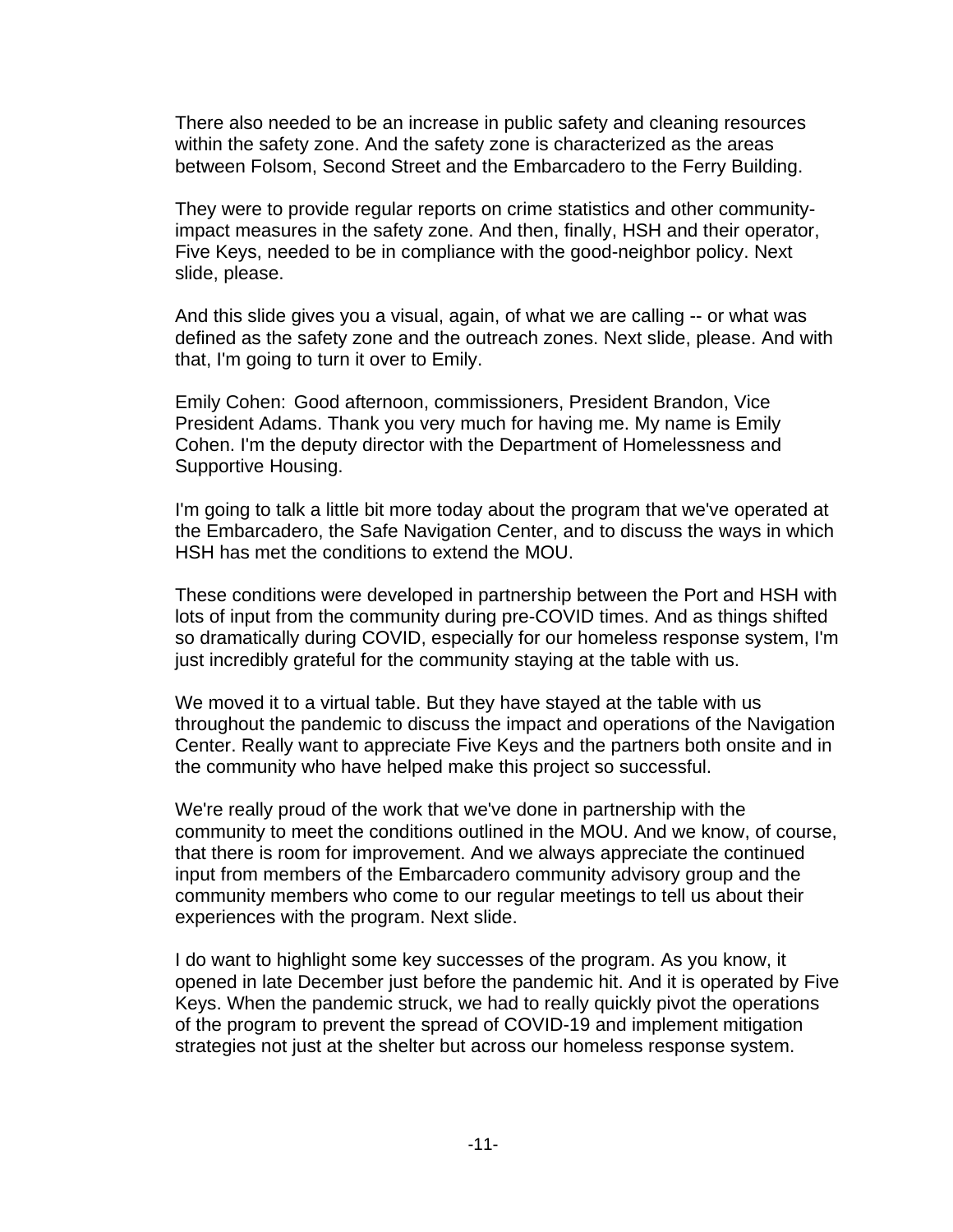But even with all of those changes, we continue to provide really critical services at Embarcadero. In April 2020, the city worked to transition COVID-vulnerable guests out of the Embarcadero Navigation Center to shelter-in-place hotels.

So we identified 29 guests early on at Embarcadero who are either older adults or had complicating medical factors that made them especially vulnerable to COVID. And we were able to remove them from the congregate setting and get them into hotels.

We also implemented social distancing and adopted a whole COVID-informed bed capacity as well as safety protocols. We did move at this time from an outreach-based referral process to a centralized referral. But even with that, we were really able to keep the focus on the safety and outreach zones for people living unsheltered.

Since the program opened, it's served approximately 400 guests and, you know, really had an incredible impact on their lives. It's been a very, very stabilizing force in people's lives.

And one of the other big changes I forgot to mention is that we really, in an effort to keep the community safe during COVID, we really tried to hold the community steady. So we didn't have a lot of coming and going early on in the pandemic in terms of new guests being integrated.

We really wanted to hold that community as sort of your bubble, if you will, for folks experiencing homelessness so really trying to keep the community as safe as possible. And we were very successful at that. Next slide, please.

In terms of outcomes, the system as a whole has been really moving forward to place people into housing. Over 1,300 households have been housed in supportive housing between March of 2019 and June 2021. And 36 guests from the Embarcadero were housed either directly from the program or moved into our shelter-in-place hotels and then removed into permanent housing.

One of the other big successes coming out of this project is the impact it's had on the community. We have seen a 90 percent decrease in unsheltered homelessness within the outreach zone from the time before when we first started tracking this before the project opened until our most recent count in August.

As I mentioned before, the Navigation Center currently has -- sorry -- the Navigation Center -- 48 percent of the people who have exited the Navigation Center have enrolled in other programs, whether that's shelter or housing within the homeless response system.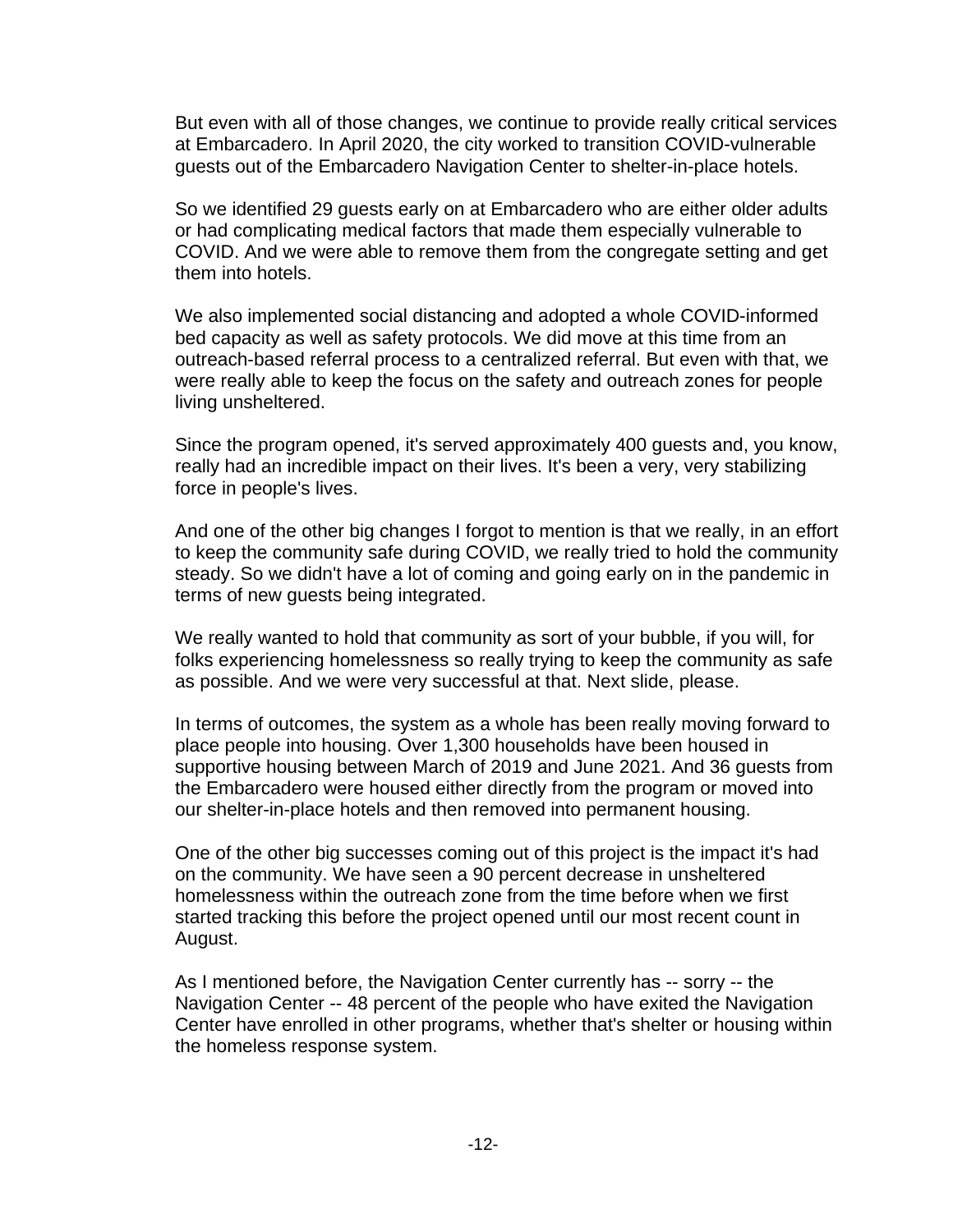And we're really happy about the 36 folks that we have been able to get housed either -- like I said before, either directly from the program or after they went to a hotel and then into housing. Next slide.

Kimberley talked about the conditions outlined in the MOU that HSH needed to meet in order to be eligible for this option to extend. And we are pleased to report that we have met these conditions.

The first one, condition A -- next slide -- is to demonstrate a decrease in unsheltered homelessness within the outreach zone over the two-year period. And as you can see from this table, there's been a pretty dramatic reduction in unsheltered homelessness in the area both in the outreach zone and in the safety zone. Next slide.

Condition B was the dedication of beat officers and enhanced cleaning services in the area. SFPD has assigned four officers to the safety zone seven days a week from 11:00 a.m. to 9:00 p.m. SFPD, as part of the working group, reports crime statistics monthly. And these stats demonstrate that distinct incidents within the safety zone have decreased by 32 percent between March 2019 when we started tracking this to August 2021.

HSH has also worked with Five Keys, the nonprofit operator of the Navigation Center, to provide dedicated cleaning services in the area. Five Keys has dedicated staff that provide cleaning services along the perimeter of the program. And those are conducted one to two times each shift or three to five times a day.

Five Keys is also coordinating with the East Cut CBD to make sure we're providing complementary services. Based on -- we did get some feedback in this area from the advisory group. And in response to that feedback, Five Keys has updated guidance on how and when to use the Five Keys public text number in case there is needed cleaning services along the perimeter of the facility.

In September, we -- and we looked at the data of the calls that had come in in the previous time. In September 2021, Five Keys received and responded to seven text messages from the community about needing cleaning services. Next slide.

Condition C was that the department provide quarterly reports that include information on crime stats and other impact measures within the safety zone around program utilization and outcomes. And HSH, in partnership with SFPD, have submitted these reports since August 2019, all of which are publicly posted on the Port's website and are shared and discussed during the regular meetings of the advisory group.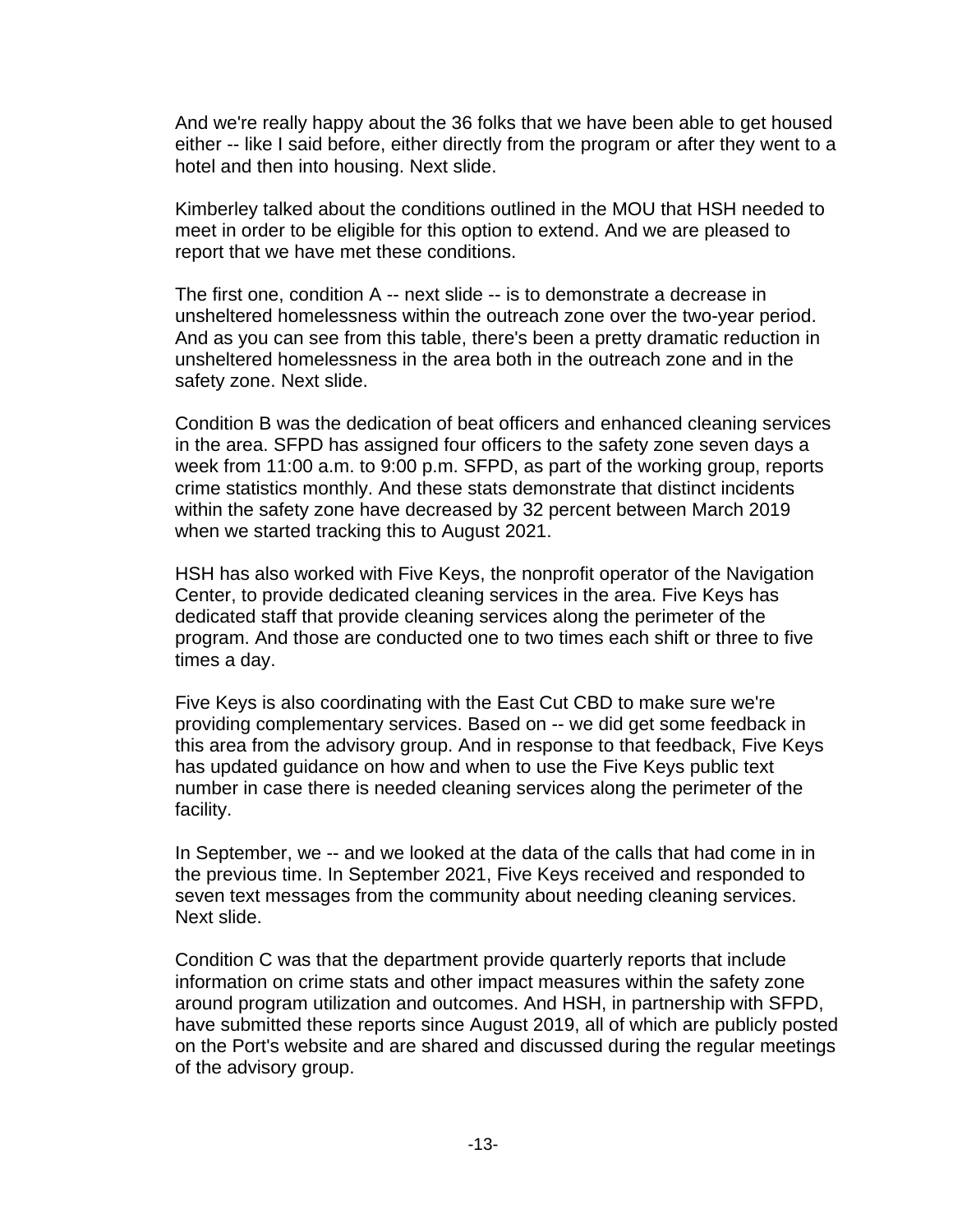These monthly reports specifically include crime-stat dashboards, monthly utilization and outcome measures for the program as well as verbal reports from HSH and Five Keys. We have added new written reports on dedicated cleaning efforts by Five Keys into that monthly reporting template based on requests from the community.

And these reports have evolved. If you go to the website and look at them, you'll see they've gotten better and better each month because we take the feedback of the community very seriously and try to integrate that into our regular presentations. Next slide.

Condition D -- I won't read the good-neighbor policy to you. But this is what is included in our contract with Five Keys. We feel confident that Five Keys has been in compliance with all nine components of the policy.

HSH and our providers are really proud of the work that we've done to comply with these conditions and are always working with the community to do better. So we appreciate ongoing feedback from the advisory group and any areas where we might need to improve.

I think the recent request for better response to the text-message line is one area that's a good example of how we've responded to community need and pivoted and improved our service to meet that request.

So I will stop there. Those were the four conditions that were outlined in the MOU. I'm happy to answer any questions from commissioners about how we've done that in partnership with the community and, you know, look forward to continuing our partnership with the Port for the next two years. Thank you very much.

Randy Quezada: Next slide, please. Thank you. This is Randy Quezada, communications director for the Port. I wanted to briefly jump in to talk about the Navigation Center's advisory group. The group, as Emily mentioned, has been meeting virtually throughout the pandemic.

Members include representatives of nearby residential developments and neighborhood stakeholders like the South Beach/Rincon/Mission Bay Neighborhood Association and the East Cut CBD.

City partners at the table include, of course, Supervisor Haney's office, HSH, the San Francisco Police Department and, of course, the Port staff. There has been broad consensus that the option-exercise conditions have been met.

As Emily alluded, this group has been very much a problem-solving table from the very beginning where ideas, issues have been presented, discussed, and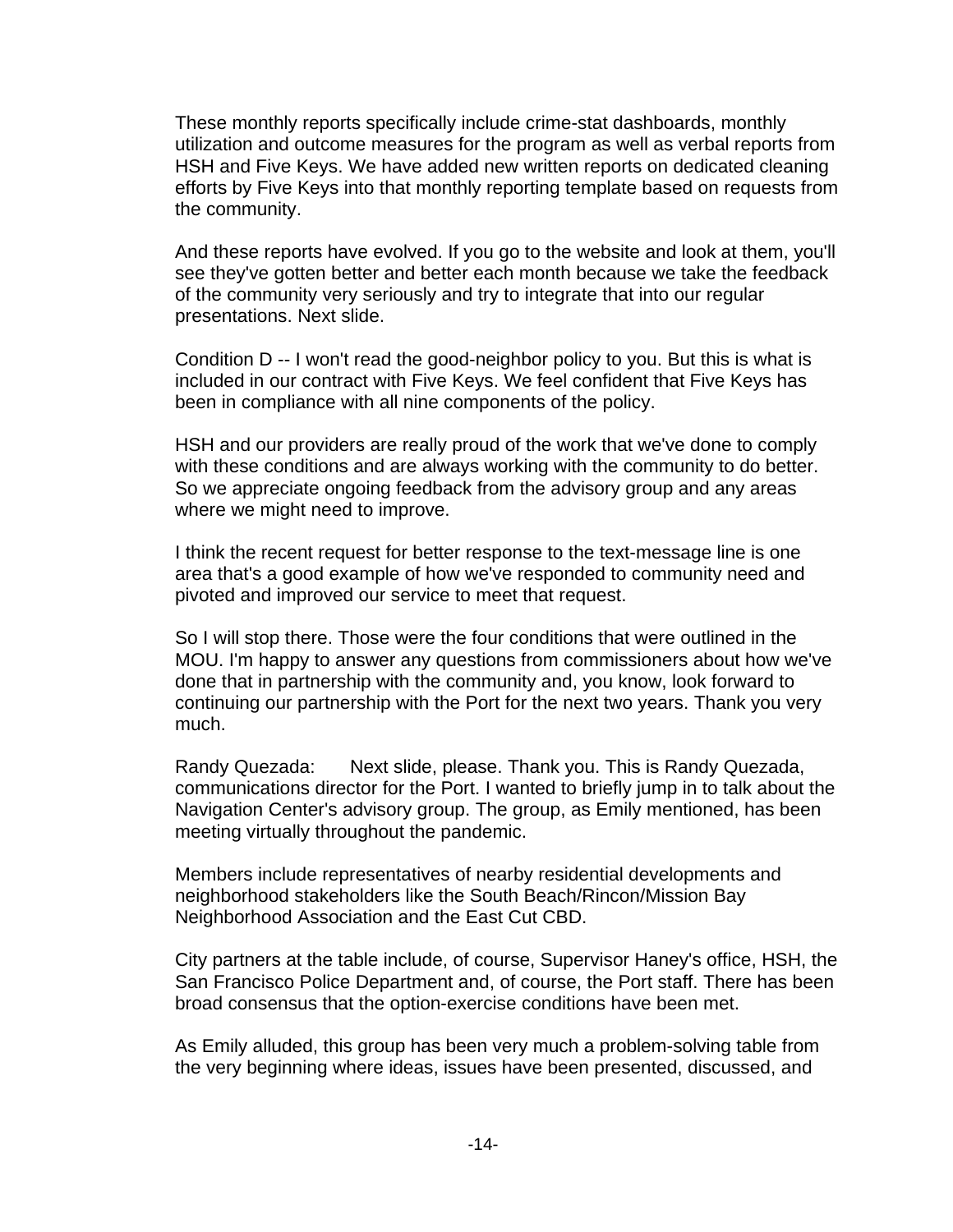quick action has been taken. I think her examples of the improvements to the regular reports is a good one.

As conversations happened about the extension, the neighborhood group quickly acknowledged that -- two things, one, the center as operated was different from what was initially envisioned pre-pandemic but, nevertheless, that the option-exercise conditions have been met broadly.

Yes, there is room for improvement. And that's discussed regularly. And happily, you know, those changes are met. And they're met -- they're made with open hearts and good intentions. That has really been a hallmark of this group.

You know, we've had some good conversations, some difficult conversations. And I expect that those will continue. But the spirit of the group and its problemsolving approach has been really remarkable.

The group is, you know, understandably concerned about the progress and sort of how it will evolve in a sort of non-pandemic game or sort of framework after health conditions continue to improve with COVID.

And you know, they would like to see [for] a gradual ramp-up, as was initially envisioned with the Navigation Center at the beginning. But COVID rules being what they are, capacity was limited to 91 guests.

That said, there has been broad consensus that all exercise-option conditions have been met from the advisory group. And with that, I will turn it back over to Kim Beal.

Kimberley Beal: Thank you, Randy. Next slide, please. So with that, Port staff is recommending that the Port Commission affirm that HSH has met the metrics required as a condition of its exercise of option to extend, therefore allowing it to extend operations for an additional 24 months. Next slide, please. So that concludes our presentation. We thank you and welcome any questions.

ACTION: Vice President Adams moved approval of the resolution. Commissioner Gilman seconded the motion.

#### Public Comment on Item 11A:

Meg O'Neill: Hello. This is Meg O'Neill. I'm director of housing services for Five Keys Schools and Programs. Since opening our doors in late 2019, Embarcadero Navigation Center has been a vibrant and welcoming community for hundreds of guests, staff and neighbors.

Embarcadero provides a range of essential services for unhoused folks in San Francisco including safe, warm beds, protecting people from the rain and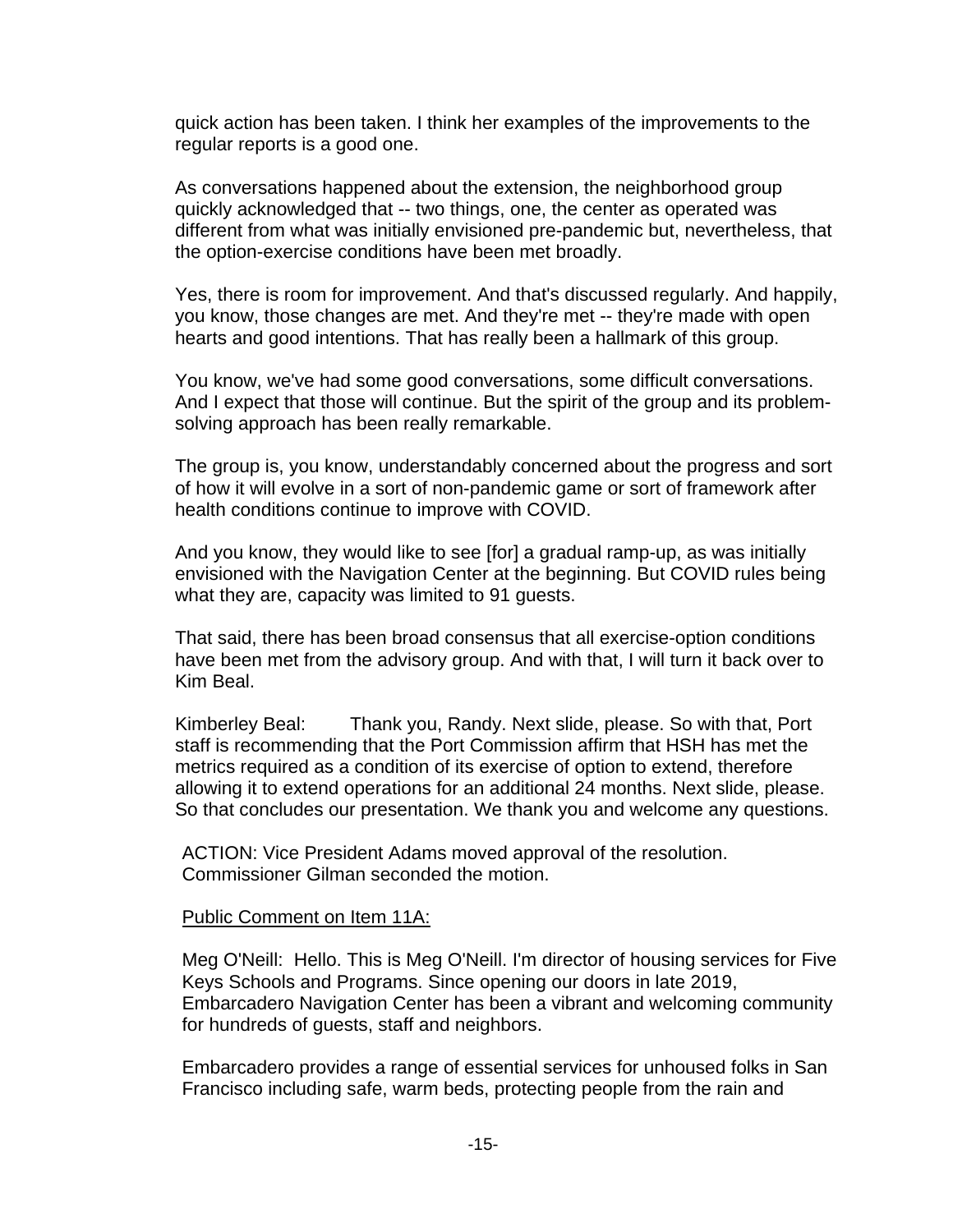elements -- which we saw this past weekend is very important -- hot meals several times a day, connection to medical services, mental health care, longterm housing, workforce development and more.

Embarcadero provides much needed services to unhoused folks, many of whom have not had access to those services in years or decades. But Embarcadero is more than just that. It's also a community. From bingo nights to women's empowerment groups to holiday parties, which we warmly extend an invitation to all of you too -- we have a great Halloween party coming up -- Embarcadero is a family and home to many.

We greatly appreciate the support of neighbors and friends in the greater Embarcadero family who have offered donations, time, kind words and support throughout these years. And we look forward to more in the years to come. Thank you so much for your support for the work we do every day.

#### Commissioners' Discussion on Item 11A:

Commissioner Gilman: I just want to thank staff for the report. As I previously said when this was an informational item, I fully support the extension. The provider, Five Keys, and Port staff and HSH staff have met all the requirements of the good-neighbor agreement.

And I hope that the success of how this Navigation Center was run on the Embarcadero with community and neighborhood involvement is a template for all communities in San Francisco to embrace interim housing.

As we saw the storms that took place over the last week, we still have thousands of individuals who are unsheltered here in San Francisco. And we should be making every effort to provide them with interim housing.

And that should be spread out equally across all of our neighborhoods and our districts here in San Francisco. So I support the item.

# President Brandon: Thank you. Commissioner Woo Ho?

Commissioner Woo Ho: Thank you for the report. I'm also supportive of the extension and am satisfied that all the requirements for the option extension have been carried out very well. And I'm glad that the neighbors which we felt very positively about when we actually did this to begin with and said that the Port would follow through, and everybody -- and all our partners would follow through.

And it would make it safe for the neighborhood. And it seems that's what has - it's turned out to be that way. I just have a couple questions which are not really questions related only specifically to this Navigation Center.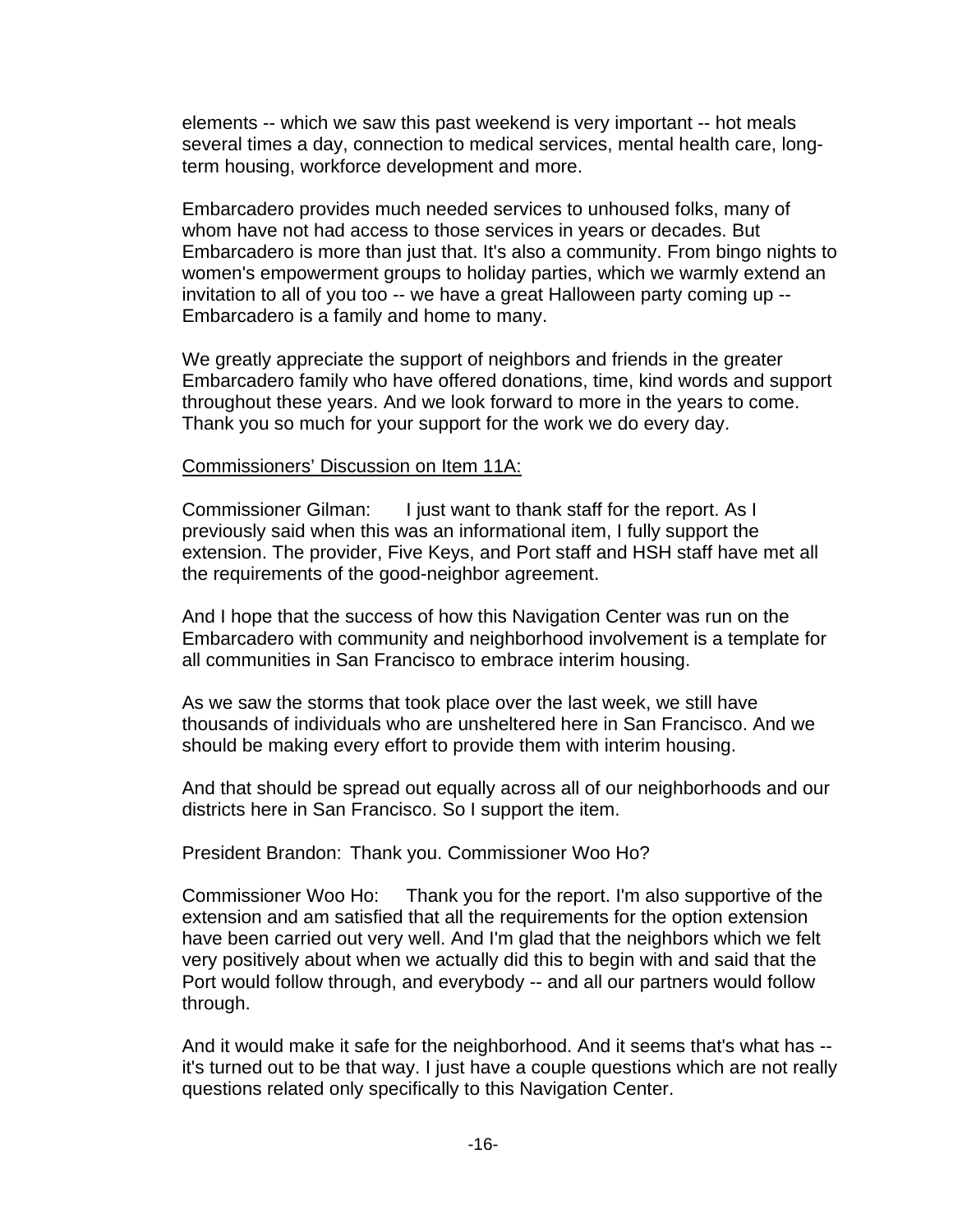But since this Navigation Center, as Commissioner Gilman mentioned, is a success, I also would just like to know that, during this period of time from 2019 to 2021, does the Department of Homeless have a more accurate now of how many homeless we have in San Francisco?

The public generally seems to feel that the number has gone up. And it's more visible. And while this neighborhood has got it under control as far as who's on the street, I'm not sure whether the rest of the city does.

So if you could answer whether that number -- whether you know from a formal count or informally whether the number of homeless has increased since 2019 with the pandemic, etcetera, so that we have a sense? And what can be done about introducing more Navigation Centers to help other neighborhoods feel safer?

Emily Cohen:Thank you, Commissioner, for that question. So our last census or count of people experiencing homelessness was conducted in January 2019. It was due to be conducted again in January 2021. But due to the pandemic, we postponed for a year.

So we are gearing up for another count this coming January. All that is to say that our data is a little outdated. You know, the 2019 count found about 8,000 people experiencing homelessness in our community with a large portion of those folks living unsheltered.

We anecdotally expect -- we feel like there has been an increase. We've seen an increase in demand for some of our programs. And I think some of our street tent counts, which is a crude proxy for people experiencing unsheltered homelessness, has gone up a bit during the pandemic.

So we'll have more data next January. But that's to say the economic impact of the pandemic is likely to continue to cause more need. Hopefully, our increased investments in homelessness prevention will really help prevent many families from los -- households from losing their housing as eviction moratoriums are lifted. But that is exactly where our attention is right now.

In terms of providing additional Navigation Centers, we are very much interested in continuing to expand shelter options for people. We are particularly interested in expanding non-congregate shelter options, as we know that the challenges related to COVID are not going away as quickly as we would all like.

We are in the process of opening a small cabin community, a pilot, to test sleeping cabins at 33 Gough Street near like McCoppin Hub area. So that's one opportunity to expand shelter. But we also lost a lot of shelter capacity during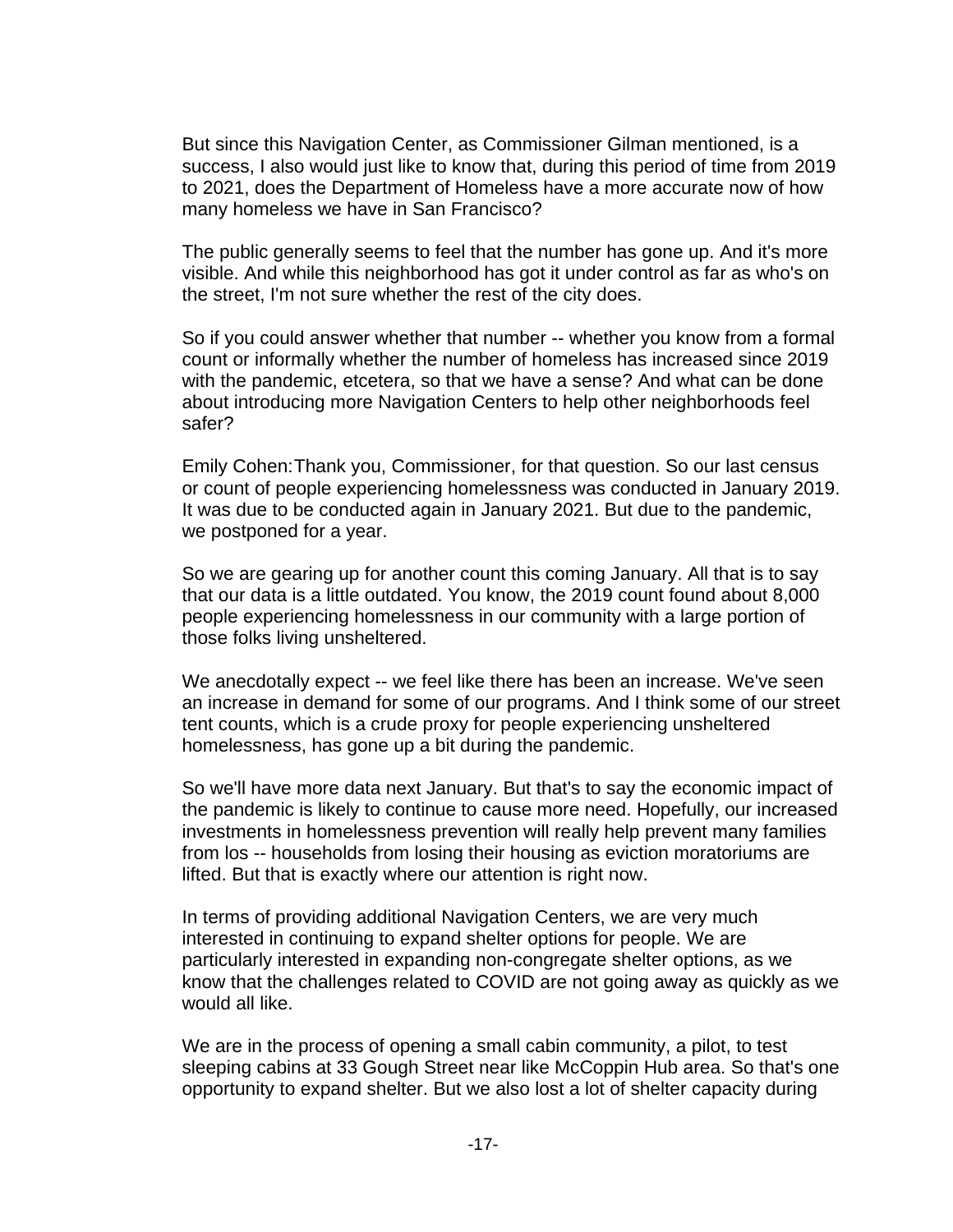the pandemic because we had to reduce density. So we gradually starting to build that back up as well.

Commissioner Woo Ho: I was going to ask the question of how much sheltered housing that you can place people from the Navigation Center in. And you just said that the inventory of that actually has gone down but is increasing.

But at what point would you be happy to say that there would be enough housing on the market available for people once they went through a process of being, I guess, qualified, etcetera, and that you're helping them to get to that stage? Are we at that point where there will be enough? Or we definitely have a huge deficit at this point in the city?

Emily Cohen:I think we continue to have a deficit of affordable housing for our lowest-income households who are at risk of homelessness and literally homeless in our community. We have tremendous investments, unprecedented. Right.

Everyone -- keep saying it's unprecedented investments in new housing for people experiencing homelessness. We're at an incredible point of opportunity. I do not necessarily believe that, even as all of these new investments -- you know, we have a goal of opening 1,500 new permanent supportive housing units in the next year and a half.

And I still have concerns that we will not meet all of the demand that we see in our community. And that's why investing in prevention remains to be -- you know, is so critical.

Commissioner Woo Ho: Okay. My last question relates to just understanding -- how much does it cost to actually operate a Navigation Center now on an annual basis? Let's just use the Embarcadero one because I know they're different sizes.

So what is the annual budget for that center now now that you've had the experience of operating it? Obviously, there was a projection before. But now, you actually have the numbers of having experienced -- even though the guest count was lower than you anticipated because of social distancing and everything else.

Emily Cohen:Yes, definitely. The cost across our Navigation Centers do vary based on the size and the time at which we entered into Navigation Center contracts. But approximately \$100 per night per bed is the rate to operate the Navigation Center.

Commissioner Woo Ho: Okay. That would include then lodging, meals, etcetera, everything else, ancillary services.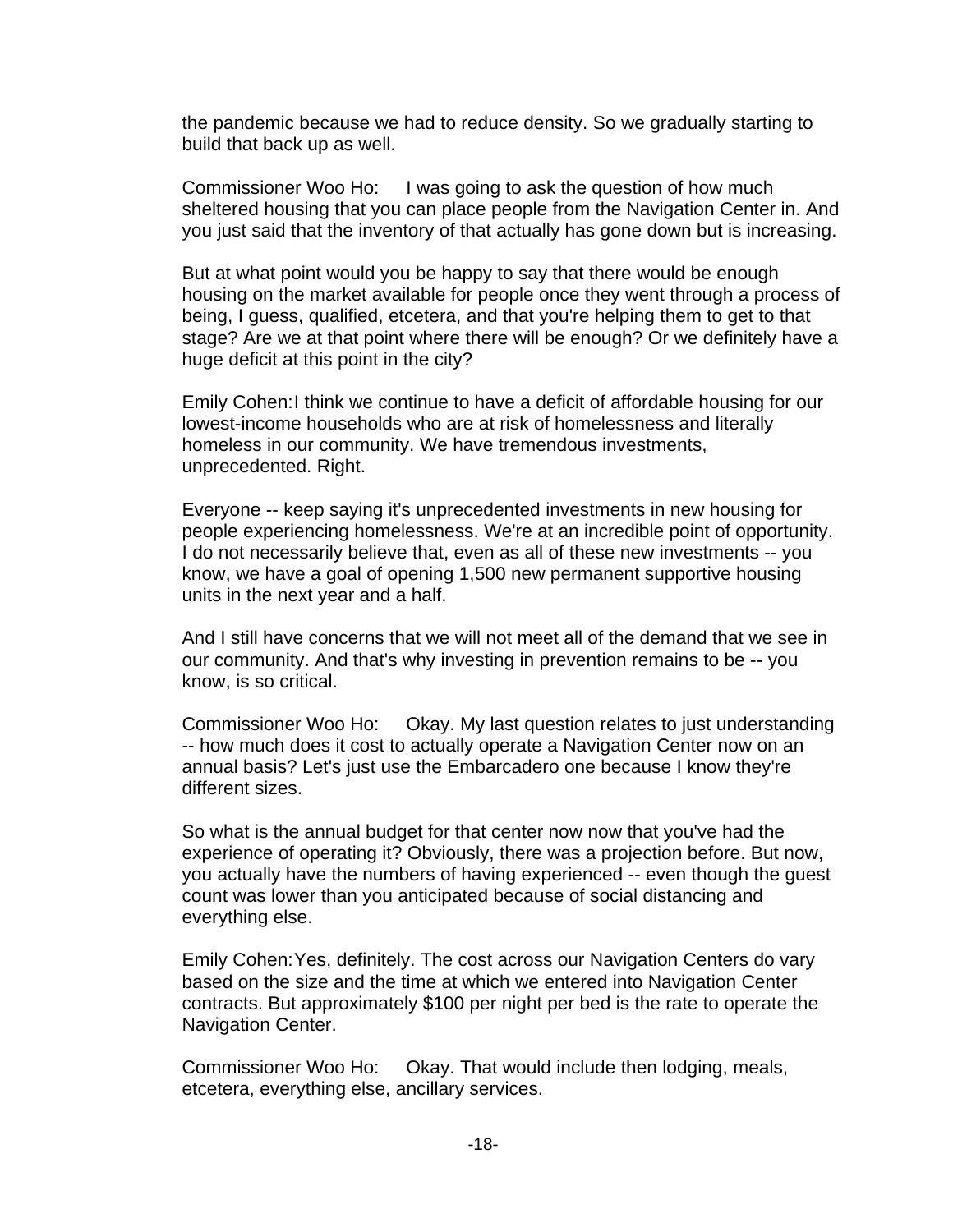Emily Cohen:Correct.

Commissioner Woo Ho: Okay. And is that a number you think, over time, is going to -- are you going to keep improving on it? Or is that a number that you think is already pretty good?

Emily Cohen:I think the costs continue to rise. So I do have concern that, as labor costs and the needs of the community continue to grow, that it may or may not go down. I don't know. We get economies of scale and efficiencies when we go much -- when we go pretty large with the shelter.

But we know, from COVID, that is not necessarily the healthiest or the most supportive direction that we can go with shelter. We can get the cost down. But the quality of the service will suffer.

Commissioner Woo Ho: Okay. So last question, in terms of just trend lines, I mean we just talked about cost efficiencies, etcetera. Where would you else expect improvements since we're all trying to understand homelessness? And we're part of it with our one Navigation Center. But just to understand the bigger picture, where would you expect the improvements to come next?

And you talked about the increase in supportive housing. Where are you counting on the next improvements to come from to make this something that we can manage? Because I think many people in the city still feel that it's still uncontrolled. I mean, it's still a problem.

Emily Cohen:It is absolutely still a crisis. So we have significant investments right now. And I think, you know, the way to ensure that the crisis of homelessness in our community is decreasing is to prevent at-risk folks from becoming homeless and to increase the rate at which we're housing people out. Right.

We want to make sure that people, while they are experiencing that crisis, have an opportunity to come inside and stabilize, which is what the Navigation Center does. But it's really about ensuring that people are flowing -- moving out of the crisis as efficiently as possible.

So really being able to bring on that supportive housing, many, many more units in the pipeline, more resource from the Our City, Our Home Prop C as well as from the state and federal government are making this more possible now.

But also looking at a significant new investment in homelessness prevention is going to be critical. And then, the third area of this work is our street response and ensuring that we have diversity of response for people in different types of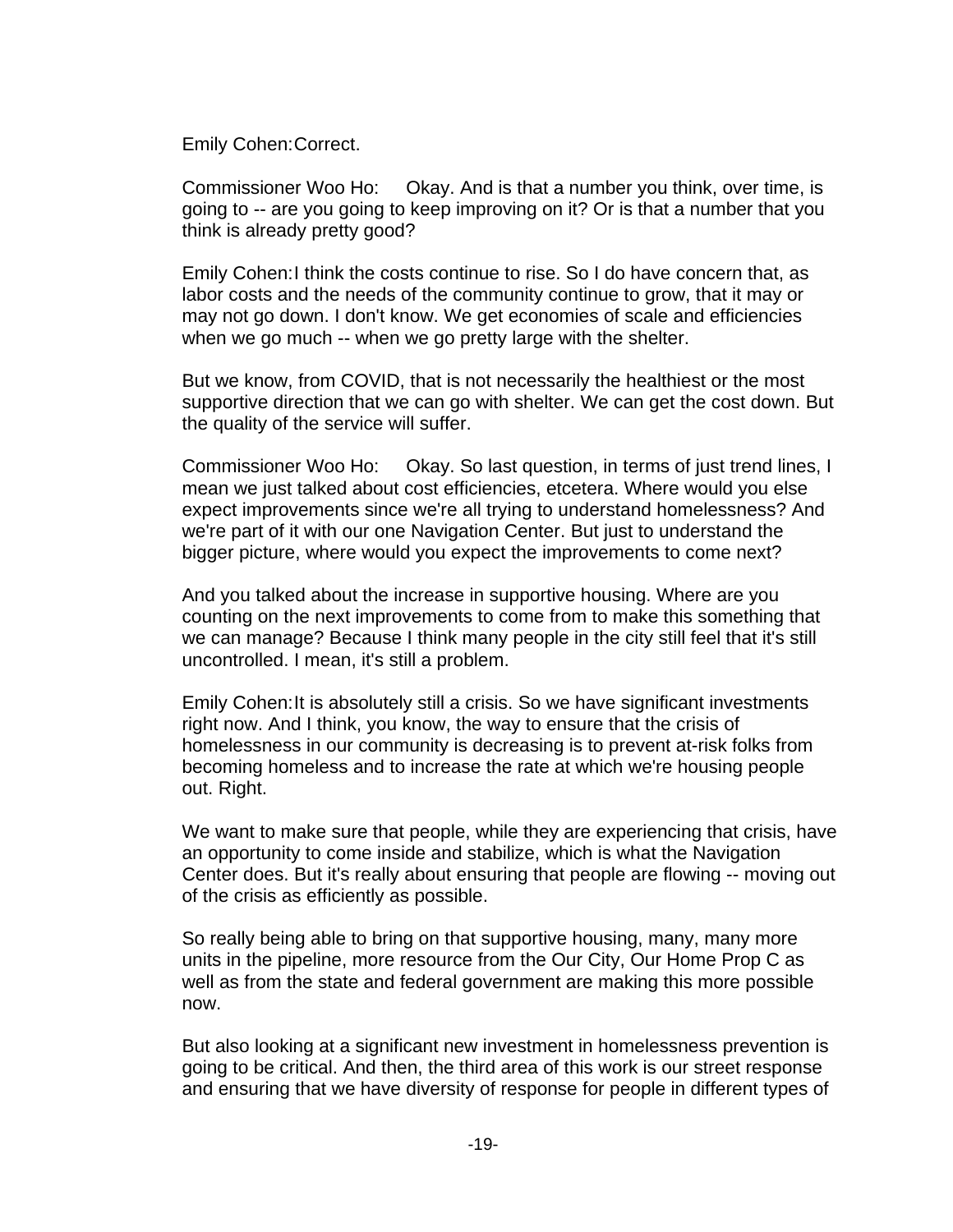situations and crises on the street, making sure that we have -- and it's not just our department.

This is a multi-agency effort -- but that we have trained clinicians able to respond to people in behavioral health crisis so that police don't have to be our first response to the street. And I think that that's a big area of work in our community.

I know we all walk down the street in San Francisco. And you see someone, and you know something isn't right and that you need to call for help. And the question comes up often. Who do we call for that help?

And really empowering our 911 dispatchers to deploy a diverse pool of teams when people do call is another big area of work on how we're going to address this crisis.

Commissioner Woo Ho: Okay. I'm going to just make one last question/comment because I hear it a lot saying, we do a lot for homelessness in San Francisco. And so there's a balance. Because we have programs and people come because they know that there is a better program here than any other place in the Bay Area or other cities so that we actually incent people to come. And we increase our homeless population versus -- and then, we're trying to manage it obviously.

We're really working very hard. And you're working very hard. I really applaud your efforts. So how do you keep this in balance so that we don't keep increasing the population not -- because we are trying to do something about it, and we're good at it.

But yet, the tide just keeps coming in. How do you get that balance? What do you do to make sure that it goes -- doesn't get out of balance for the rest of the city?

Emily Cohen:I think that's a really important issue that you brought up. Obviously, the prevention investments that I mentioned before can help with this. But our neighbors, right -- this is a Bay Area crisis -- California crisis. It's a national crisis. And we really need all of our neighboring cities and jurisdictions -- everyone working in the same direction and offering the same high quality programs.

And I think we're starting to see more of that through a lot of regional collaboration and discussion because, if people can get their needs met where they are, you know, that is going to help stabilize them in their home community.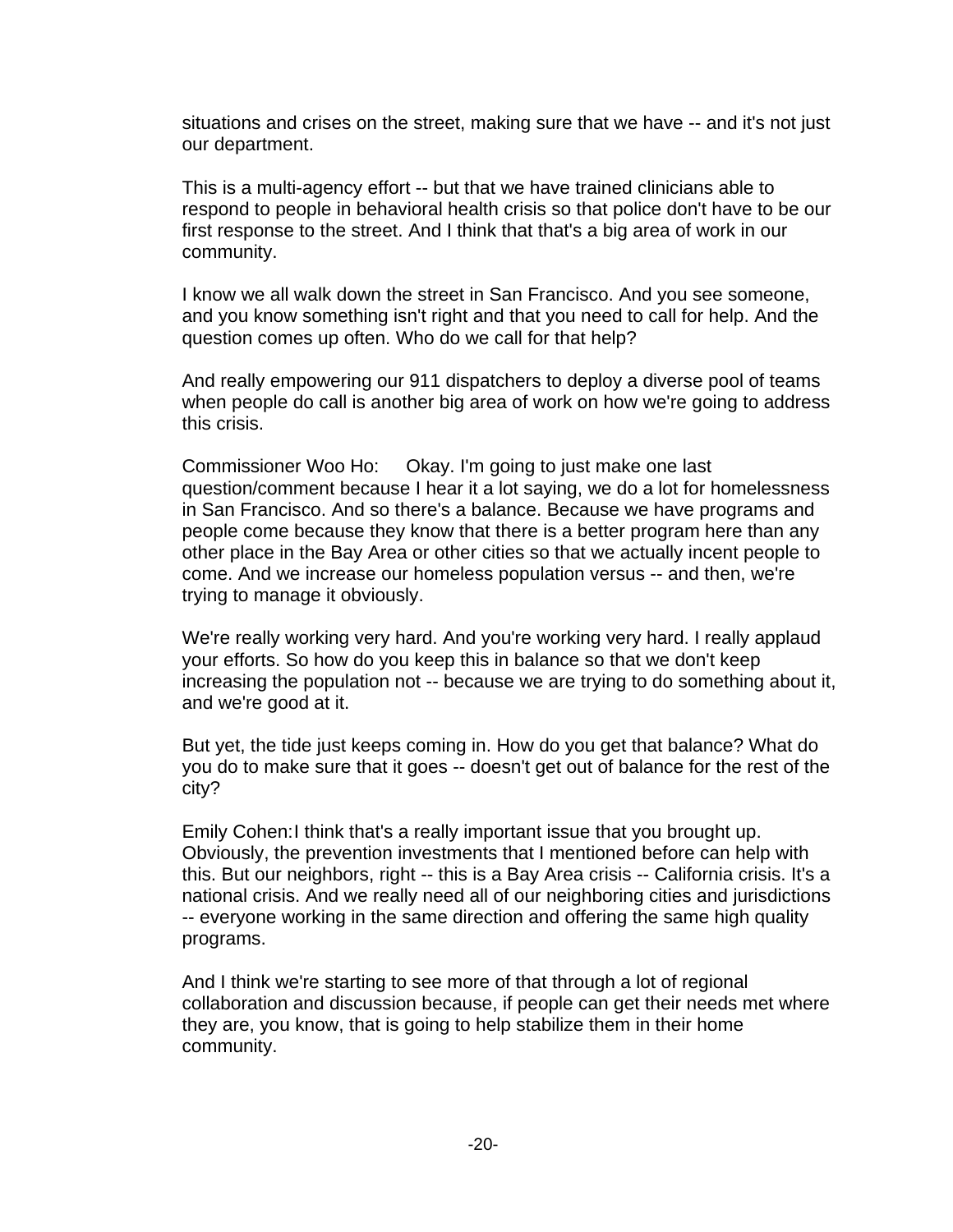Commissioner Woo Ho: Okay. But you don't have any statistics right now to say that that's actually where we are. We're not at equilibrium at this point.

Emily Cohen:I'm not sure quite what equilibrium on this looks like. But just as a stat or figure around the question of like inflow from other communities, San Francisco has a very similar rate to other large cities.

About 70 percent of people experiencing homelessness in our community were housed in San Francisco before they became homeless. So that means 30 percent of folks have come from somewhere else. You know, a lot of big cities, this ranges between -- around that number as well. So it's fairly consistent.

Commissioner Woo Ho: Okay. Thank you, Emily. Thank you very much for answering all my questions and -- just try to get the bigger picture along with what we're trying to do and very supportive of what you're doing with the Navigation Center on Port properties. Thank you.

Emily Cohen:Thank you, Commissioner.

President Brandon: Thank you. Commissioner Burton?

Commissioner Burton: No comments. Does good work.

President Brandon: Thank you.

Commissioner Burton: You ought to do them all over the city if they could run them that well now that they got rid of whoever that guy was -- the guy that used to run the homeless actually wasn't too good. But the new people are doing something.

President Brandon: Thank you, Commissioner Burton. Vice President Adams?

Vice President Adams: I just want to say I'm in support. But I also wanted to thank Mayor Breed. I want to thank this commission, Director Forbes and the Port staff. I chaired that meeting. President Brandon was gone. And it was a six-hour meeting.

And I want to thank Commissioner Woo Ho, Gilman, Ex-commissioner Victor Makras. President Brandon had left her support. Director Forbes made sure we were safe. I had never been to a meeting in my life where we had the police department and the sheriff's department in the room.

I think all the commissioners -- and I just wanted to say to the commissioners that were there I appreciate your calmness, your kindness to the community, the respect that you gave the community. It was very heated for and against.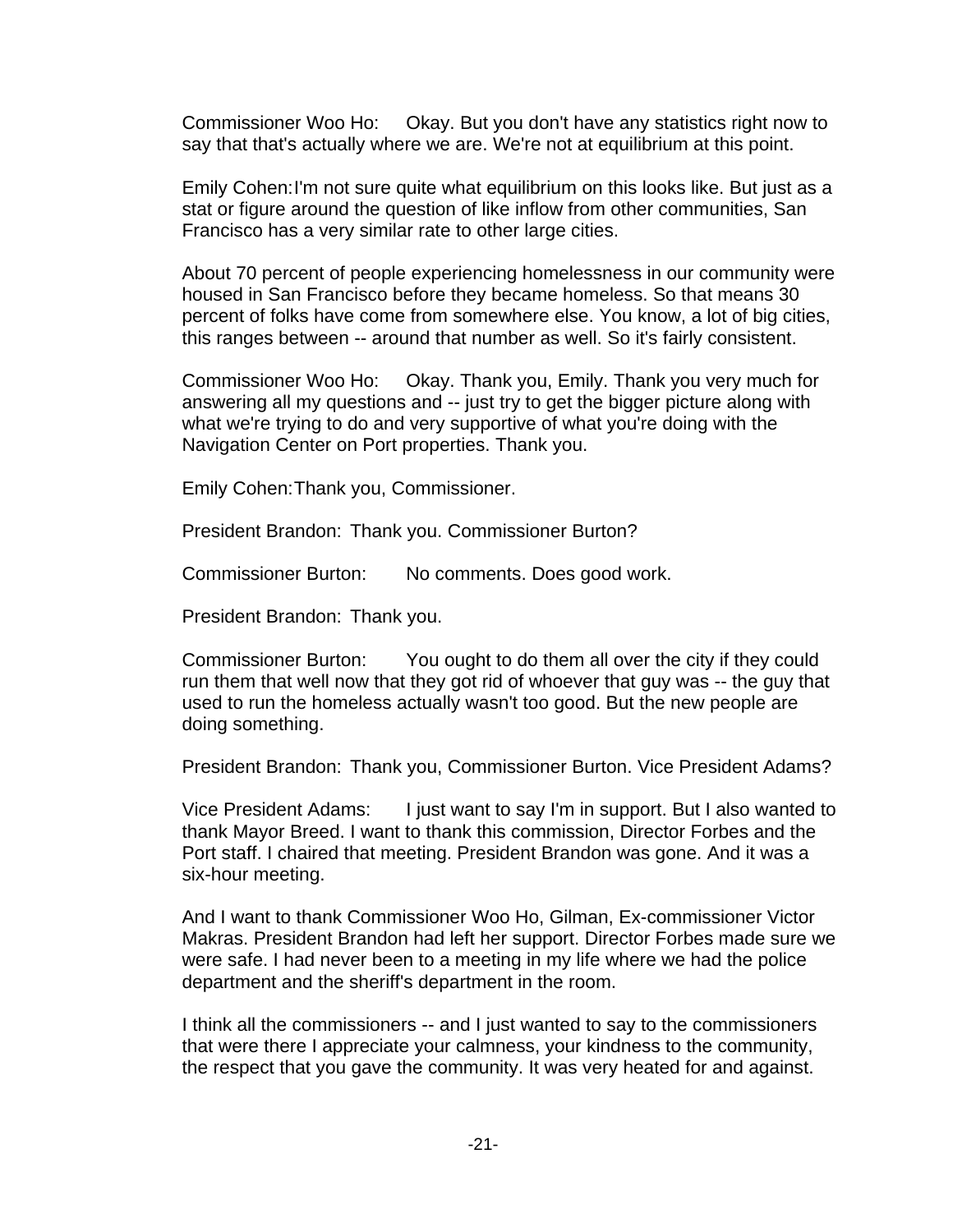You all let everybody talk. I appreciate that. It was one of the proudest days for me being a commissioner. Yeah. And I know we did the right thing. We supported Mayor Breed. And I lived in that neighborhood.

And we heard every excuse why it wouldn't work. And we all went out on a limb, and we gave it a chance. So for me, it's one of the proudest days of my life serving with you all. And we did the right thing.

I know we're in the business of making money. But we showed our social conscience. And as commissioners, I just want to say that I'll never forget that day. It was an honor to serve with you on that day because it means so much that we're able to help the homeless.

And even with the naysayers, everybody was saying why it wouldn't work. And we found a reason to work. And we all put our reputations out on the line so just want to thank you all. President Brandon, thank you for your leadership. Director Forbes and even to the Port staff, you were very kind to the community. You showed them a lot of love. And you have my support. Thank you.

President Brandon: Thank you. Again, Kimberley, Emily and Randy, thank you so much for the report. I think, following up on what Vice President Adams said, we have come a long way from where we started to where we are today.

And not one person called to complain about this Navigation Center on the Embarcadero. So I want to thank Emily and HSH and all the other city departments including police who are doing a phenomenal job in running this facility and really helping this community with this issue.

And like I said at the last meeting, I think it should be a model for all Navigations in the city because it is so successful in decreasing the homelessness, in the cleanliness, in everything that they're doing out there. So I think that's great.

I just have a couple questions for Emily. I know that this particular facility has never been at capacity. So do you see it ramping up anytime soon? Or --

Emily Cohen:Thank you for the question, President Brandon. The original capacity for the site was 200. It's currently operating at 91 beds. And given the distancing recommendations from DPH around how far apart to keep beds, I don't see us getting to 200.

That said, I hope that we can get above the 91 that we're currently at with reconfiguring and all the safety protocols in place. But it will be gradual, as we can add 20 beds, you know, over time. But I would be surprised if we'd get the health go ahead to go all the way up to 200 --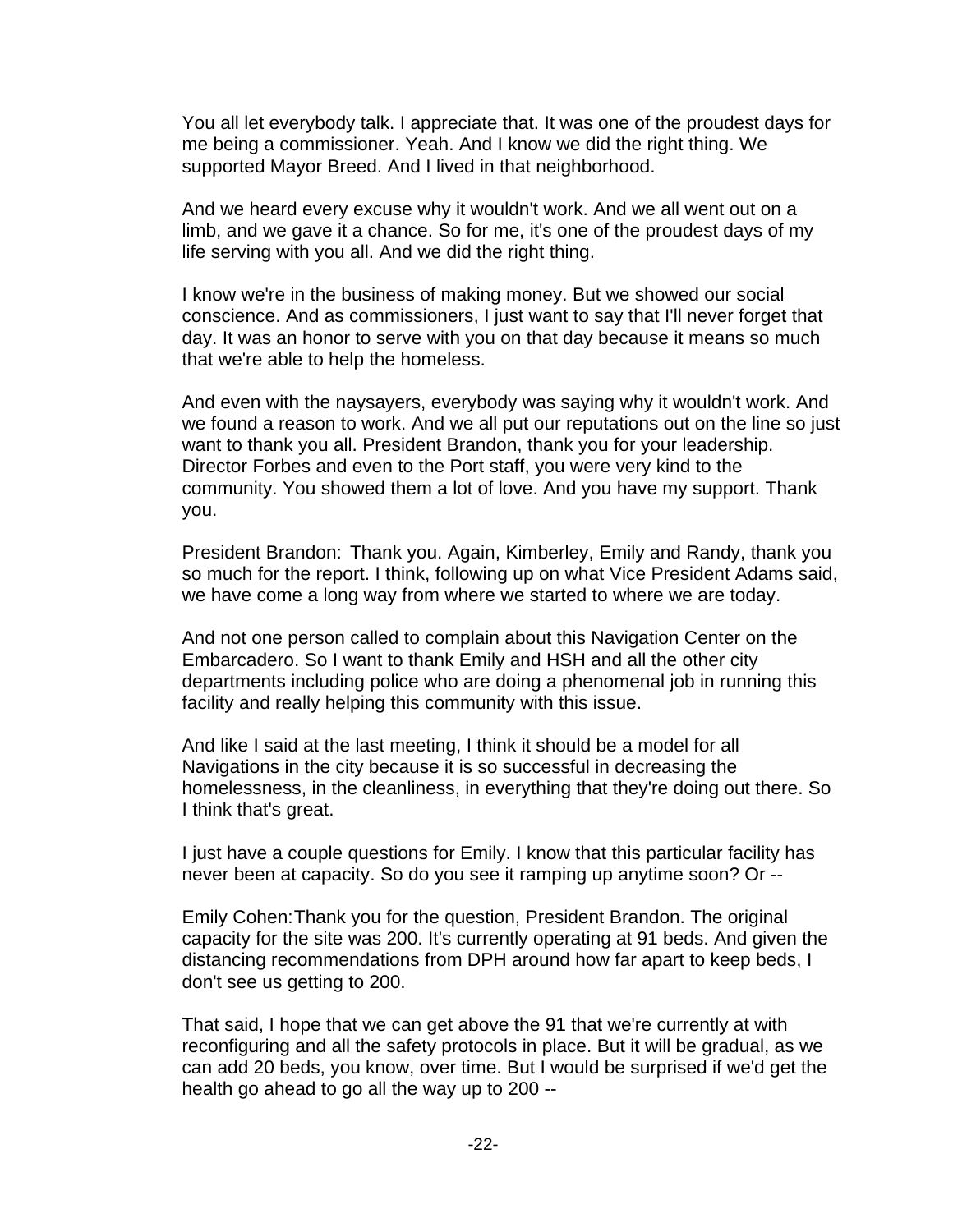President Brandon: Okay. Is that --

Emily Cohen:-- certainly not all at once. [crosstalk]

President Brandon: So is that during the pandemic? Or is that throughout the next two years?

Emily Cohen:That is during the pandemic. But that said, I think we are going to continue to be quite conservative with the density within shelters and continue to be quite [unintelligible]. So even after the "emergency order" is lifted, we need to be tracking COVID cases very, very carefully related to this population.

So I do hope we get to 150, maybe 175 at some point again. But given that this has two more years of operation and where we are -- I can't predict it. But I would be surprised.

President Brandon: Okay. Thank you. Then, I wanted to know, referring to Commissioner Woo Ho's question regarding the count -- and you talked about the tent count. So are the RV dwellers included in the tent count? Or is that separate?

Emily Cohen:We do a separate -- we do it at the same time. But we do have an RV -- an occupied vehicle count. So it's RVs and vehicles that are inhabited.

President Brandon: And that's included in the tent count that you just discussed?

Emily Cohen:We do that quarterly. Yeah.

President Brandon: Okay. But all unhoused types are included in the tent count that you just discussed.

Emily Cohen:Sorry. Let me be super clear. So every other January, we do a census that is everyone in shelters, everyone living on the street just themselves, anyone in a tent, anyone in a vehicle. That is a huge operation.

You know, we use hundreds of volunteers to do it. So then, on a quarterly basis, staff from the Healthy Streets Operation Center, SFPD, the homeless outreach team go out and do a visual count of tents and occupied vehicles.

So we do that quarterly. And it's posted online on the city's website the results of that count. I believe the most recent one was done in August 2021. So we should have another one here very shortly.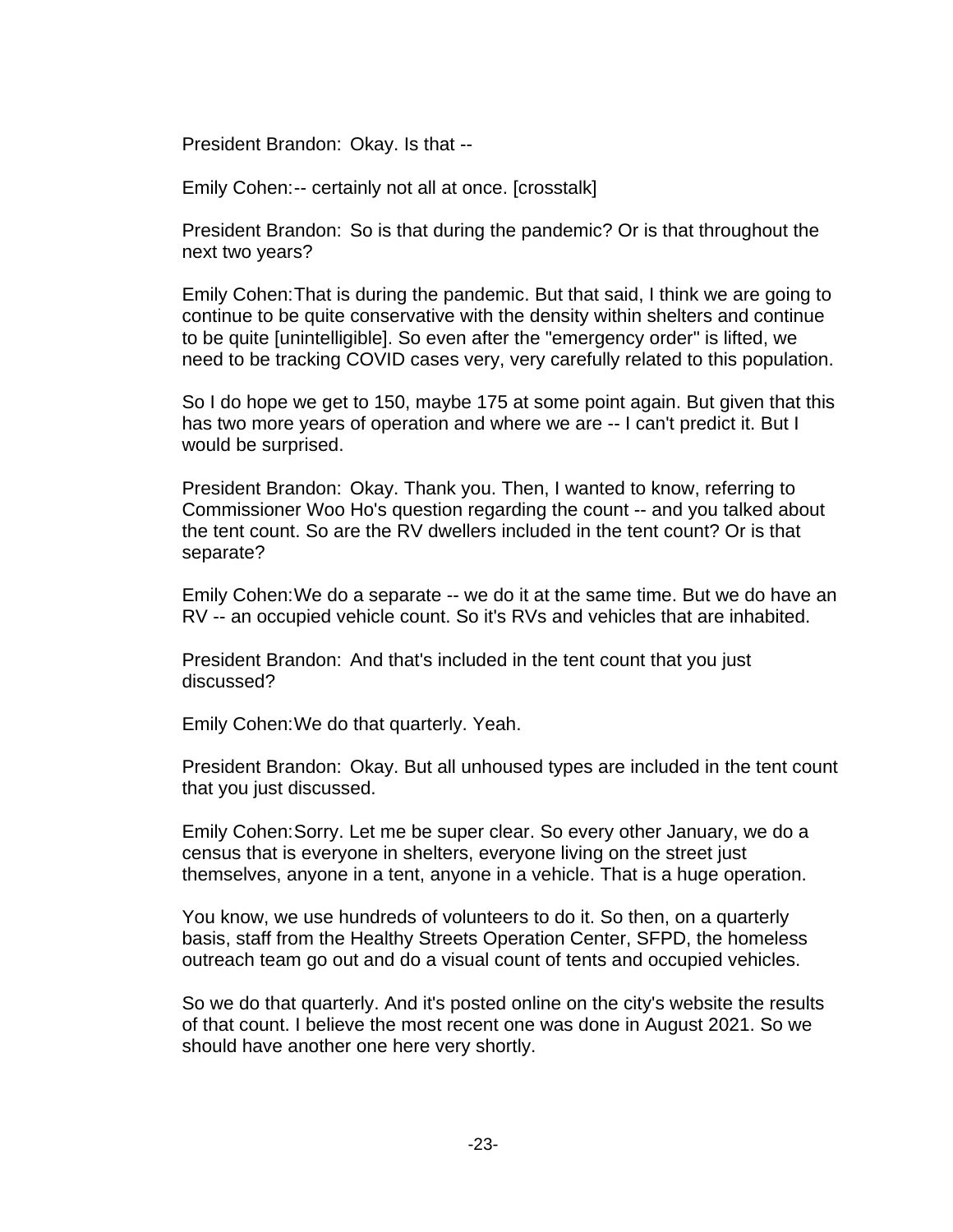President Brandon: Thank you. Again, I really want to thank you for the presentation. And thank you for all the great work that you're doing in this area. And I do hope that it is a model and that, when we open up Navigation Centers, [vehicle] triage centers, any type of centers, that we have the same community respect and input. So thank you again for all the wonderful work you're doing.

#### Roll Call Vote:

President Brandon – Yes Vice President Adams – Yes Commissioner Burton – Yes Commissioner Gilman – Yes Commissioner Woo Ho – Yes

President Brandon: The motion passes unanimously. Resolution 21-45 is adopted. Next item, please.

B. Request authorization for Port staff to enter into lease negotiations with YMCA of San Francisco, the highest scoring respondent for the Building 49 Request for Proposals. (Resolution 21-46)

Jamie Hurley: Good afternoon, President Brandon, Vice President Adams, commissioner sand Director Forbes. My name is Jamie Hurley. And I'm here on behalf of the real estate and development team seeking your authorization to enter into lease negotiations with the YMCA of San Francisco for Building 49 located at Crane Cove Park. Next slide, please.

Just an outline of what I'm going to be covering today -- I have a fairly brief presentation. I'm going to sort of summarize the RFP process, which we spoke more about with you all at the September 14th commission meeting, talk a little bit about Building 49, the responses that we received and the results of the scoring for Building 49, talk a little bit about the YMCA's proposal.

I will review the feedback that we received from the Southern Advisory Committee when we spoke with them recently early this month and then next steps. Next slide, please.

So this is just an illustration of the RFP process. This was a competitive solicitation that began approximately a year ago with public outreach and advertising the RFP. Submittals came in in the spring.

And then, basically, in the summer, we went through the scoring. And then, here we are in the fall -- that last box on this chart -- seeking your approval to enter into negotiations. Next slide, please.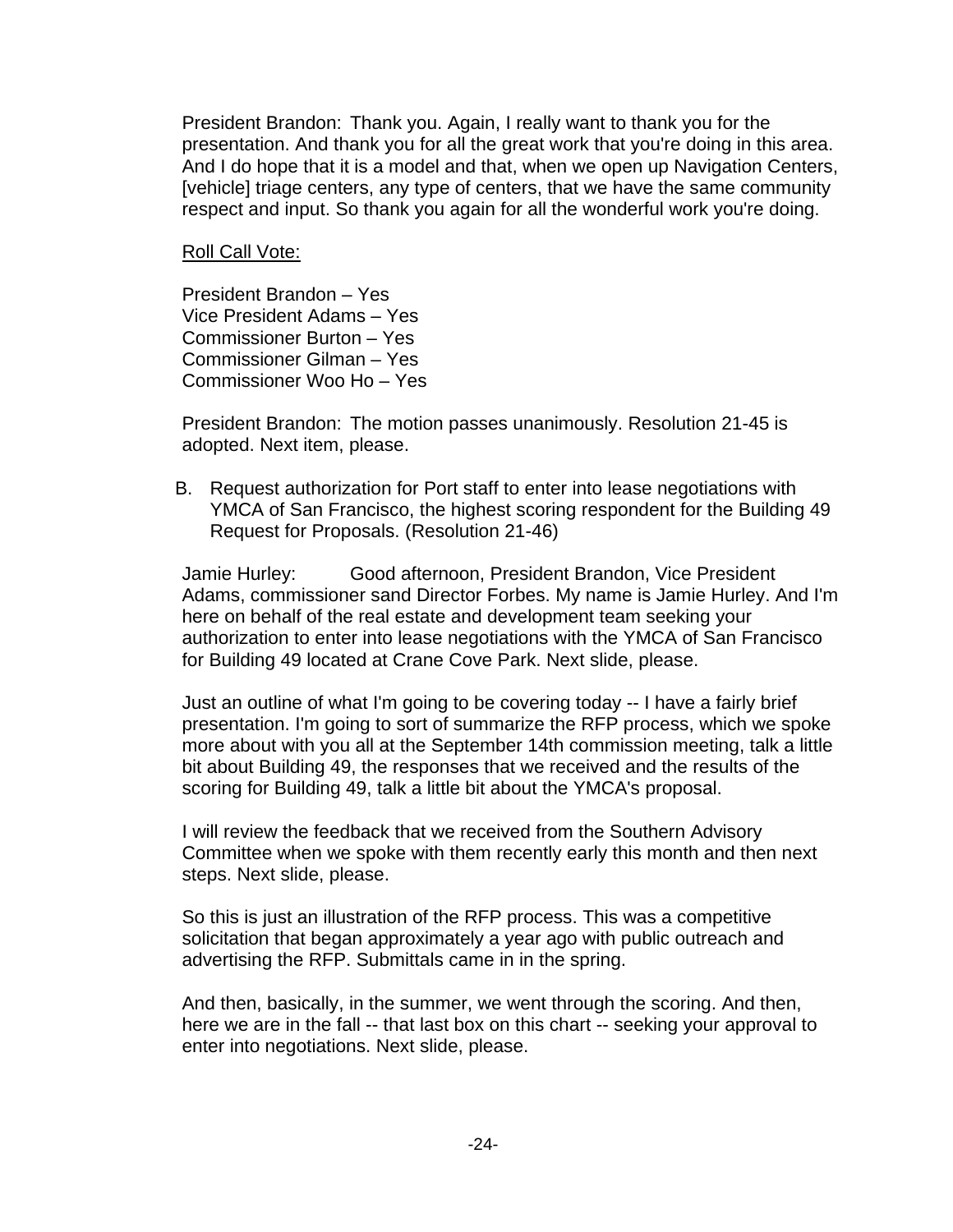This is some of that same information just in a different format showing some specific dates that we did various key milestones throughout the process, again starting about a year ago. And then, just most recently, as Director Forbes mentioned in her executive director's report, we had an informational item presented to you on September 14th.

And then, subsequent to that, we went and did a presentation and facilitated discussion with the Port's Southern Advisory Committee on October 6th. Next slide, please.

So again, just to remind you all about Building 49, which can be seen in the bottom of this image, it's about an 8,000-square-foot single-story building. The Port is doing a project right now to deliver some core and shell improvements that should be done approximately by the end of this year or early in January.

There's a 100-person occupancy limit currently for the structure. And then, the uses that we were seeking in the RFP included recreational boating -- waterrecreation-oriented use, aquatic center, if you will, food and beverage and just general park and visitor-serving uses. Next slide, please.

So for Building 49, we did receive two responses, both of them meeting the minimum qualifications to advance to the scoring. And those were from the YMCA of San Francisco with two key partners, Dogpatch Paddle and Daily Driver. And the other was Ted Choi, the operator of an existing Port tenant known as City Kayak.

And I've highlighted here the sort of winner of the competition, if you will. The YMCA of San Francisco scored highest coming out of the RFP process. Next slide, please.

So just at a very high level, the YMCA's vision is: to bridge the southern San Francisco neighborhoods in an outdoor-focused setting; to introduce new ways of interacting with the waterfront by conserving and uplifting Crane Cove Park; and to reclaim the scale and light-filled openness of Building 49. Next slide, please.

And these few slides that I'm covering right now were taken from the presentation that the YMCA did as part of the September 14th informational item. But I just thought it would be good to highlight a few of these again.

So again, there are three partners on the team, the YMCA, the Dogpatch Paddle, which as it notes here was really born out of the opening of Crane Cove Park, and Daily Driver, also a very local business -- a local woman-owned business with their main business on Third Street and then an outpost at the Ferry Building as well.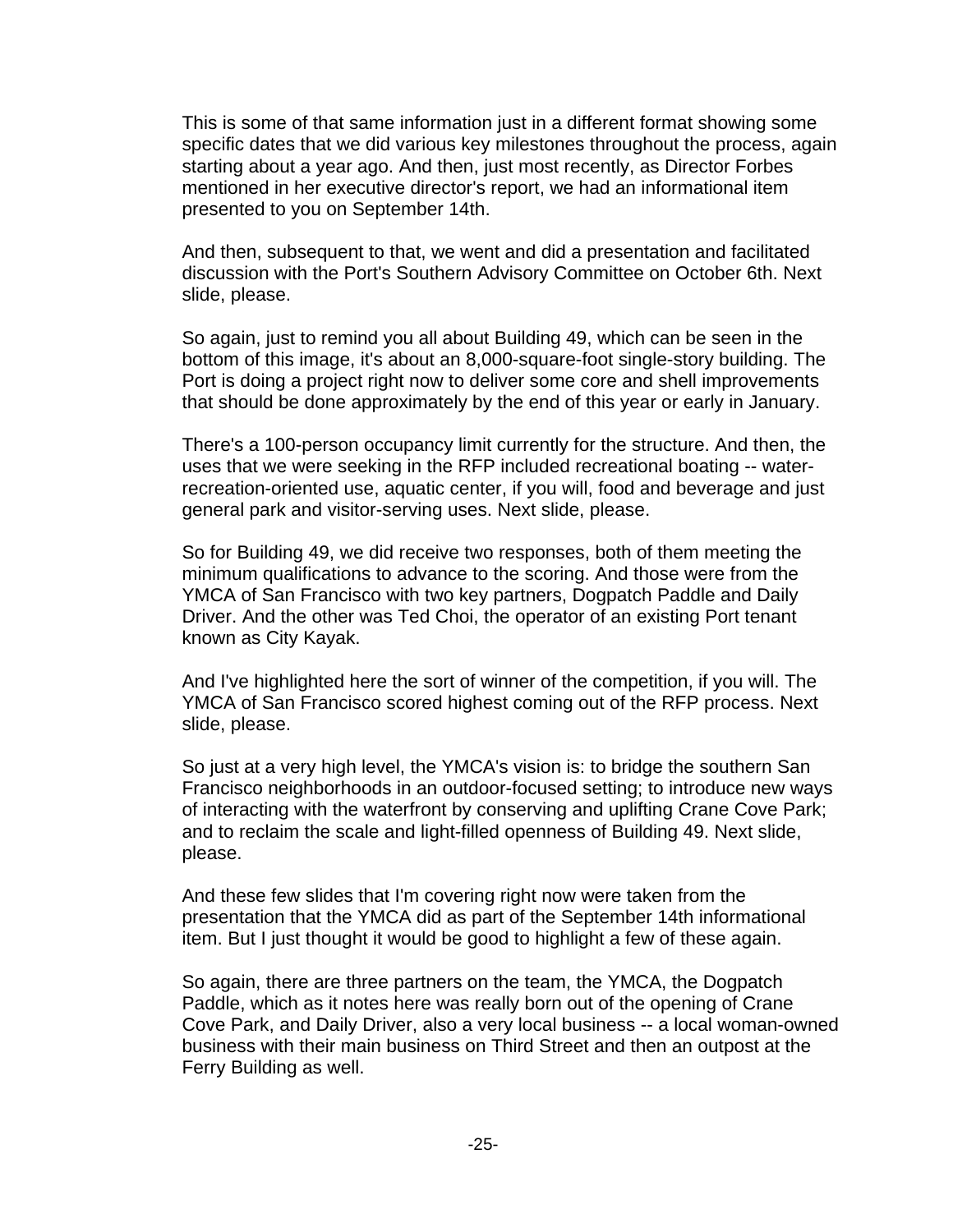So this will be their third location, I believe, or at least third very near to the Port -- and again, more about the vision, which includes fostering community through holistic wellness, watersports and educational experiences, commitment to introducing new and underserved communities to the bay and then membership opportunities for combined services of the Y and Dogpatch Paddle. Next slide, please.

This shows their proposed floor plan. So they've got, in different colors here, shaded the three different partners. The YMCA is proposing to occupy approximately 4,000 square feet of the building roughly in the center of the building with Dogpatch Paddle occupying the sort of water side of the building, about 2,500 square feet.

And then Daily Driver will have just about 500 square feet in the corner of the building on the west side nearest to Illinois Street and nearest to those picnic tables on the south side of the building. Next slide, please.

As I mentioned, we did go to the Southern Advisory Committee subsequent to the last Port Commission hearing. And we really heard a strong level of support amongst the committee members for the YMCA proposal.

In fact, they requested that the staff prepare a letter of support on behalf of the committee. I don't know if that's actually been done yet. But if you haven't received it yet, commissioners, that should be forthcoming, a letter of support from the Southern Advisory Committee for the YMCA proposal.

A couple of things that they noted -- they wanted to encourage local hiring in the construction and operation of facility. And certainly, Port staff along with the city's contract monitoring division staff will work with the team in setting appropriate LBE goals and so forth to make that happen.

A lot of people on the committee stressed the importance of getting this going in a timely manner. They just noted that the fact that the park is already receiving quite heavy use and the need for permanent bathrooms to replace the temporary restrooms that are there currently.

So again, we stand ready to work with the team to, you know, expeditiously get through negotiations and hopefully get them into construction if you authorize us to do so.

And then, finally, they suggested that the YMCA consider seismic issues in the building design, noting that 100-person occupancy limit that I mentioned earlier. And again, our engineering staff will work with them. And we've already been in discussions with the YMCA folks, and we don't see a big problem with that issue. Next slide, please.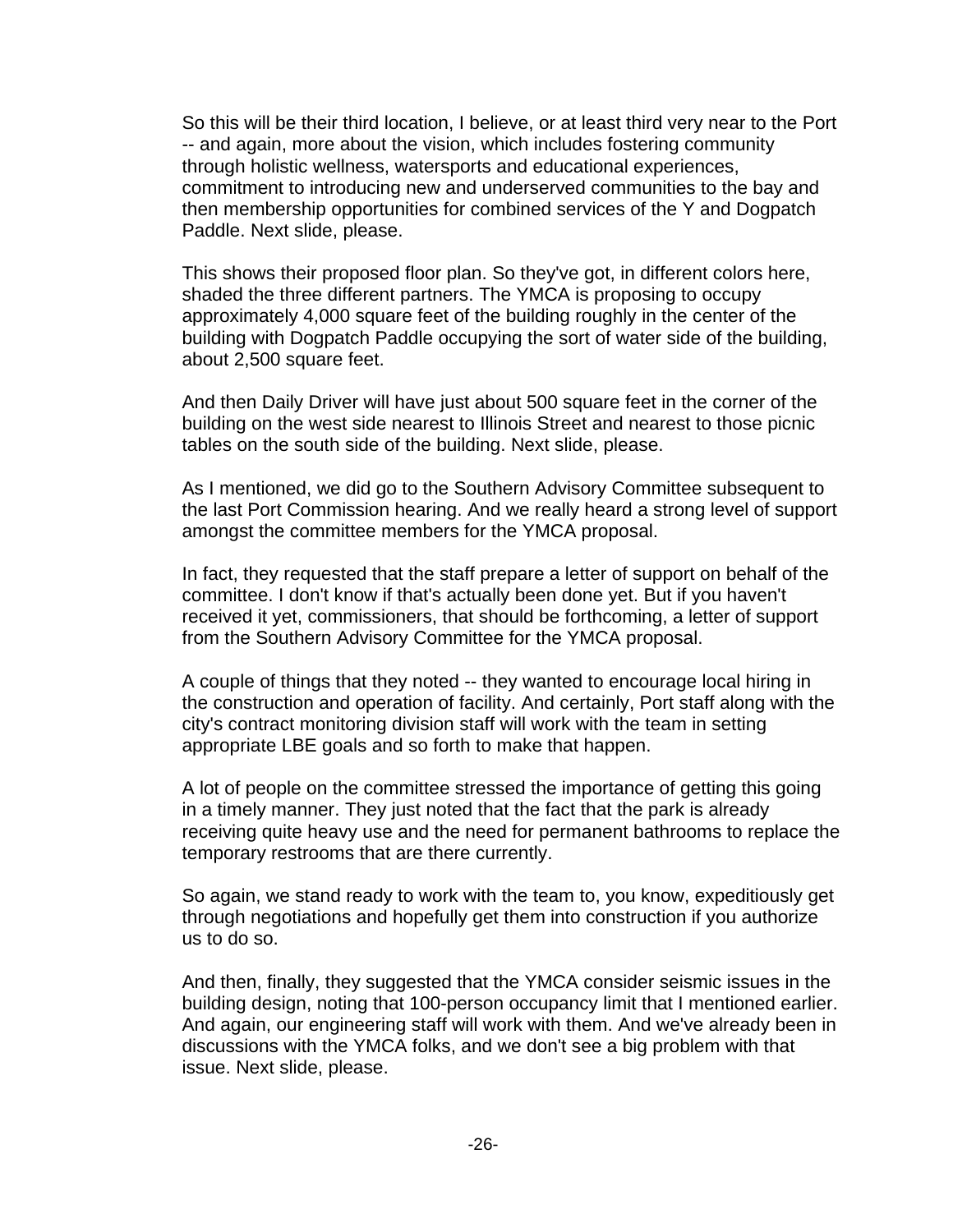So again, I'm here seeking your approval of the attached resolution, Resolution 21-46. With your approval, we will commence lease negotiations with the YMCA of San Francisco. And then, if those negotiations are successful, we will return to the Port Commission for approval of a lease. Next slide, please.

And that concludes my presentation. I did want to offer an opportunity for a member of the YMCA to just say hello. So we have Jamie Bruning-Miles. Go ahead, Jamie. Your microphone is muted.

Jamie Bruning-Miles: Sorry about that, Jamie. Thank you, everybody, President Brandon, Vice President Adams, commissioners and Director Forbes and, of course, Jamie Hurley. I'm here to answer any questions. And I appreciate the support for the proposal.

Jamie Hurley: And with that, commissioners, we look forward to your comments and questions. Thank you.

President Brandon: Thank you, Jamie, for the presentation. Commissioners, can I have a motion?

ACTION: Vice President Adams moved approval of the resolution. Commissioner Woo Ho seconded the motion.

No Public Comment on Item 11B.

Commissioners' Discussion on Item 11B:

Commissioner Woo Ho: Thank you, Jamie, for this report. I'm very supportive of the item and really have no further questions. We've heard a lot about it. I think YMCA is a great choice. I think their programming will be great for the area. And glad that you have received the input from the community. So I think this is going to be a wonderful addition to everything that we have on the Port. So I'm very supportive. Thank you.

Jamie Hurley: Thank you.

President Brandon: Thank you. Commissioner Gilman?

Commissioner Gilman: Ditto to Commissioner Woo Ho's comments. I'm very excited to see this happen and get this building activated. And I feel the choice of the award is appropriate and great. So I'm supportive of the item.

President Brandon: Thank you. Commissioner Burton?

Commissioner Burton: No comment.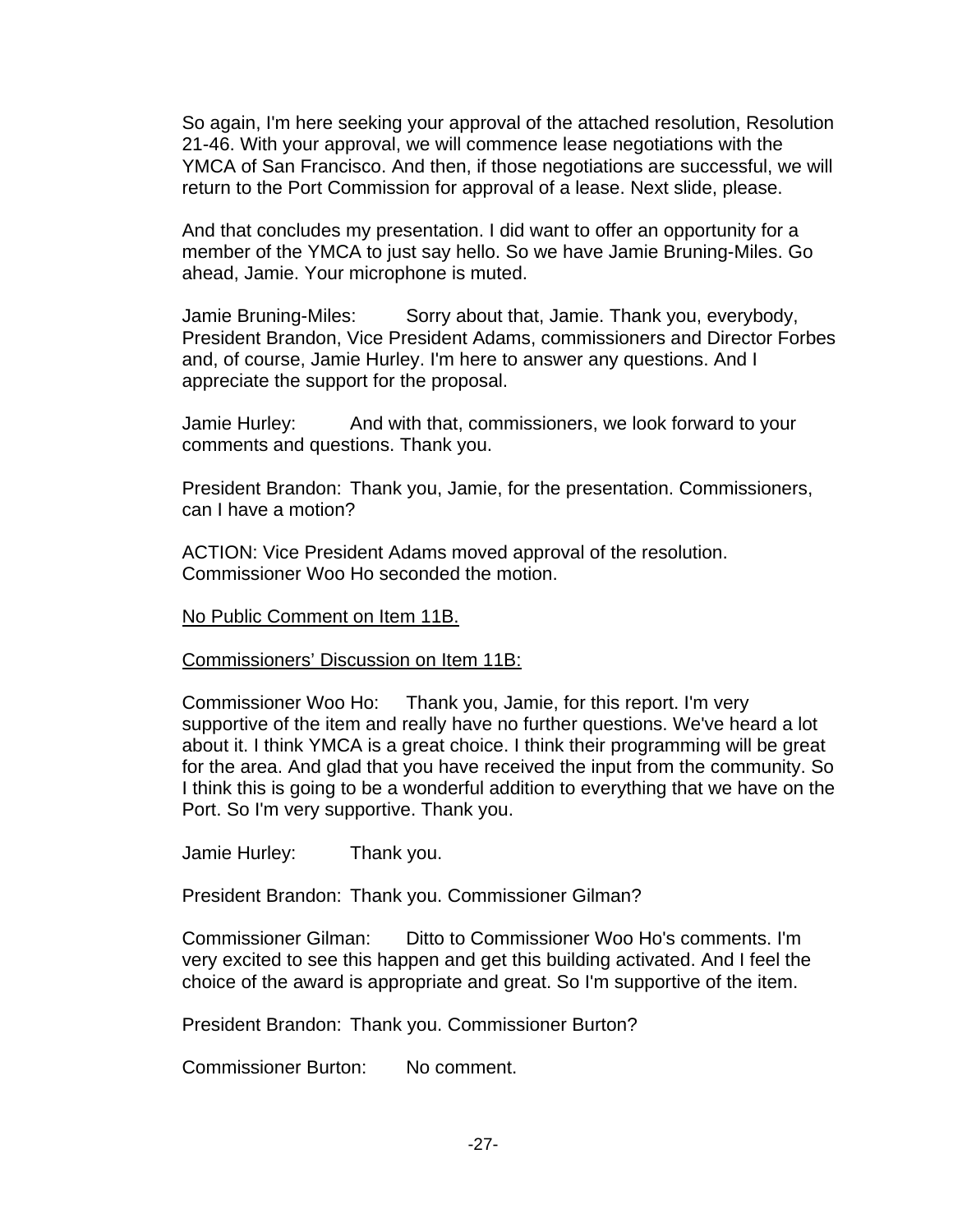President Brandon: Vice President Adams?

Vice President Adams: It's time to move this thing with a resounding unanimous vote. Thank you.

President Brandon: Well, it sounds like everybody wants to see this happen. So thank you both, Jamies, for a wonderful presentation. And thank you for bringing the Y to the southern waterfront. I think it's going to be a great opportunity for a lot of people. So thank you.

Jamie Bruning-Miles: President Brandon, can I make one quick comment?

President Brandon: Sure.

Jamie Bruning-Miles: I just want to thank you all. As a resident of San Francisco, your last conversation around the Navigation Center Embarcadero just means it's going to be a thoughtful, heartfelt community project. And I just appreciate that. So thank you. Looking forward to working on lease negotiations.

President Brandon: Thank you for bringing the Y to the waterfront.

Jamie Bruning-Miles: Thank you so much.

Jamie Hurley: Thank you, commissioners.

Roll Call Vote:

President Brandon – Yes Vice President Adams – Yes Commissioner Burton – Yes Commissioner Gilman – Yes Commissioner Woo Ho – Yes

President Brandon: The motion passes unanimously. Resolution 21-46 is adopted. Next item, please.

# **12. MARITIME**

A. Informational presentation on the proposed expansion of retail fish sales from boats at Fisherman's Wharf.

Dominic Moreno: Hi. Good afternoon, President Brandon, Port commissioners, Director Forbes. My name is Dominic Moreno with the Port's maritime division. I am joined by Andre Coleman, the Port maritime director. Next slide, please.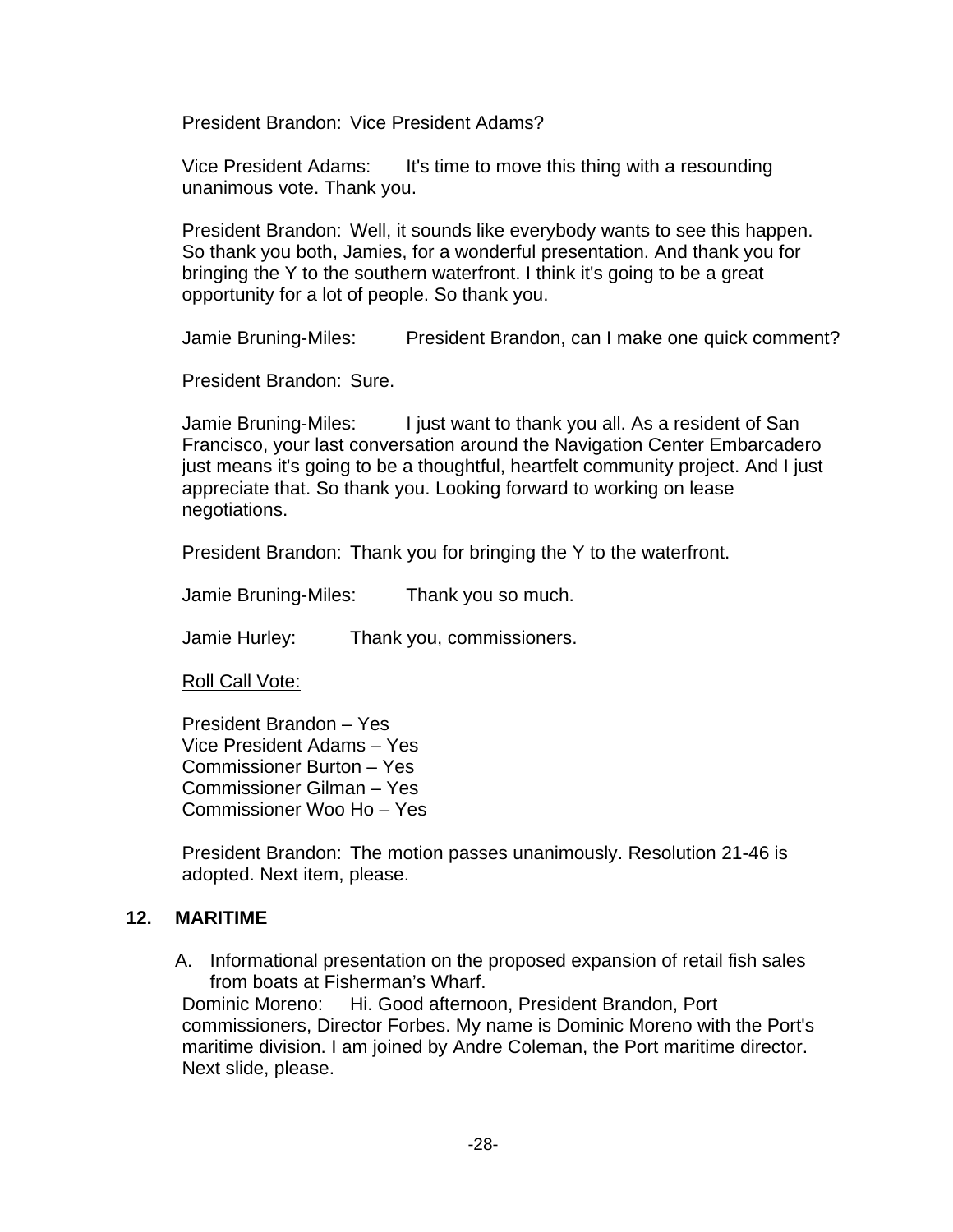So today, I will be providing the informational presentation on the Port's retail fish sales program at Fisherman's Wharf and respectfully request Port Commission guidance on making the program permanent and an expansion to include Dungeness crab for the off-the-boat sales.

This report serves as a follow-up on the program update provided to the Port Commission in 2019 allowing retail fish sales from commercial fishing vessels at Fisherman's Wharf harbor. The purpose of this informational update is to seek Port Commission guidance on a proposed expansion of the program to remove species limitations and exclusions of the original program. Next slide, please.

We believe the expansion to include live crab provides an opportunity where one currently does not exist. Fisherman's Wharf provides cooked crab and wholesale crab. But current policy does not allow for the sale of retail live crab.

We look forward to providing this opportunity to a segment of the commercial fishing industry that was directly impacted by both the global pandemic and the Pier 45 fire of 2020. Next slide, please.

Industry experts have told us that historically fishers have sold fish off their boats for well over 100 years at Fisherman's Wharf. Ninety percent of the seafood brought in goes to the processors at Pier 45. It's a historical thing at Fisherman's Wharf to buy fish off the boats.

It does bring people down to the wharf. People like to get to know the people that provide them their food. It's important that they're able to come down and meet and get to know their local fishermen. Next slide, please.

With a successful program in place for home-ported vessels and fishers, there may be opportunities to identify other locations for transient vessels to participate. Port staff is looking into that for future capital projects with hopes to continue reconnecting the public with the commercial fishing industry.

While every fish and crab sold off the boat is a success, we look forward to seeing improved growth of the program and increased participation, both fishers and consumers. Next slide, please.

The fishers are primarily responsible for marketing and would be allowed to post signage on their vessels when fish is available. There are other electronic opportunities including social media. And we look forward to seeing the creativity of this entrepreneurial group.

The program not only brings fresh locally caught seafood directly to the public but, as a secondary goal of the program, brings the public back to Fisherman's Wharf. Next slide, please. The retail fish program expansion supports two key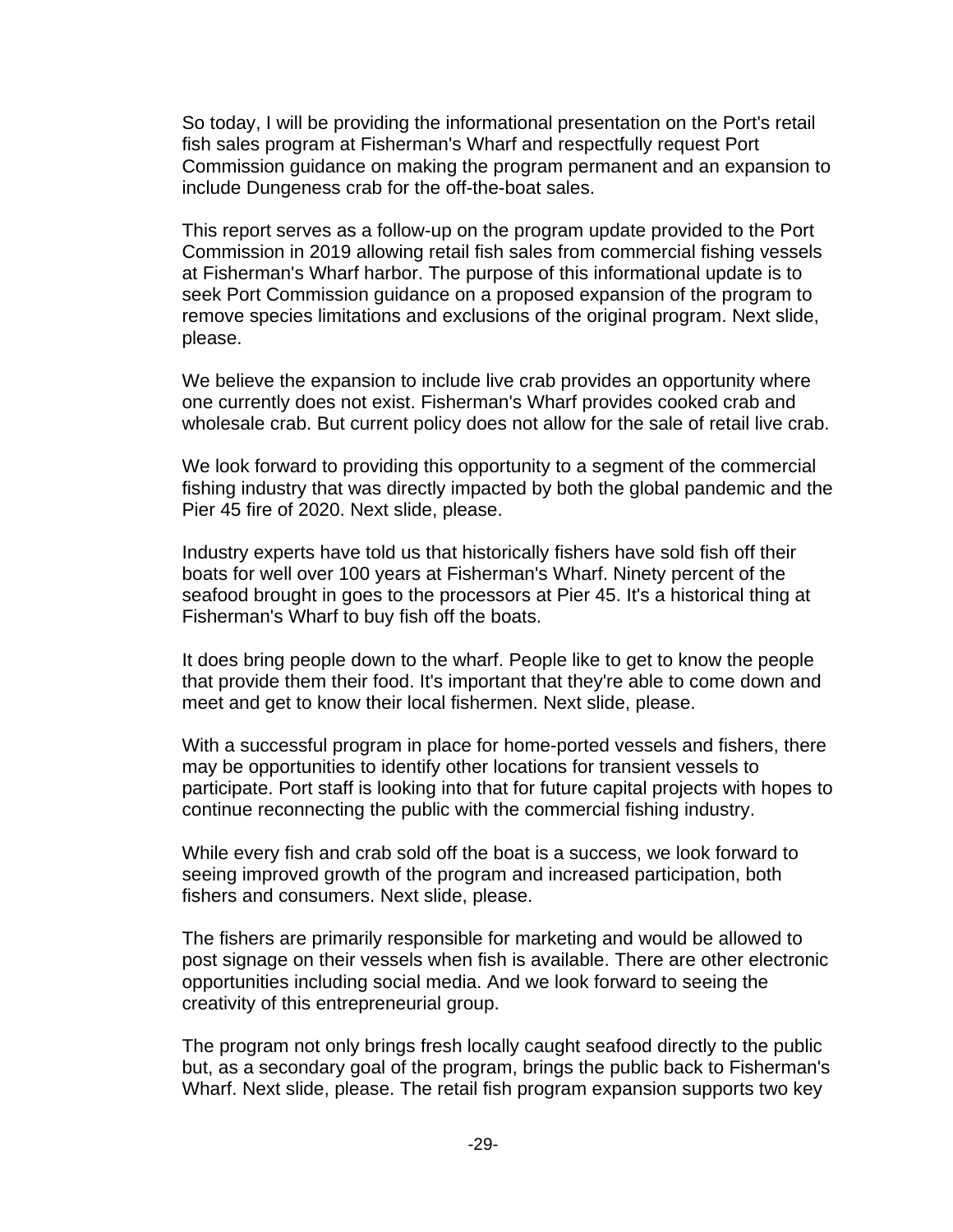goals of the Port's strategic plan: engagement and economic vitality. Next slide, please.

Port staff would appreciate your guidance as to any adjustments you feel might be necessary and direction as to whether to extend the program permanently, which would give commercial fishers the option for retail fish and crab sales in the future.

We look forward to your recommendations and will bring this back as an action item soon. Thank you. Next slide, please. That concludes my presentation. And I'm available to answer any questions. Thank you.

President Brandon: Dominic, thank you so much for the presentation. Now, let's open it up for public comment. We will now open the phone lines to take public comment on item 12A from members of the public who are joining us on the phone. Jenica will be our operator and will provide instructions now for anyone on the phone who would like to provide public comment.

Jenica Liu: Thank you, President Brandon. At this time, we will open the queue for anyone on the phone who would like to make public comment on item 12A. Please dial \*3 if you wish to make public comment.

The system will let you know when your line is open. Others will wait on mute until their line is open. Comments will be limited to three minutes per person. The queue is now open. Please dial \*3 if you wish to make public comment.

President Brandon: Thank you. Do we have anyone on the phone?

# No Public Comment on Item 12A.

Angela Cincotta: Hi. I'm sorry. Good afternoon, commissioners and all others in attendance. By way of introduction, I am Angela Cincotta of the Alioto-Lazio Family and Fish Company. We have been in business and a tenant of the Port of San Francisco since the 1940s.

For over 80 years, we have been buying and selling seafood, especially Dungeness crabs. We have several concerns regarding your permanent crab sales direct from the boats. First is the health and safety issue.

As with your pilot program for other seafood, no other oversight agency was involved to manage what or how product was sold. The Port staff says it is not their obligation. But the Port is the permitting agency for this program. The health and safety of the public should be your first concern.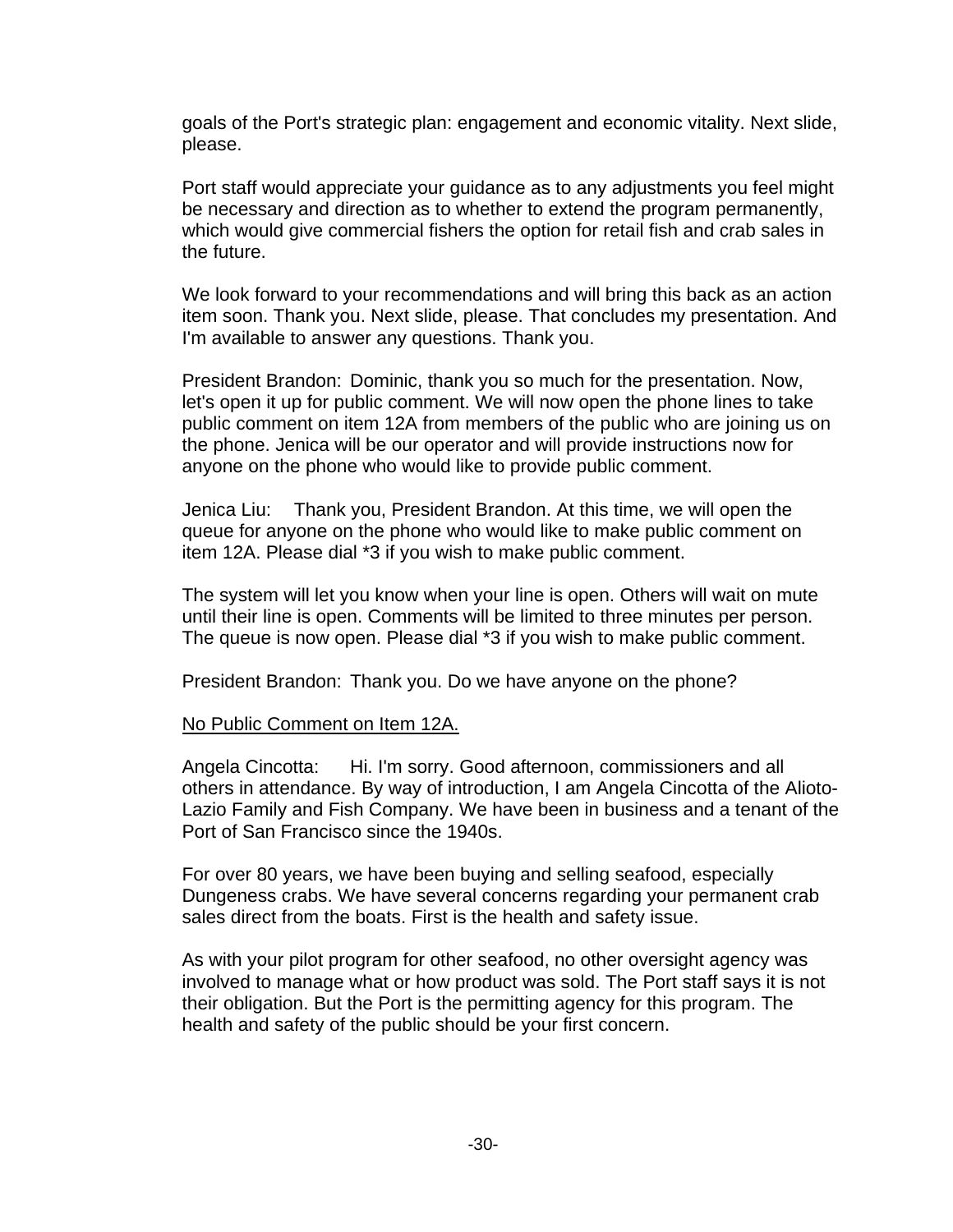Second, the Port is creating an unfair business competition. Once a boat becomes a direct seller, his boat now becomes a brick-and-mortar business just like all of ours. The same rules should apply but will not.

For \$225 a year, from one boat, you will be jeopardizing the thousands of dollars you receive monthly from the other brick and mortars. The money does not equate. Lastly, this move does not just harm our business but the other crab fishers and crab stands.

During the pandemic, we, within the seafood industry, all worked to make sure people had food while most of your staff was furloughed causing substantial litter and little to no maintenance throughout the Port. Now, the staff is back at work.

And under the veil of secrecy, we find out about this apparent fait accompli from Mayor Breed's announcement on October 22, 2021 to the Fisherman's Wharf Community Benefit District's local media blitz on October 4, 2021.

Because you do have control and are required by law to address these matters, please take the time to listen about public health and safety in your financial decisions. If you commissioners or anyone else participating in this meeting have any questions, please feel free to contact me. I thank you for your time today.

Nick Krieger: Hi. This is Nick Krieger. I'm a fisherman at Pier 45. I have the fishing vessel Ariana Rose. And I think this program allowing us to continue to sell fish and sell crab off the boat is a great idea. San Francisco is really one of the only ports on the coast that doesn't allow fishermen to sell crab off of the boats.

And I know we've lost a few boats because, you know, they go to Half Moon Bay to sell their crab off of the boat. I think that this is going to benefit everybody. I think it's going to be really good for the local boats.

I think it's going to be really great for the community to access sustainable, fresh, local seafood. I think it's going to be great for the tourism industry. It's going to add a lot of authenticity to Fisherman's Wharf.

And I actually think it's going to be good for the local businesses down there that are currently selling seafood because we're going to be selling crab, you know, occasionally when we go fishing. We're not going to be there every day like some of the businesses.

And when we get customers that come down and we're not there, they're customers that are currently not going to Fisherman's Wharf. But they hopefully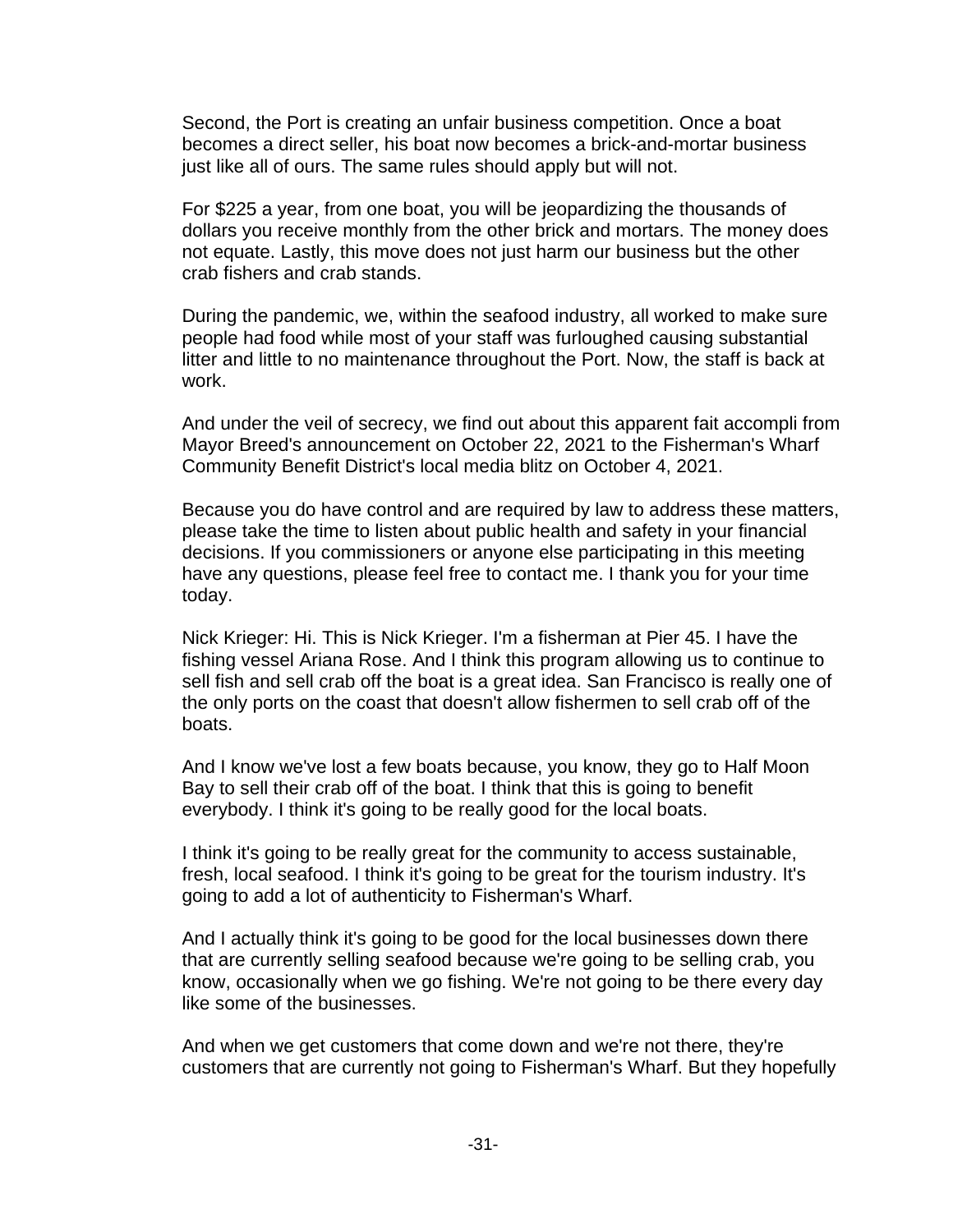will be. And then, they'll look other places that they wouldn't normally be looking. So thank you for your time. And I appreciate the opportunity.

John Barnett:Hey. Thanks for your time. This is John Barnett, president of the Crab Boat Owners Association and Salmon Boat Owners Association and speaking mostly as a fisherman. I'm not sure I would take advantage of selling crabs off my boat.

But I do believe that we should be able to do it. Again, we're the only port pretty much on the coast here that can't. And it's crazy that boats would leave here, go to another port to sell crabs off their boat that they caught here.

I do believe that it's going to enhance all the other businesses around. And let's just be clear. Every other bit of seafood, you're allowed to sell off your boat here that you catch. It's just crabs we're talking about.

We've been able to sell salmon off the boats for quite a while. And it hasn't hurt. If anything, it enhanced or just kept the same all the other businesses around. So I don't believe that it's going to drastically change.

I don't see it -- you know, maybe some boats won't take advantage of it. Maybe some boats will. I think it will add some authenticity. But with COVID going on right now, any new business could help. I don't see how it could hurt.

So again, just speaking on most of the fishermen I've talked to, a good 90 percent of the fleet, though they may not take advantage of it, they're in favor of the ability for other boats to be able to do it. So that's all I've got to say. Thank you for your time.

Dan Strazzullo: Hi. I'm Dan Strazzullo. I've been a tenant at Pier 45 for over 20 years. And I have no problem with anybody doing business. What I do have a problem with is that we are required to have our scales inspected, have wash-down facilities and all that.

I just want to see people -- level the playing field, so we all are doing the same thing. Our costs and our licenses are very expensive. And we just would like to see the boats that are going to sell -- who's going to monitor their scales?

Do they have wash-down facilities? Do they have refrigeration or ice to put their product on? These are all things that are required to our businesses. You guys tried this program with the Pioneer, which I believe was a disaster. And they're no longer allowed, I think, on the Port, if I'm not mistaken.

I think you should reconsider, if we're going to allow this, that we have some health issues and make them meet some of the requirements that all the other businesses have to do. That's all. Thank you for your time.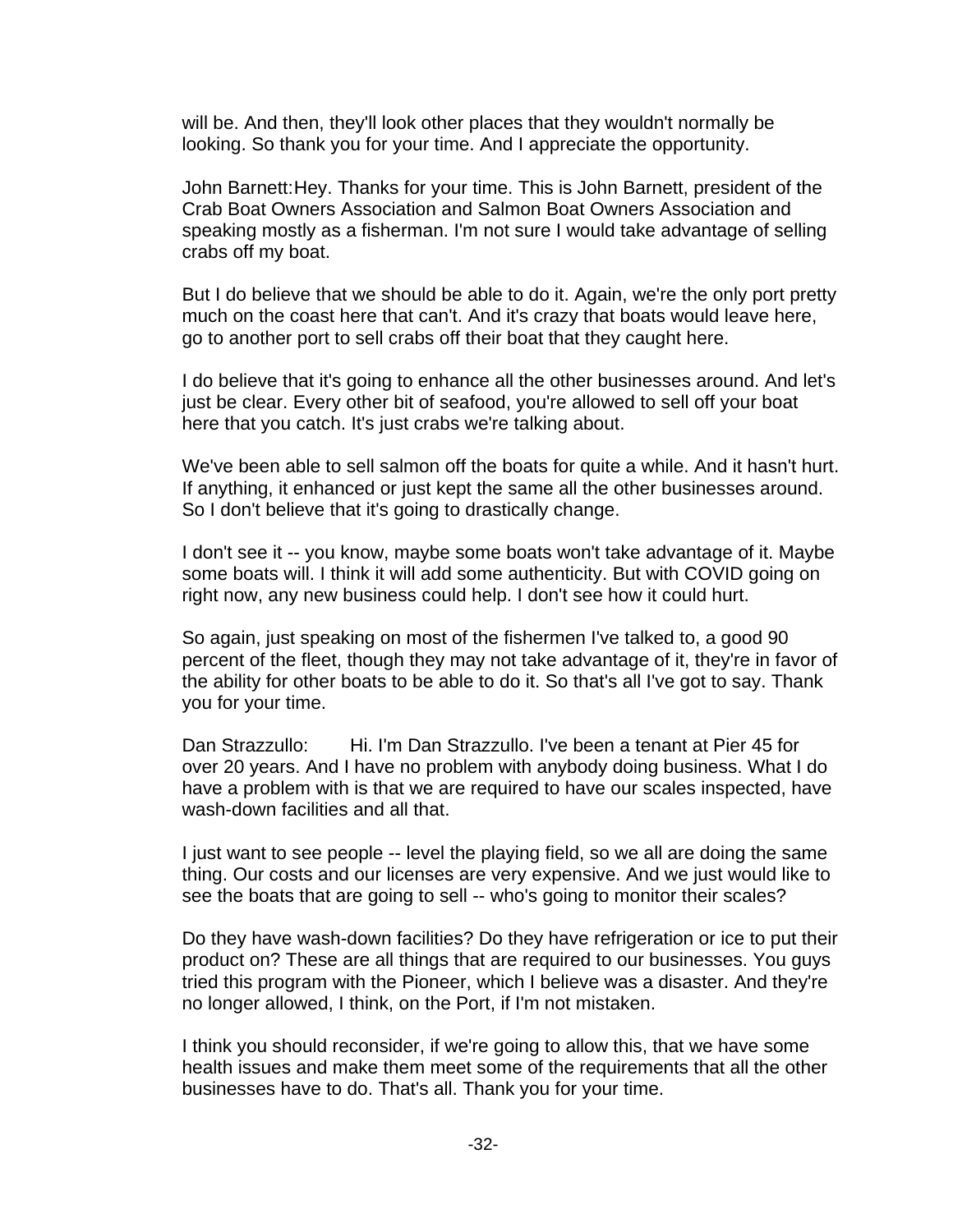# Commissioners' Discussion on Item 12A:

President Brandon: Seeing no more callers on the phone, public comment is closed. Dominic, did you want to respond to anyone?

Dominic Moreno: Sorry about that -- mute. I have made notes. And I will respond. I think that, specifically, we're talking about live crab for sale. So the Taylor Street crab stands sell only cooked. And I don't feel or believe that this would impact wholesale business.

Andre Coleman: Dominic, if I may add just to some of the health and safety concerns that were raised, so oversight is through Department of Fish and Wildlife. And that is due to the sales being from the boat. So if a vessel were to set up a table, let's say, landside at one of the berths, then Department of Public Health would come into play for oversight.

However, being that that is not a part of the program and it is limited to species directly from the vessel, the health and safety is the oversight of Department of Fish and Wildlife. Additionally, there are other health and safety concerns that we have to be cautious of. And that's pedestrian traffic.

I think one of the last callers did mention a conflict with one of the more active retail fish sellers, and that was the Pioneer. And there was conflict with one of the landside restaurants and the popularity of his vessel and fish sales.

So that is something we addressed, those safety concerns - landside safety concerns and something that we will continue to monitor depending on location and popularity of the program.

President Brandon: Thank you. Commissioner Burton?

Commissioner Burton: Mm-hmm. Okay. How did you address the health and safety concerns you said that were addressed? I'm sorry. [laughs] You sir, far left.

Andre Coleman: Andre? Yes. Thank you for that question Commissioner Burton. So again, this was a pedestrian traffic issue. So there was some queuing modifications that took place to address queuing at that berth location.

Unfortunately, due to the leasehold restaurant that wanted to set up outdoor dining, we had to discontinue retail fish sales at that location for that vessel. But that was the largest health and safety concern that we were made aware of at the time. I think you're on mute, Commissioner Burton.

Commissioner Burton: [Who am I talking --] what?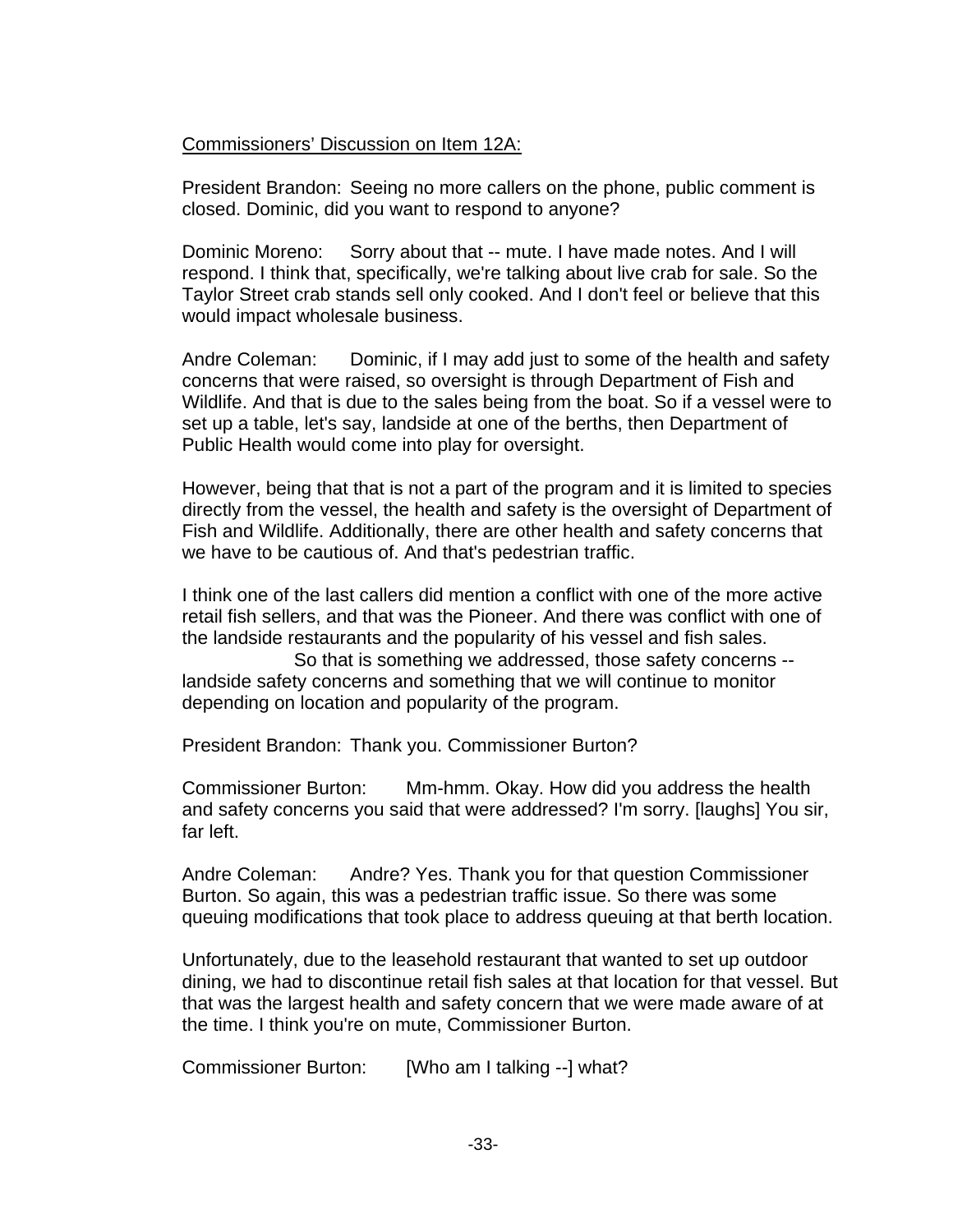President Brandon: You were on mute. Did you have any other questions?

Commissioner Burton: Yeah. I didn't hear my -- how did you address the concern you mentioned?

Andre Coleman: Yeah. So unfortunately, we had to discontinue retail fish sales at that location for that vessel due to incompatibility of outdoor dining and retail fish sales at that location. So we did look for other locations within the wharf to accommodate that vessel. It was a larger vessel. But ultimately, that fisherman ended up taking his vessel elsewhere.

Commissioner Burton: Okay. Thank you. What was mentioned by, I think, one of the first people that spoke talked about this was done under a veil of secrecy. Do you have any idea what she might be talking about?

Andre Coleman: [laughs] I do not. Again --

Commissioner Burton: I'm sorry, sir. I can't read the names. What's his name?

Male Voice: Dominic.

Andre Coleman: Yeah.

Commissioner Burton: I'm sorry. Yes, sir.

Dominic Moreno: I don't know what that comment --

Commissioner Burton: In other words, you gave a lot of notice? Everybody knew what you were doing every step of the way?

Andre Coleman: Y -- go ahead, Dom. [crosstalk] I was just going to say, Commissioner Burton, again, just kind of the history that Dominic provided - this program was piloted in 2017. I believe 2019 we provided an update to the Port Commission.

The program has actually remained active for those interested in selling. The purpose of this -- we did reach out to a couple tenants down at the harbor. But the purpose of this informational session was -- or item was to do exactly that, put it out there, solicit some feedback from the commission, the public to expand to crab.

Commissioner Burton: Well, yeah. I mean, that's an expansion. Why wasn't this done originally? Is it only because the pandemic that you made this policy change or would like to?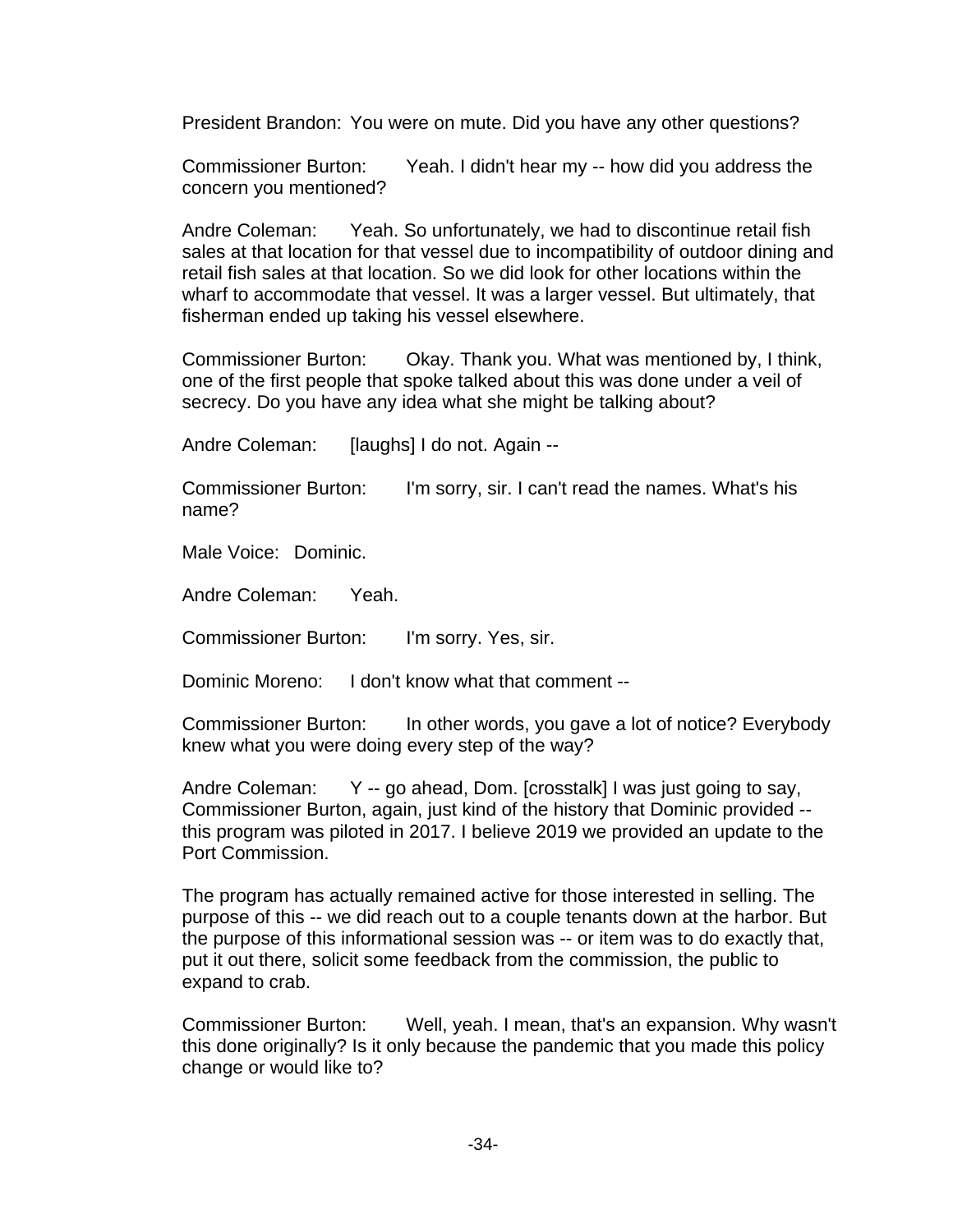Andre Coleman: So historically, crab was excluded from the program. I think there were some concerns from the certain segments of the fishing community. I think, as noted, as we rolled out the program, I think one of the callers did mention that, you know, salmon has been sold off the boat successfully with minimal disruption to the processors or -- although crab stands -- crab stands.

I think we see this as you have the processors who receive -- or sell wholesale. You have the crab stands that are selling prepared and cooked crab. And then, you have this segment of fishermen selling live crab off the boat, which again, as you heard, occurs up and down the West Coast and within the region out of Pillar Point, if I'm not mistaken.

Commissioner Burton: Okay. But the thing that was mentioned was this is here partially or wholly as a result of the pandemic. In other words, that had nothing to do that it was a logical extension with or without a pandemic. In other words, the early testimony was kind of like, because of the pandemic, we have to extend this.

It was more because of the economic hardship, I guess, on that -- the fisher people as opposed to that. So it wasn't the pandemic. It was just in your mind a logical extension, and you used the pandemic as a reason or what?

Andre Coleman: Yeah. I think, as noted in the staff report, as an opportunity for economic recovery. We view this as an opportunity to increase foot traffic down at the wharf. In talking with some of [crosstalk] the other harbors down in, for example, Pillar Point, I think they see up to 1,000 folks on a weekend approximately for off-the-boat fish sales.

And of course, that spikes during crab season. So for us, this was an opportunity to, again, expand the species for crab with the goal that we increase foot traffic down at the wharf, engagement from the local communities and engaging the fishermen and fisherwomen at the industry. And hopefully, those individuals frequent other businesses while they're down going through that experience down at the wharf.

Commissioner Burton: As long as they don't ride bikes. [laughs] One last thing, so there would -- this extension, shall we say, the broadening will not have that much of an adverse impact on present businesses there like the first speaker or second speaker talked about?

Andre Coleman: Correct. At this time, we don't anticipate significant disruptions. Again, this is live crab versus cooked crab at the crab stands and not sold in bulk, as the processors typically receive. But again, that's something we can monitor.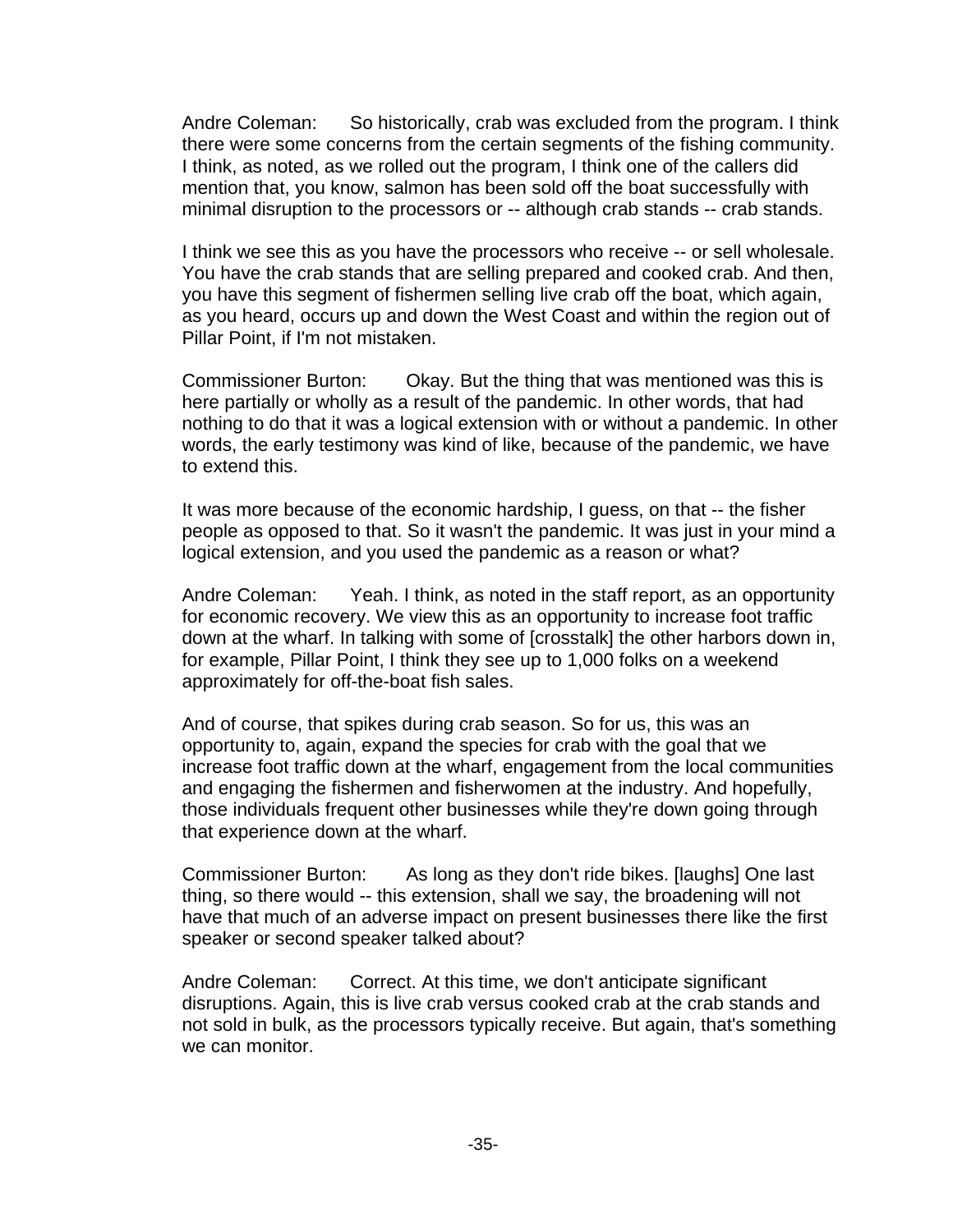And the last thing we want to do is have -- there may be some unintended consequences or some adverse impacts as a result of the program. If that's the case, we will definitely reevaluate and return [for] the commission.

Commissioner Burton: And we would be asked to put the cork back in the bottle.

Andre Coleman: [laughs] Possibly.

Commissioner Burton: [It's pretty tough to -- I mean, it's] [unintelligible] to undo something. But thank you very much. Thank you, Madam President.

Andre Coleman: No problem. Thank you.

President Brandon: Thank you. Commissioner Gilman?

Commissioner Gilman: Thank you for the report. I have just a couple of questions. I have a couple questions about the expansion. And I have a couple of questions just in general about live fish sale on the wharf. I do want to say first that I'm a proponent and a booster for getting locals back to the wharf.

I don't know if folks saw. [It maybe was] [unintelligible] weeks ago, the Chronicle ran a story about Fisherman's Wharf. And it was sort of the good, the bad and the ugly for locals coming there. And while there was a lot of positivity, there was also, you know, a fair criticism of the wharf just being for tourists.

And as someone who lives on the northeast waterfront, you know, really want to see locals drive to the wharf as they do in so many other communities from Seattle to Sydney to Barcelona, Spain where the waterfront is used so much more by locals from my observations.

So first off, can you just tell me, Andre, how many boats are participating now in selling live fish? And how do they let the public know? Because as someone who went this morning, maybe I went too late at 8:00 a.m. looking for live fish, I could not find it sort of anywhere on the waterfront. So I'd like you to answer that question first for me. And then, I just have a couple of others.

Andre Coleman: Dominic?

Dominic Moreno: Yeah. So currently, there were two boats that were participating. We had a total of three in its previous version. The creativity I spoke to around social media is typically how they're getting the word out.

I think there's a couple apps that are kind of fish-finder-type apps. And you can search, you know, by location of your phone, zip code, find nearest. So there's going to be some creativity that we think we'll see in that advertising and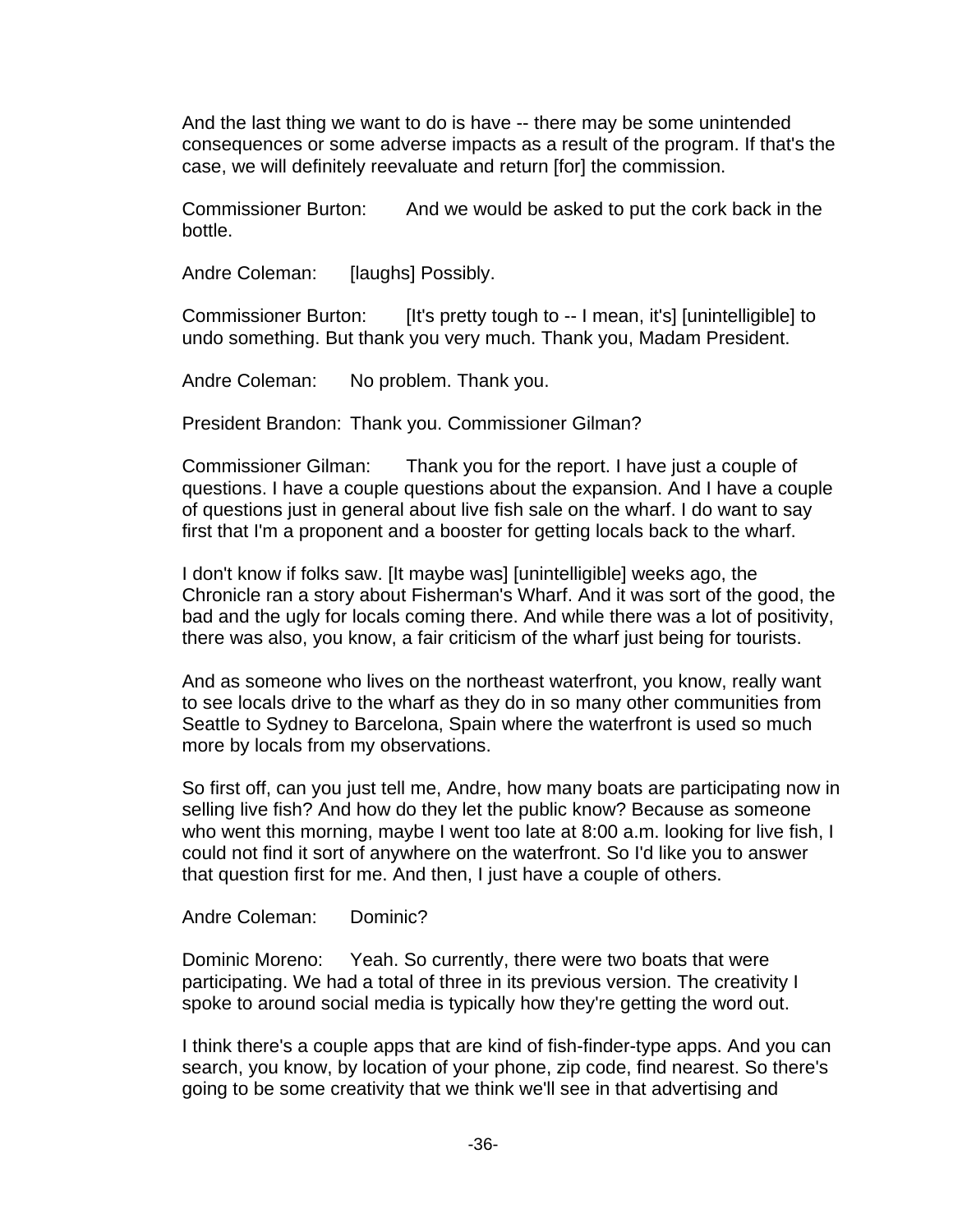marketing piece. But again, the fishers are responsible or primarily responsible for that.

Commissioner Gilman: Okay. So there's two boats now that are currently doing it.

Dominic Moreno: Correct.

Commissioner Gilman: And we h --

Dominic Moreno: Well, in the previous program, yes.

Commissioner Gilman: Okay. And they're all around Pier 45? Like that area?

Dominic Moreno: So the areas that they're allowed to be involved in the program is the inner and the outer lagoon of Fisherman's Wharf. And that's designated because of the public-access opportunities. So at the outer lagoon is Scoma's, Pier 47. And then, the inner is kind of [front-row-ish area] by the Chapel.

Commissioner Gilman: Okay. And how many -- just to give a point of scale - - because there was comments of folks being concerned about brick-andmortar shops that are selling live fish, about competition -- first of all, how many brick-and-mortar shops are selling live fish that we lease to?

Dominic Moreno: I don't know if we have a policy allowing retail fish to be sold.

Commissioner Gilman: So then, we don't have retail fish being sold?

Andre Coleman: To clarify, from the brick-and-mortars, for some of the - our -- retail fish sales -- it's our understanding -- is not allowed per the leasehold language for some of those processors.

Commissioner Gilman: Okay. So the fish processors, okay, can't -- because there's quite a number of fish processors that are wholesale, not retail --

Andre Coleman: Correct.

Commissioner Gilman: -- only because I saw them all this morning. They were extremely active, by the way. So that seemed like a very profitable, good thing for us and for them to do. We have the folks who are selling cooked fish, you know, all along sort of where Aliota's and Scoma's and Fisherman's Grotto are.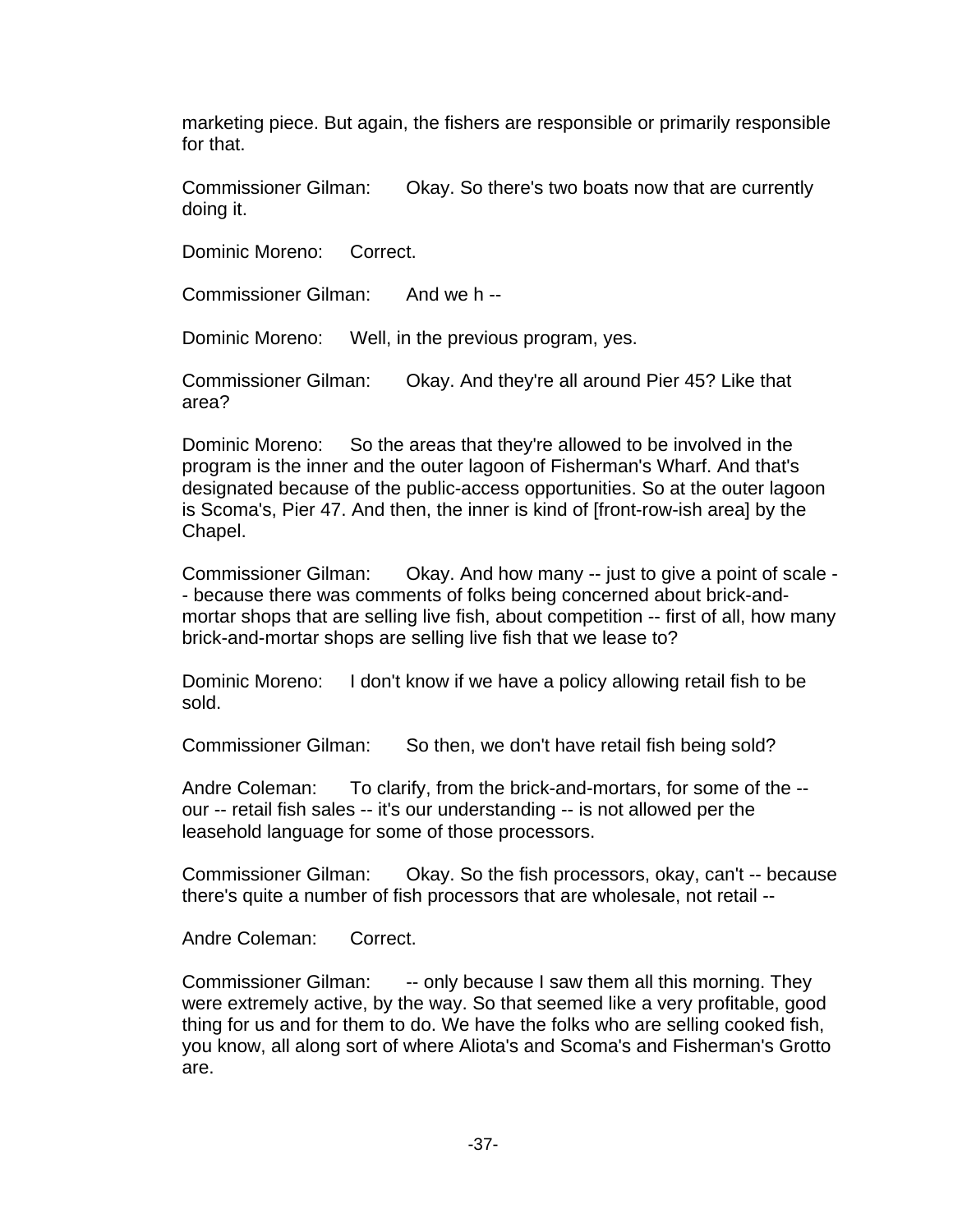But we currently don't have brick-and-mortars like -- again, sorry, I've just been traveling. I was at two ports. There were all sorts of fishmongers selling fish in brick-and-mortar or sort of stalls right by the boats. We don't typically have that here.

Andre Coleman: Correct.

Commissioner Gilman: Okay. So then, there wouldn't be a brick-and-mortar concern then? Because a caller did say that they were concerned about competition for brick-and-mortar businesses. So I'm just a little confused. I'm sorry. Okay.

So I guess the only other question I'd have is, on the health and safety, it seems like the health and safety for selling fish off the boat is not in our jurisdiction. I just want to -- I heard you say that when you answered Commissioner Burton's questions.

I want to just be really clear that that's accurate. It's not that we don't want to regulate. It's just it's not our jurisdiction to regulate it because it's not happening on Port property. Technically, the boat is in the water.

Andre Coleman: That is correct. And if there are issues that we were made aware of, I mean we do work closely with local agencies. Again, if there are issues that we observe or we're made aware of, we will definitely address them either by way of our Port resources or partnerships with the local agencies.

Commissioner Gilman: Okay. So I guess the only other suggestion -- since this is an informational item today, and I know it's coming back to us -- is maybe going back to something that Commissioner Burton referenced.

It might be good to have a sunset or a review by us to make it more permanent so that, if there are some -- I mean, I can't imagine what the unintended consequences would be. I will say I hope, if we vote on this as a commission and allow this, I do think we need to do more advertising as a Port.

A caller referenced the Fisherman's Wharf Community Benefit District doing a social media campaign. If we are to vote and approve this at our next meeting, I would hope the Port would do something too and maybe even something around signage just as someone who was wandering around that whole area this morning.

It's sort of hard to figure out what's going on if you're just a lay public person or people in the neighborhood who we want to have drive there. So that's just a suggestion -- and a sunset or a review by us, so we can make sure there aren't negative unintended consequences.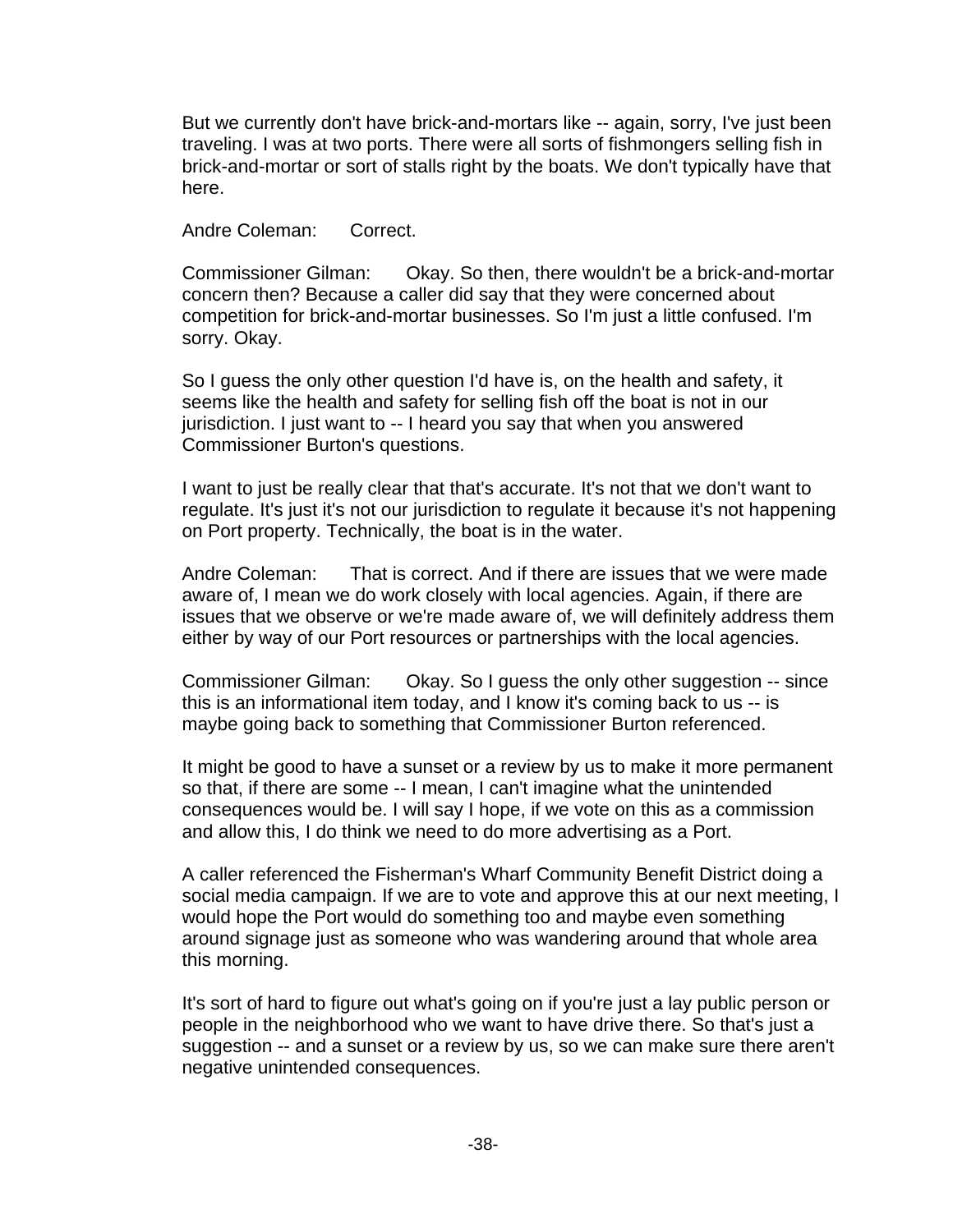But generally, it seems like a g -- anything we can do to get San Franciscans to that area, in my opinion, for positive activity is a good thing. That concludes my questions and comments.

President Brandon: Thank you. Commissioner Woo Ho?

Commissioner Woo Ho: Yeah. Thank you, Dominic and Andre. So just following up a little bit on the conversation so far -- so I did hear that, obviously, other ports are doing this already. And while it's not in our jurisdiction, do we know what healthy and safety measures are usually taken?

So even though we cannot dictate or whatever but just for the general welfare of the public to make sure -- and obviously, we've been selling fish. The fishermen have been selling fish. And so far, I don't think you reported any incidents of health and safety from that so far.

So if that's the case, we should know about it because -- and so that's one question, whether, you know, we can make sure that we're aware of what other -- what they generally do just to protect the health and safety. It's not that we can enforce it but just that we want to make sure that, you know, what is generally considered common-sense principles are followed for the general welfare of the public, if we could pass that on and saying hopefully you're observing these and -- ice or whatever it is that you do.

I mean, I think live crab is definitely -- I can tell you I am a live-crab eater. I buy them in the Chinese market because they taste so much better, I mean, fresh. So I definitely would appreciate that. So I think that, if we could at least make sure that we know what the standard should be even if we can't regulate it and that we pass that on to make sure that they do that. They should know it themselves but just to make sure.

And secondly, you said there are only two boats right now that are selling fish. When we expand this to crab, is it the same boats? Or are we introducing now more boats to be selling crab? Because I -- it's my ignorance in terms of -- but I thought the crabbers were different from the fisherman. But maybe they're one in the same.

So can you answer the question whether we are now introducing more boats, which will make it more interesting? But I just would like to understand that.

Dominic Moreno: That's a great question. We think that we will see increased number of boats participating. To John Barnett's comment, there will be some that won't. And I think I've heard comments that, when the fishing is good, they want to go get the haul, bring it back to Pier 45, offload it to processors, get back out to sea and continue the fishing. And I suspect that will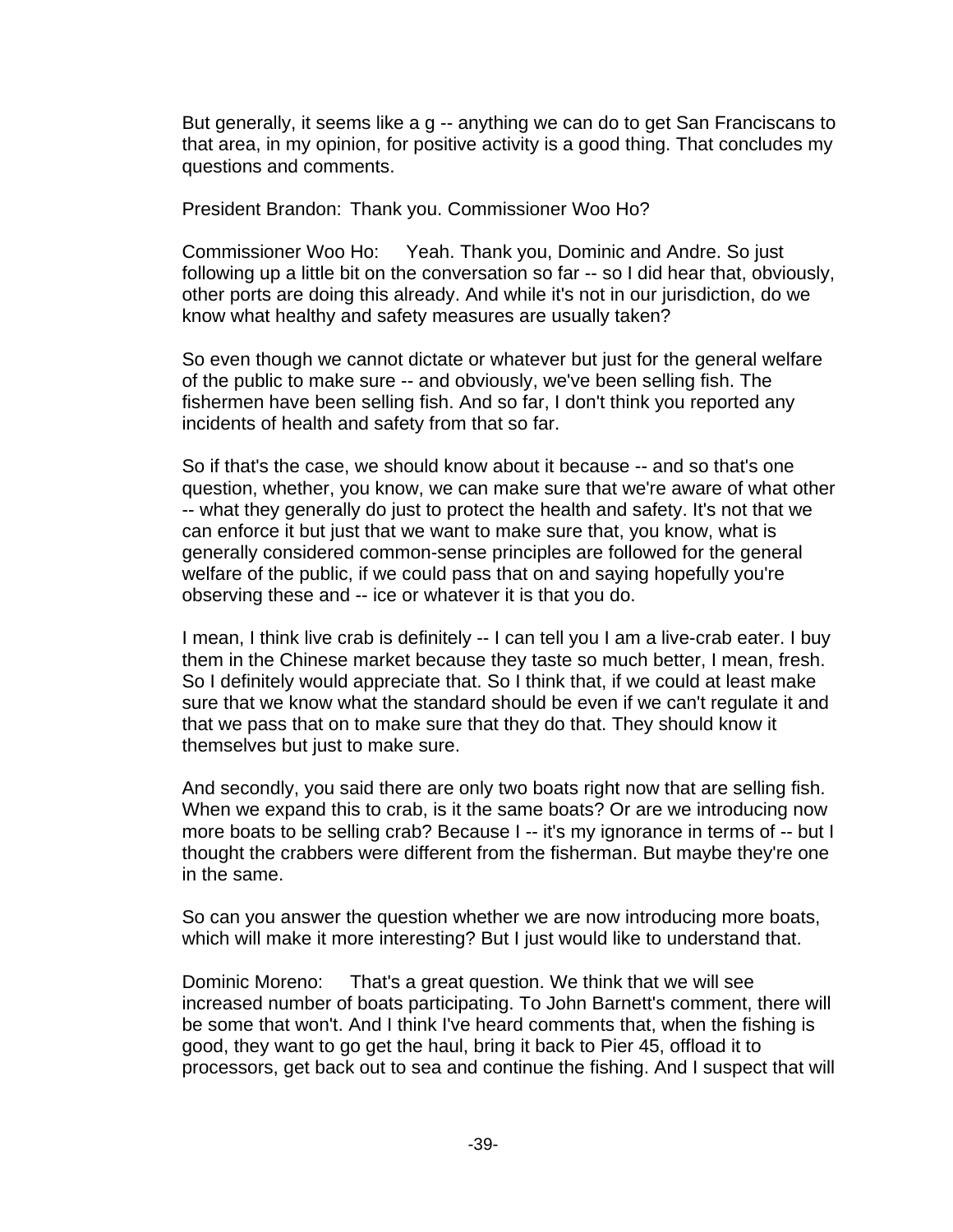be the same with crab as well. But we anticipate seeing an increased number of participants.

Commissioner Woo Ho: Okay. So let me ask the question slightly differently. So since we opened the fishing boats since 2017, I guess they do have to register with us. So do we have -- how many boats have registered to sell, but we're finding that only two boats sell regularly? Or is it just there's two boats usually that are there out of a pool of 10 boats? How does that work?

Dominic Moreno: So the two boats that participate are permitted to do so. And there's only two permits out right now.

Commissioner Woo Ho: Okay. Okay. So we don't have people who say I want to have the permit, and then I'll decide whether I decide to sell on that particular day. So there's no kind of rotational situation where, gee, today, I think I might do this. And the next day, I might just sell to the wholesalers. But this is their permanent way of selling fish now? They don't sell to the wholesalers at all?

Dominic Moreno: I couldn't answer that. I do think that that is a business decision that the fishers would need to make themselves.

Andre Coleman: Correct. The option is still there for them to sell to their wholesalers. The option is there for them to participate in the retail fish sales program. It really depends on their business model. You know, again, we had the one vessel that was more successful, given the length and size of his vessel and how he fished.

So he was a little bit more successful in the program -- direct sales for the program. But that did not prevent him from selling to the processors as well. So it really depends on, again, the interest of the fishermen, their business model. But both options are available.

Commissioner Woo Ho: Okay. Then, I don't know -- I think I asked this question a long time ago when this started. But we don't know what we observed the difference in terms of -- not that they do report it. But [I don't know if we] observe the difference of how they sell -- the price to the public as a retail, which normally says is higher, and then what you sell to a wholesaler. Do we know if there's a differential in the pricing?

Andre Coleman: We could chase that down and bring it back to you for the –

Commissioner Woo Ho: Okay.

Andre Coleman: -- when we return.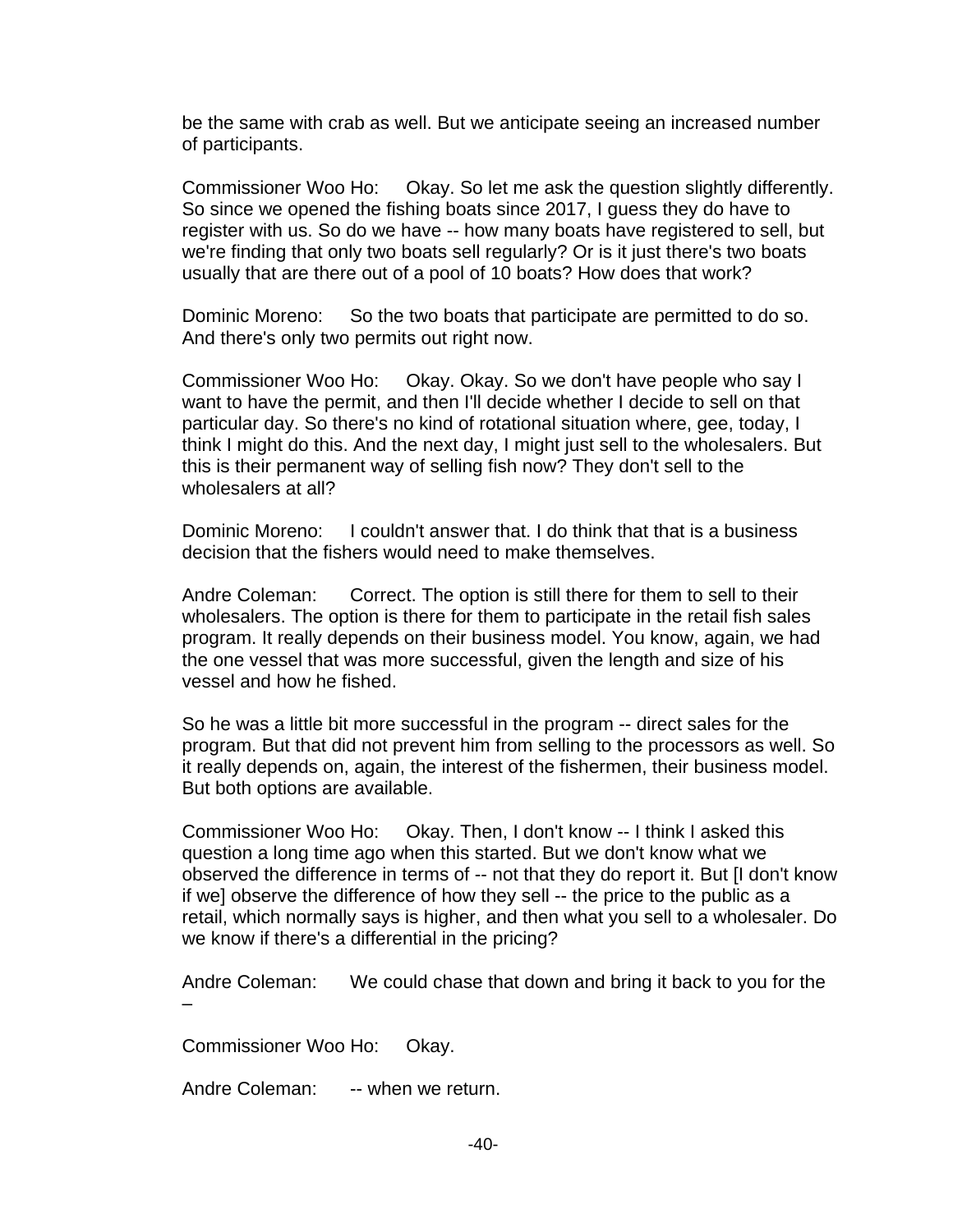Commissioner Woo Ho: But at this point, we are responding to an interest from the crabbers to do this. Is that correct? It's not just us trying to expand the program, but there's also their interest in being able to do this as well. I just want to make sure that we have interest on their part. The public will be interested in this because I think it is something that, you know, gives them a choice and something else to do when you come down to Fisherman's Wharf.

Andre Coleman: Correct. Yes. There's interest. Of course, this is the Port looking to expand the program. But of course, there was some outreach to some of the crabbers. And there is interest from their end as well.

Commissioner Woo Ho: Okay. Well, hopefully, they're working with us closely because I think we've done a fair amount to help the crabbers, right, when the fire and everything else. So hopefully, we have a strong relationship and partnership with them to make this successful on both sides. Okay.

So I think the question just from my -- are we setting this up even when you come back as an action item -- not that we're voting on it today -- to do this for - - again, I think we did this with the fish sales. We put it out there for a period of time. And then, we made it more permanent.

Is this what you're planning to come back to us and say let's try this for a season or two seasons or whatever, and then we'll make a decision on whether we make it more permanent? Is that the structure of what you're proposing?

Andre Coleman: Correct. Two parts -- so the program permanent and the expansion of species for crab -- I think, based off of some of the initial feedback, the best approach is probably a pilot program of one season and learn from the successes or maybe some of the challenges or evaluate those and return either way on extending crab.

Commissioner Woo Ho: Okay. Thank you.

President Brandon: Thank you. Vice President Adams?

Vice President Adams: Deputy Director Coleman and Mr. Moreno, good job. I heard the first caller what they had to say. I was going to ask Director Forbes something. But I think you 've explained it. I'm on board about helping the fishermen.

I don't think people have to go to other ports when we have such a great port. I'm open to a pilot program. It's something that works. And ever since I've been on this commission, this commission has always been very supportive of the fishermen.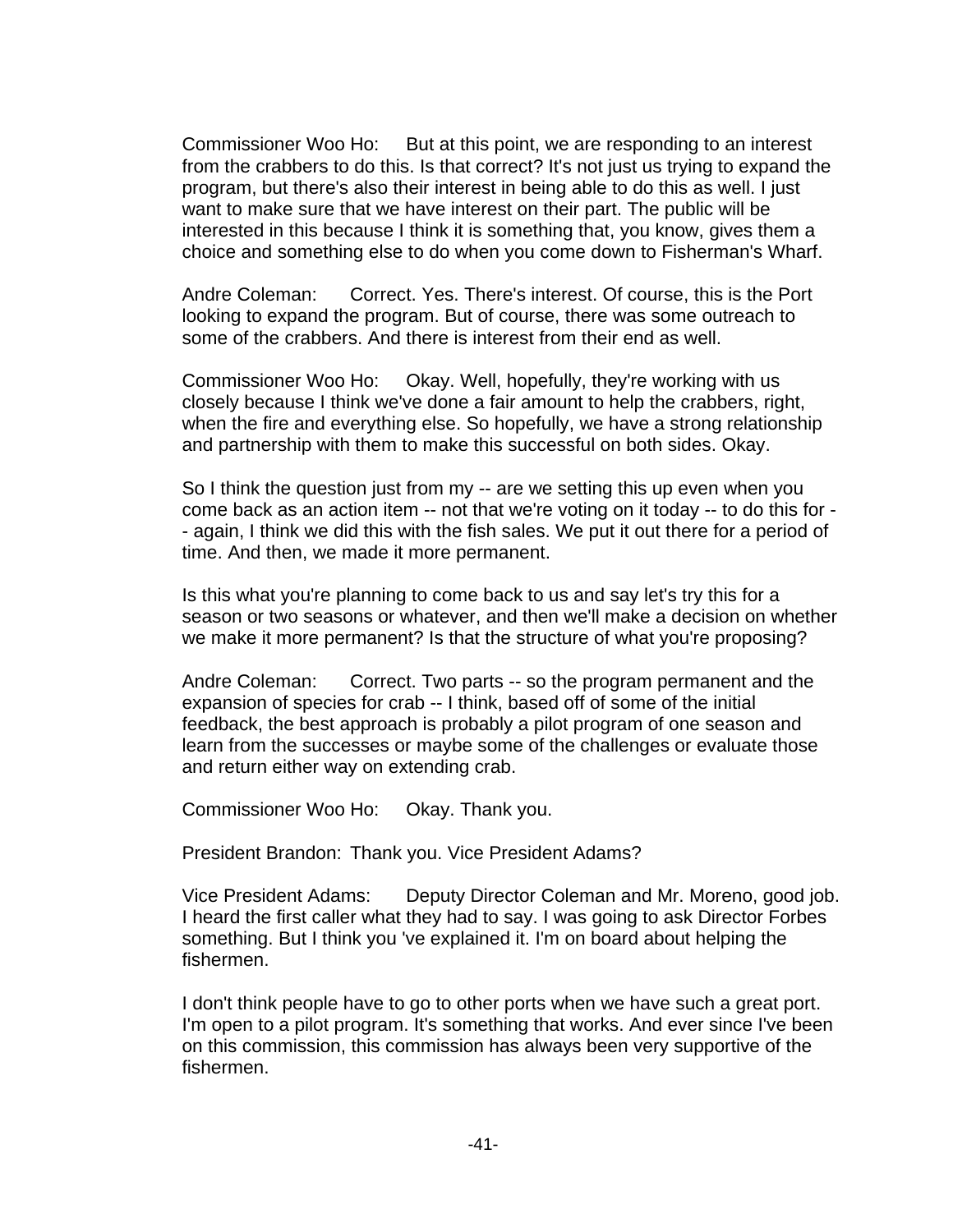It's a part of our history over 100 years in this Port of San Francisco. We've been there during the good times, and we've been there through the struggles. And I think we have to continue to support them.

I mean, they're like the last of the Mohicans. And we have to continue to support them. So when you bring it back, there might be some more questions. I'll talk to Director Forbes offline. I want to know a little bit more about what was said. But I also think that we're on the right track. Thank you both. Appreciate it.

Andre Coleman: Thank you.

Dominic Moreno: Thank you.

President Brandon: Thank you. Dominic and Andre, thank you again for the presentation. Thank you for answering all the questions. So we have a pilot program. And right now, we are adding crab to our pilot program. That's the request?

And then, you'll come back -- because it seems like this has been a pilot program for a while. So I'm just wondering when we get to an actual program or --

Andre Coleman: Yeah. Two parts. Again, make the retail fish sales program permanent and then expand the species to include crab as a pilot for one year so that we can reevaluate again any of the challenges that we faced given some of the comments or feedback that we've heard today. So that's the ask in two weeks.

President Brandon: Okay. So we're going to make the program that we have now permanent --

Andre Coleman: Yes.

President Brandon: -- and then pilot adding crab to the permanent program --

Andre Coleman: Correct.

President Brandon: -- as a pilot.

Andre Coleman: Correct.

President Brandon: Commissioner Burton? You're on mute. You're on mute, Commissioner --

Commissioner Burton: Why wasn't crab put in at the very beginning? In other words -- anybody? One of the two of yous?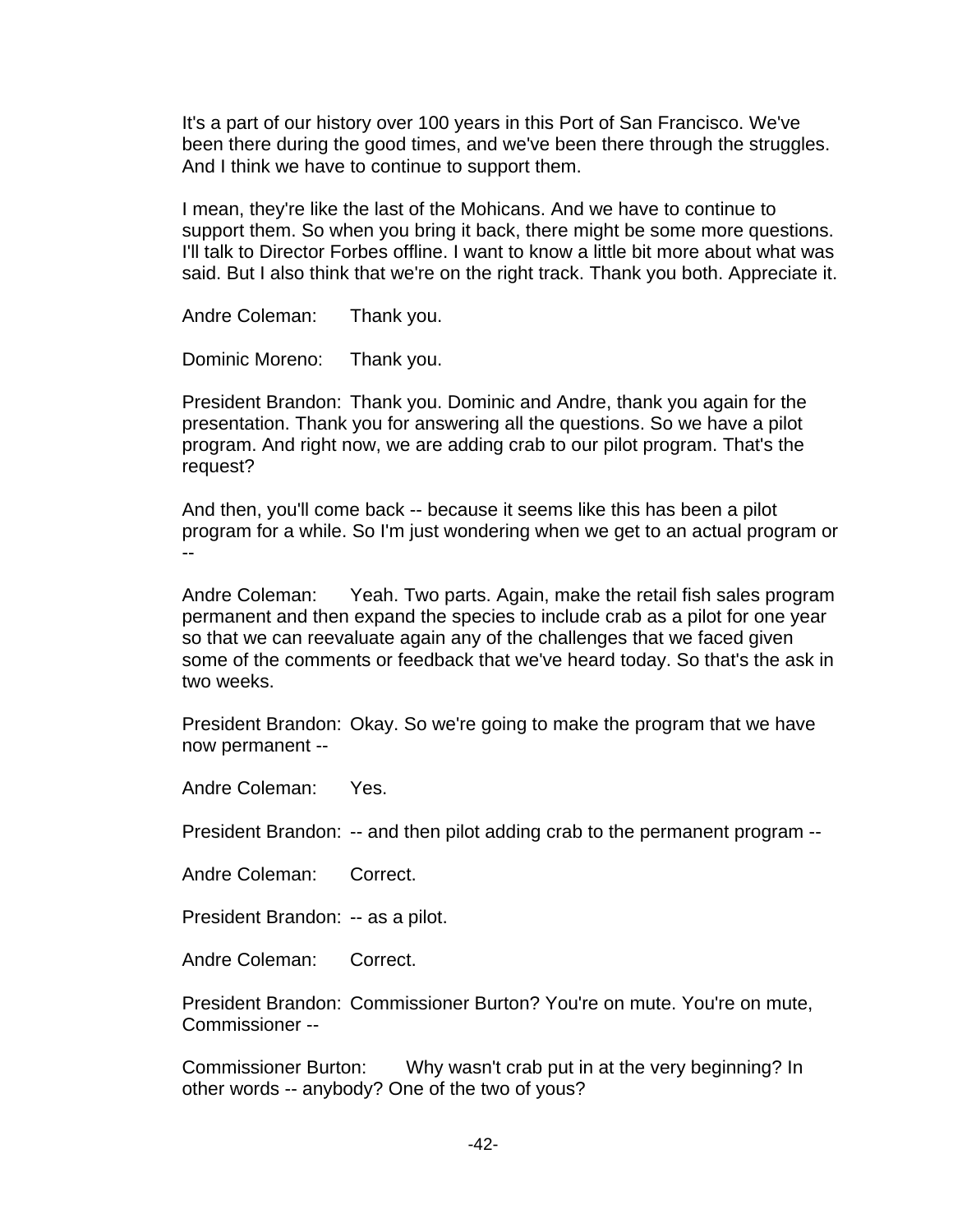Dominic Moreno: I think there was consideration for the Taylor crab stands, Commissioner Burton, in its previous version. I think there's -- these days, there is only one crab stand functioning. So we thought there might be an opportunity to provide crab to -- you know, in live form.

President Brandon: You're on mute, C --

Commissioner Burton: When we did it, we didn't want to just do all in one, just took care of the fish and then [not -- there's] a need for the crab that there wasn't before the pandemic. I got -- I understand it, I think. Thank you very much, both of yous.

President Brandon: Thank you again for your presentation. We look forward to you coming back.

Andre Coleman: Thank you.

# **13. ENGINEERING**

A. Informational presentation on equity opportunities in construction project delivery methods.

Rod Iwashita: Good afternoon, President Brandon, Vice President Adams, commissioners and Director Forbes. I am Rod Iwashita. I'm the chief harbor engineer for the Port. And I'm here with Stephanie Tang, our contracts and procurement manager, to discuss equity opportunities in construction project delivery methods.

I gave a presentation in 2019 to the Port Commission about alternative project delivery methods. And today, Stephanie and I are here to discuss how we consider and include equity in selecting construction project delivery methods. Next slide, please.

So the Port is committed to eliminating racial disparity and all its policies, processes, decisions and resource allocations. That's straight from our race equity action plan website. Inside the racial equity action plan, there are four different construction-related goals.

This includes enhancing equity-based language in all pre-bids to state the Port values of creating racially diverse contracting teams, repackaging of contracts into smaller projects when feasible to create opportunities for racially diverse micro-LBE teams and evaluate the feasibility of creating a job order contracting pool similar to the Public Works JOC program to increase capacity of small minority businesses.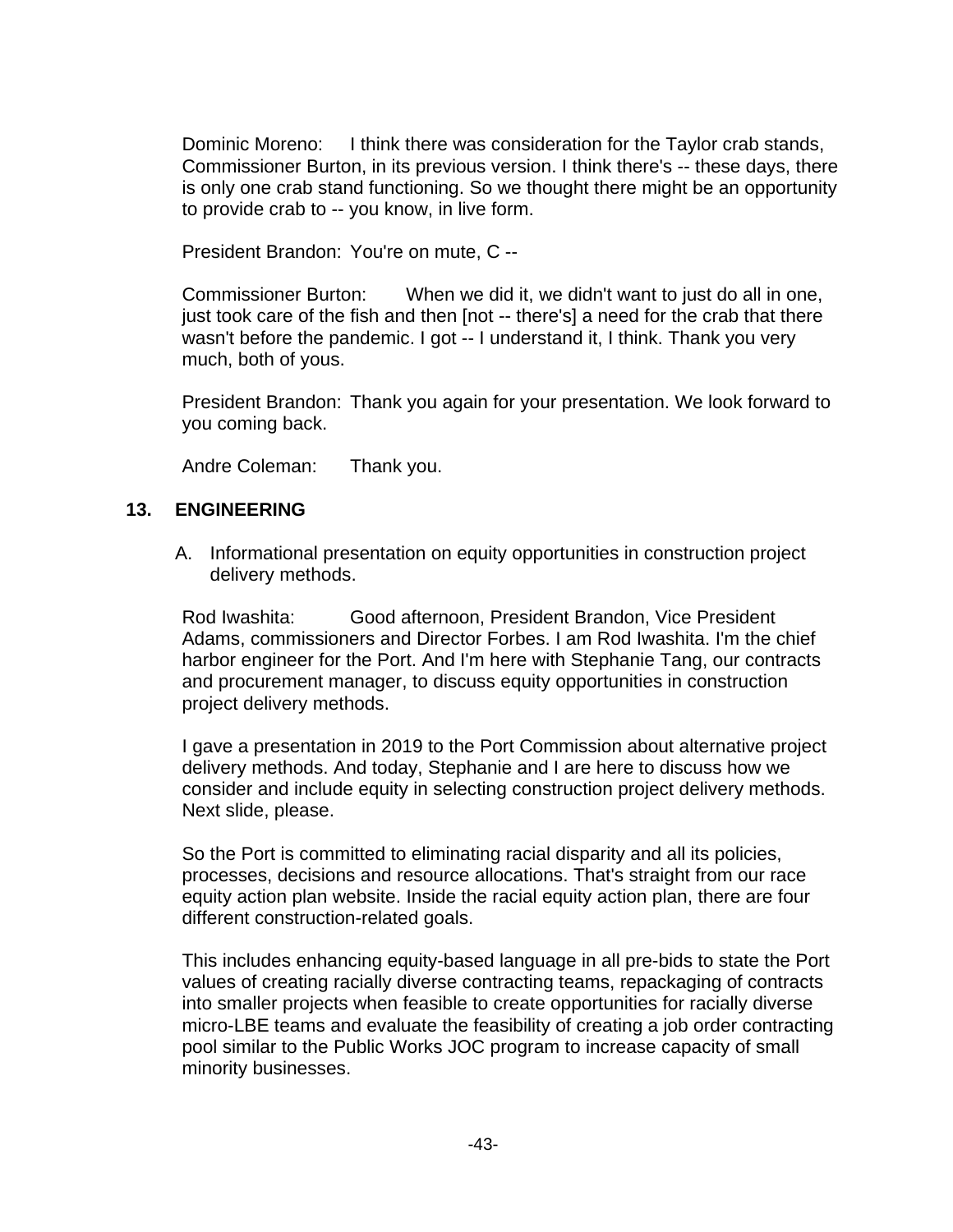So why consider -- so we've considered this equity in contracting. We want to maximize economic opportunity for our local communities. Our historic strategy has been to use the LBE program to achieve this goal. But there are other opportunities in equity the Port can explore using contracting alternatives to our typical low-bid process.

These equity opportunities that are available to the Port include workforce development, community benefit programs, education and mentoring programs as well. While we strive for safe, cost-effective and timely construction projects, we're also looking to maximize our impact on local communities through our construction contracting.

Over the past three years, the Port has completed 38 separate construction projects with a value of approximately \$67 million, ranging in construction value from \$16,000 to \$17.8 million. So we don't expect the contracting community to develop community benefit programs immediately.

And we need to remind them about the Port's equity goals and values in order for them to prepare for the use of -- the Port's use of non-cost scoring criteria and how they affect bid evaluations in these alternative delivery methods.

This was one of the reasons the upcoming Port maintenance dredging contract RFP was structured as a two-year contract this time around. It's typically a fiveyear.

And we included optional non-cost criteria in the RFP to allow the dredging contracting community time to prepare for the following five-year contract where it's very likely non-cost criteria is going to be included and scored in the bids. Next slide, please.

Here, we have the most common construction delivery methods in the city's administrative code. The typical Port project has been a low-bid project. Although, the cruise ship terminal at Pier 27 was contracted using design build. And the Illinois Street bridge project was used construction manager, general contractor methods.

The Port has started to use the Public Works JOC program to address smaller repair and maintenance projects with greater frequency over the past three years. Next slide, please.

And here, we have the different delivery methods that we're talking about and the dollar range where we look to use these different methods. So the overall amount of a JOC contract can be as high as \$5 million.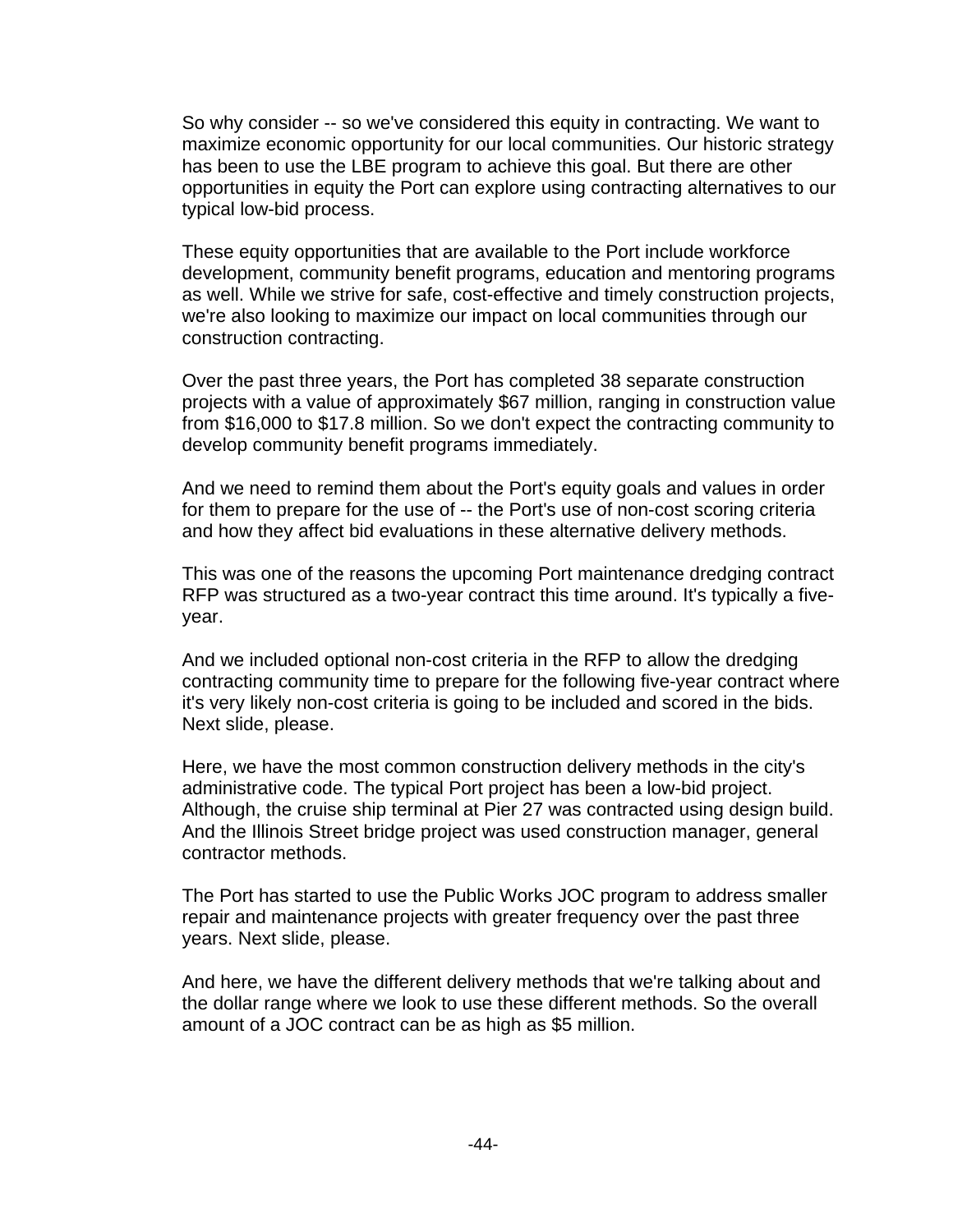But the city administrative code limits specific task orders to \$706,000 or the threshold amount. Design-bid-build -- or the low-bid projects don't have an administrative minimum or maximum dollar value.

And best value has a minimum construction value of \$1.5 million. CM/GC and design-build construction methods don't have minimum contract values. But because of the amount of resources -- staff resources and contractor resources, we typically don't use those unless a project is complex or quite large, \$15 million and greater. Next slide, please.

So when we're selecting a delivery method for a project, equity is one of our considerations. But other considerations that we have include project cost, the complexity, safety, timing, staff resources and available contracting resources.

Best value, design-build, CM/GC provide a mechanism for evaluating non-cost criteria within a bid, while low-bid and JOC methods rely on LBE participation to address equity. And with that, I will turn it over to Stephanie.

Stephanie Tang: Thanks, Rod. Next slide, please. So in a typical low-bid process, if you meet the minimum requirements, the city's definition of being a responsive and responsible bidder, then the lowest cost wins. It's pretty straightforward. That's the low-bid approach.

So once you start using scoring criteria, the selection process is more similar to what you will see in a professional services or in a real estate developer selection process. The department develops a set of criteria. And then, a panel will score them.

This is usually around things like past performance, the ability to meet timelines, labor compliance, safety records but that also it's the opportunity to introduce equity as a scoring criteria. So this could be the bidder's DEI practices. It could be workforce programs.

It could be mentorship. It could be volunteer programs. It could be environmental stewardship, anything that the -- these are all considered as the panel is deciding who is the most qualified respondent. And this non-cost criteria gets to one of the goals of generating community benefits. Next slide, please.

So this slide looks at which delivery methods are used based on price alone and which use non-cost criteria. So JOC and design-bid-build, low bid, the top two -- those are based solely on cost. And then, the bottom three, best value, design-build and CM/GC are ones where you can introduce non-cost criteria.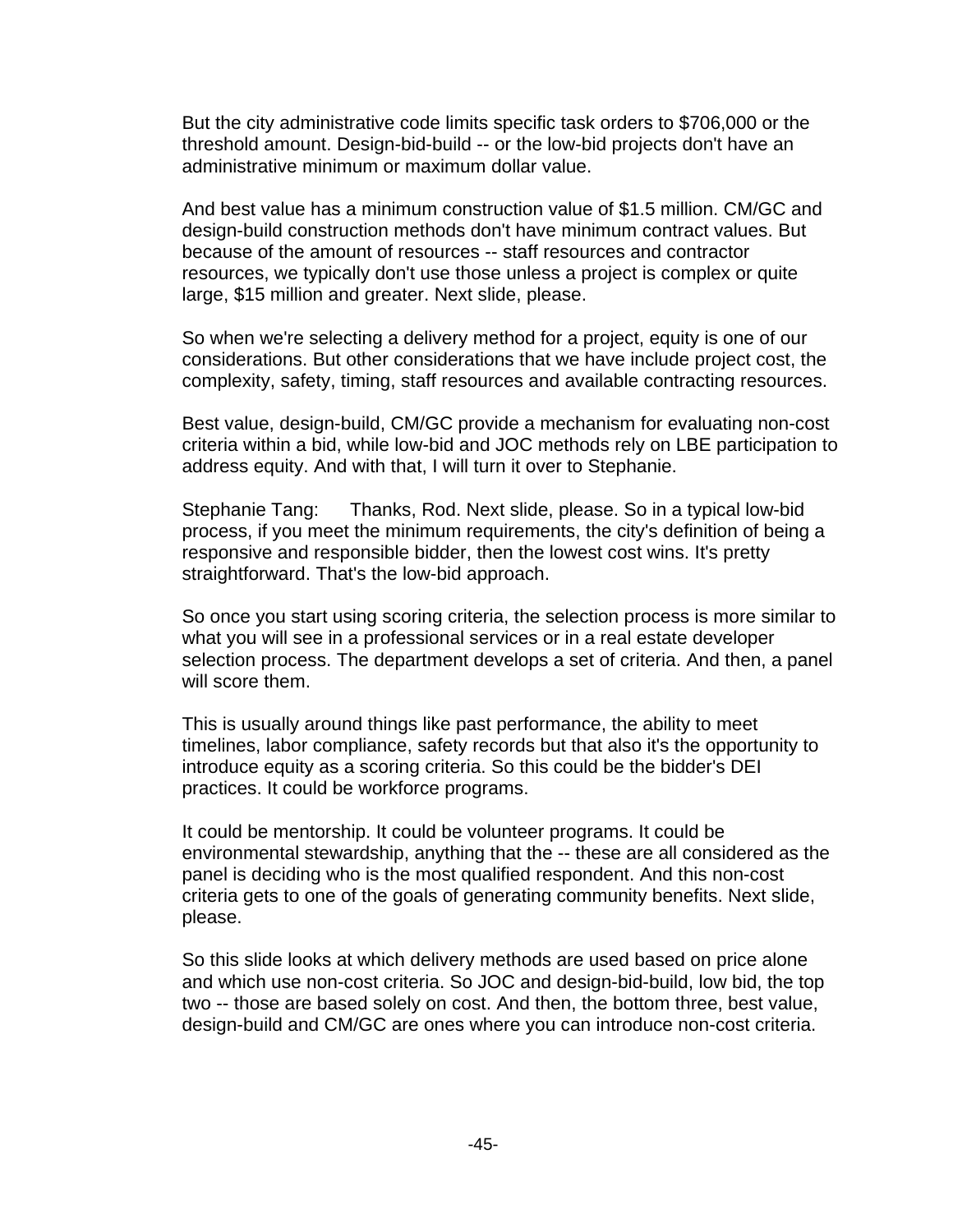Now, of course, cost is still considered in this. We're not going to throw away cost. For best value, you actually create a formula where it's the cost divided by the qualification score. And a design-build cost has to be at least 40 percent.

Rod and I have talked about the perspective of us, the department. But what are our bidders going to think about us using these non-cost criteria and asking these equity questions? And I do want to say, you know, the non-cost criteria are excellent from the equity perspective.

But from the respondent perspective, there is a learning curve. It's all the work of doing a low-bid proposal plus the work of proposal writing and also possibly an interview. The selection process does take much longer. And it's also a longer period of uncertainty for them. And like all things administrative, bigger firms have more capacity to do more administrative work. Next slide, please.

So this slide gets to the LBE, which is the typical strategy the Port has used to advance equity. We think the LBE is a great strategy. It can't be the only strategy. But this is how it applies to some contracts.

All contracts must consult with the contract monitoring division, the city regulator for administrative code chapter 14B. And while the use of non-cost criteria in a selection process is optional, participation in this LBE program is not. So this is a requirement.

LBE requirements are established at the time of bid. But let me highlight a few important distinctions. Design-build -- so it's the third one on the slide -- has one LBE requirement for the design phase and then a different LBE requirement for the construction phase.

Then, for the CM/GC solicitation process, LBE goals are set at the project start for the project overall, but then trade-bid packages have a separate requirement. So for example, while a CM/GC overall could have a goal of 10 percent, an individual trade-bid package might have a much higher LBE goal depending on availability. Next slide, please.

On this slide, you can see the different alternative delivery methods but then also the three initial goals we started out with and also an assessment of the relative strength of equity of the different areas. And this shows you how we're kind of thinking about how we're going to apply equity.

Now, clearly, low-bid and JOCs are best for maximizing the opportunity for LBE primes. However, they're not as good as best value for generating community benefits. Then, we have the design-build and CM/GCs that offer wonderful opportunities to select a prime contractor who does equity and communityserving work.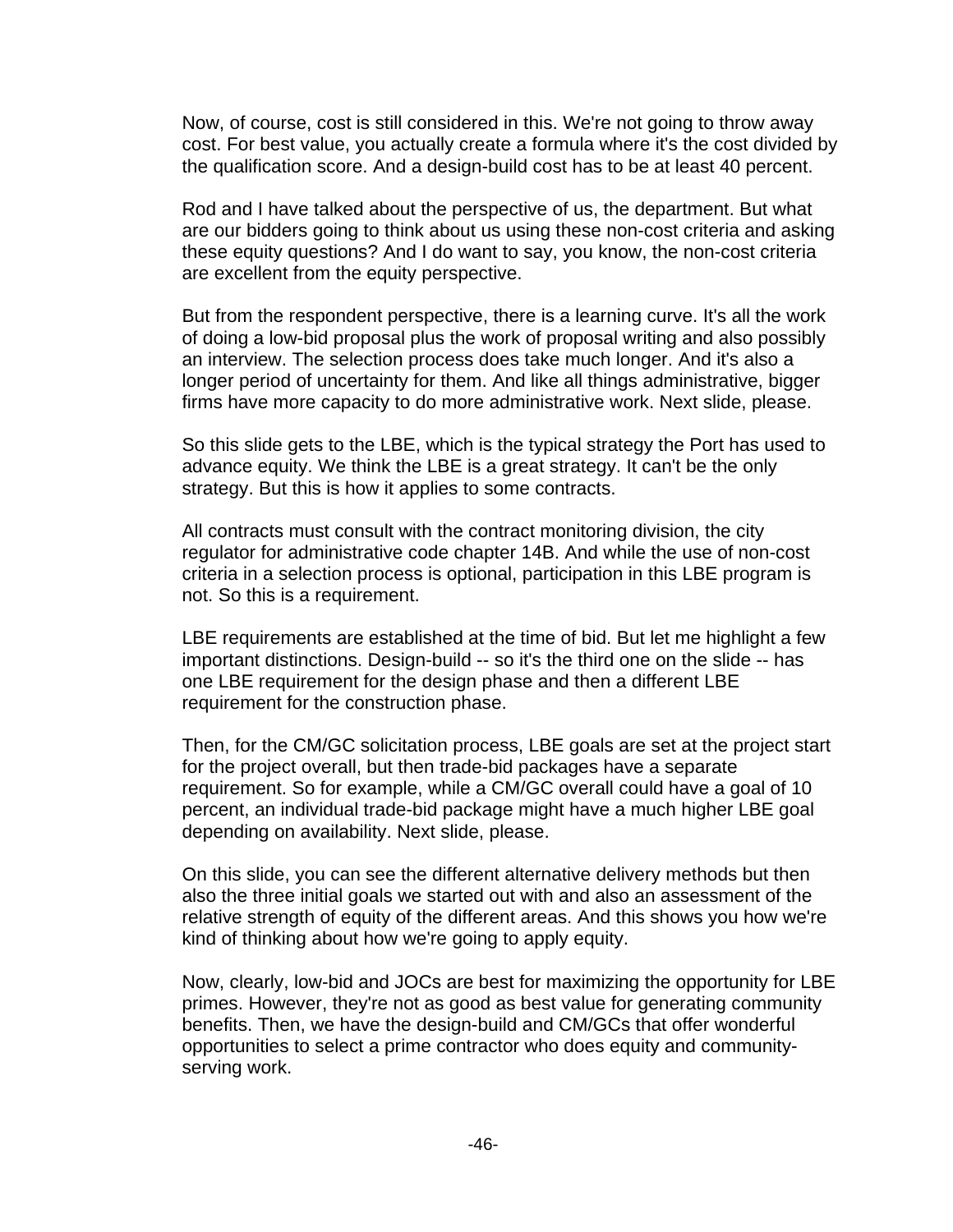But it is extremely rare to have an LBE at a prime because the projects are so large. So LBE opportunities are really at the lower-tier level. So if there's one takeaway from this presentation, it's this. When we're applying the equity lens to contracting, there isn't a one-size-fits-all for which delivery methods we should use.

Each delivery method has advantages and disadvantages. And in the appendix to the staff report, pages eight to 11 has some pretty detailed charts in how you can think about the equity and the non-equity considerations for each method.

So you could understand how staff are approaching and selecting the method from a holistic point of view. And before I close, I wanted to confirm and reaffirm what Rod already mentioned about maintenance dredge and about how we're not just talking about how we can do this.

But we're actually doing this right now and that the dredging contract has always been a low-bid opportunity. And there have been very few LBE opportunities in that work. And nobody was satisfied with that result.

We were doing the same thing, but we weren't advancing equity in that contract. So in the staff report, I just want to draw your attention to item 10A on page two where it says Port staff intends to use a solicitation to prepare the dredging community for possible future implementation of non-cost selection criteria.

So what we're doing is we're preparing the market. We're going to demand more and ask more of the folks that we work with because our equity values should not just be expressed by us, the Port, but also our contracting partners. And the expansion of strategies for equity and contracts is happening now.

So that concludes our presentation. I wanted to thank some other folks who provided insight into making sure that we were clear and correct in our presentation. Thanks to Tiffany Tatum, Alan Gin and Alysabeth Alexander-Tut from the contract monitoring division for their comments. And Rod and also Alysabeth from CMD is on the line as well for your questions. Thank you.

President Brandon: Thank you, Rod and Stephanie, for the presentation. Now, let's open it up for public comment. We will open the phone lines to take public comment on item 13A from members of the public who are joining us on the phone. Jenica will be our operator and will provide instructions now for anyone on the phone who would like to provide public comment.

#### No Public Comment on Item 13A.

Commissioners' Discussion on Item 13A: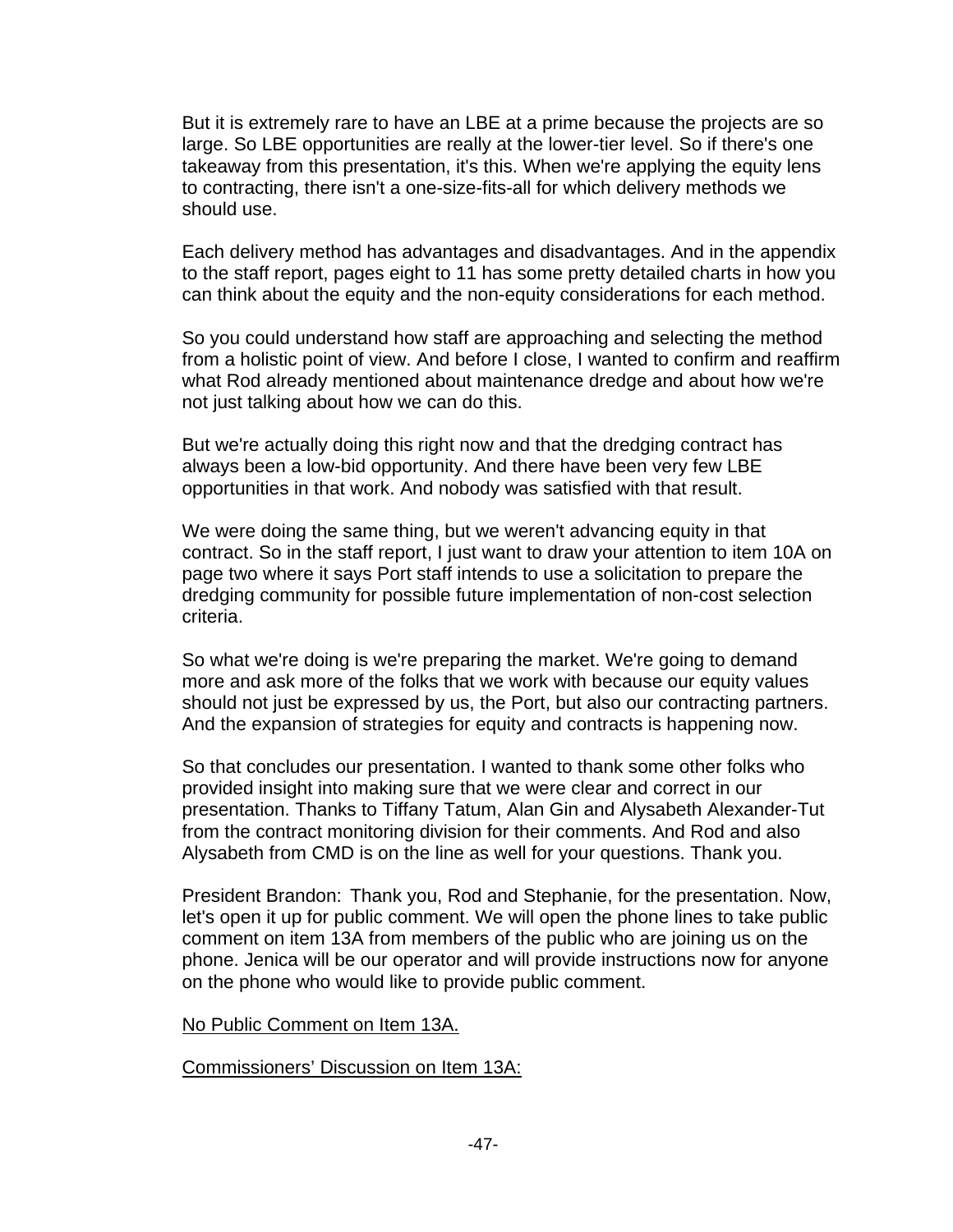Commissioner Woo Ho: Thank you, Rod and Stephanie, for this presentation. I have to say that it is very innovative and creative. I think we've learned a lot. When I read the staff report, I wasn't sure that I fully understood everything that you said because it's a complicated view of -- and we don't live in the contracting world every day, nor do we live in the world of public finance and how civic entities address it.

I think you've helped us understand. It was extremely educational. So I support trying to move this equity initiative forward. I guess that all the qualitative aspects of what we expect from our contracts as far as you know in terms of the quality, the timeliness and the cost is still there.

But this is advancing it a step forward. And I'm just wondering, as we go forward on this, is the idea -- and I don't know if other city departments are approaching it as well, if we're in tandem with other departments.

Are we going to give this a pilot period just to sort of figure out how to actually execute against this? And then, I'm sure you'll learn some lessons along the way in terms of what's easy to actually implement because there is the -obviously, it's -- I know it's -- as we said, there's no numbers or anything like that associated with it.

But still, are you going to put this into sort of like a pilot period to sort of make sure that you understand how to execute and implement it and then come back to us and report whether it's working and what other refinements you might want to make?

Rod Iwashita: Well, I will say that I believe it was about two years ago about when I did the first presentation of alternative delivery methods that we were talking about Building 49 or Crane Cove Park in general and trying to do that as a CM/GC project.

The bids there failed. And we ended up having to split the project up and redefine some of the work at Building 49. But we have tried this. We have not done a best-value project, I believe, yet. And I think that we would -- when we come to the Port Commission to ask for authorization to advertise projects, I think we will have -- we will have thought this through.

And probably, if you are interested, we can talk about our reasoning for selecting the contract delivery method at that point. And whether or not it's successful is whether or not I come back and ask you for additional funds because we've had a cost overrun or something.

Commissioner Woo Ho: Okay. All right. I think, at this point, you know, it's worth trying. And I think it's a step forward. I know you all spent a lot of time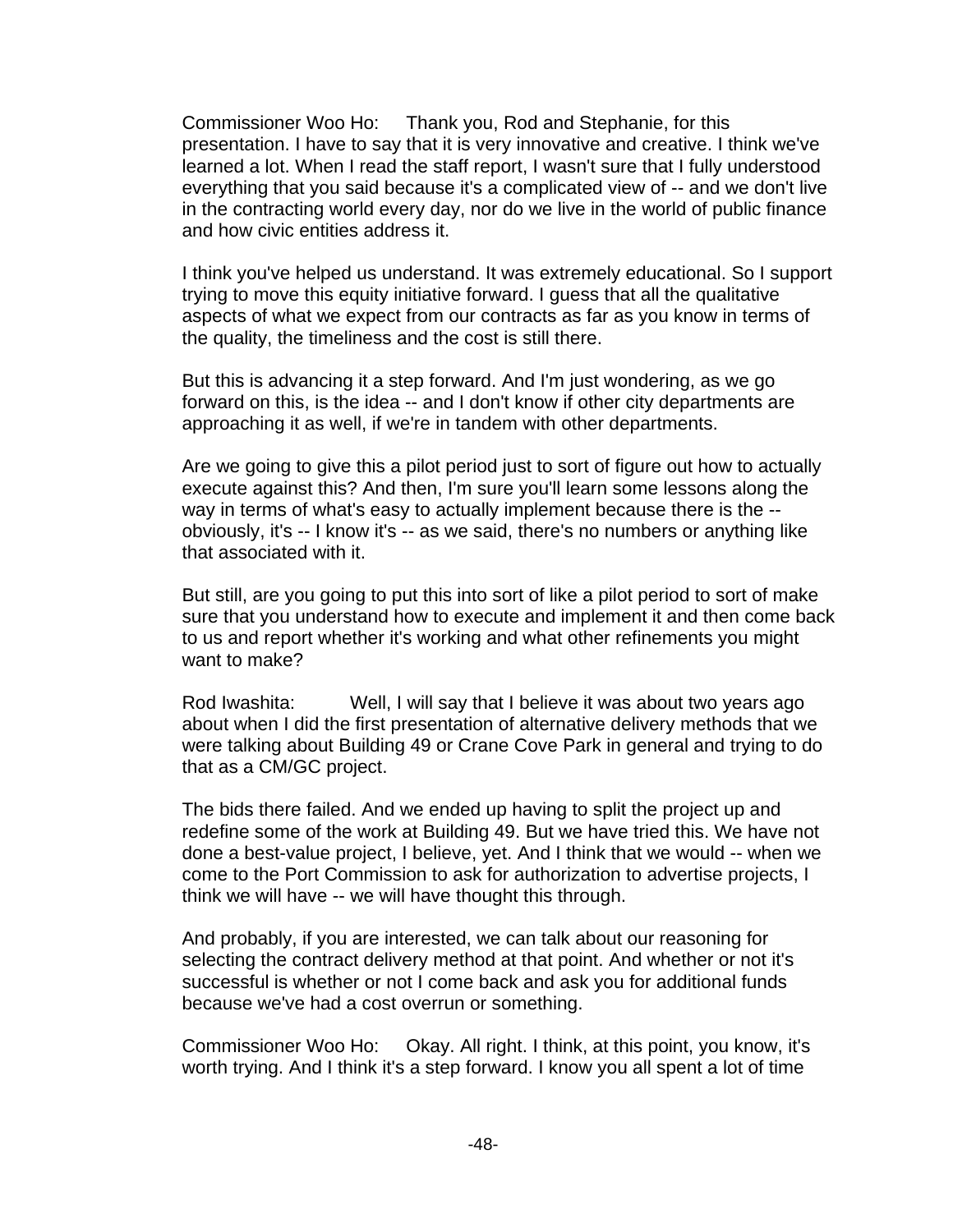thinking about it. So I applaud you for the effort that you've made so far. So thank you.

Rod Iwashita: Okay. Thank you.

President Brandon: Thank you. Commissioner Gilman?

Commissioner Gilman: Rod and Stephanie, thank you also for this report -again, applaud you for your innovation. We know that we have LBE and other local-hiring requirements. But this is really taking it a step further. I had one question. I might be misunderstanding the staff report.

So again, apologies if this question seems silly, but one of the questions I had - - and this really goes to -- the way I understood your staff report is, you know, that there are barriers when we get to the design or the CM/GC section, that it's harder because of the competitive-bid process and sort of the barriers for that.

Is there a way -- and I'm going to use just as an example -- this is totally illustrative -- you know, Piers 30-32 and the seawall lot. That was a massive development project that we put out for bid. We are in negotiations with the top bidder.

But would there be a way in those bids to -- while some bids did come in with strong LBE programs and outreach programs, others didn't. So I want to know, one, if there's a way for us to mandate that more, that it has to sort of be part of the bid package.

And also, is there a way on the professional-service side -- it really struck me - you know, everyone came in -- I'm going to use this, again, illustratively -- with an architect. And they were major firms because of the scope and size of the project.

And it seemed like the LBE or smaller-firm work would be modeling and some of the sort of less-price-point options. Is there a way for us to mandate more equity and sort of work sharing on those major projects to say that -- as an example, if the architectural firm is going to be paid X -- let's just say \$100,000 - - that at least \$50,000 of that needs to be going to smaller firms, LBE, etcetera? I'm just curious about that.

Director Forbes: I can provide some information about the development projects because they're different from what Rod and Stephanie are talking about here --

Commissioner Gilman: Okay.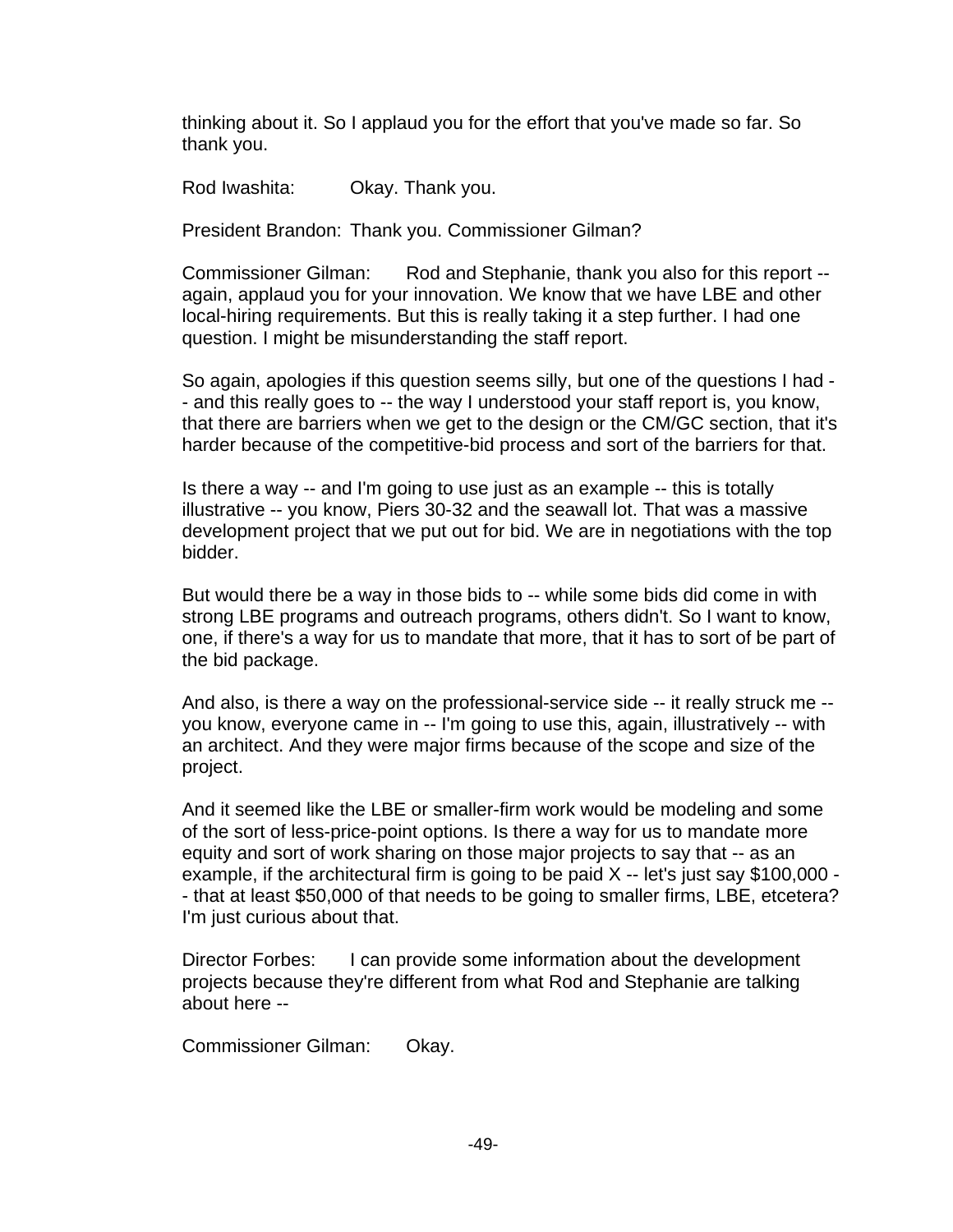Director Forbes: -- this evening, commissioner. So for the private-public partnerships where we go out for bid looking for a development partner and enter an exclusive right to negotiate, we have included in our proposals requests for community benefits or for equity.

We've done so more in recent years for sure as a scoring criteria. For some time, all of our development partners including our maritime operators at like the cruise ship terminal, for example Metro, have provided an LBE workforce program.

But now, we're really moving the dial over the years. I must say we've really advanced equity in more a cradle-to-grave approach where equity starts with the development team and ends with the leasing program so really thinking through equity across the program.

So there are additional opportunities. I think that mandates might not be the right approach given that the various work scopes can change. And LBE opportunities are different. I do think having development partners describe their equity goals, their BIPOC goals, diver -- you know, to really express what they're intending in the program is critical because the LBE program itself is race neutral.

So I think -- I'm saying a lot of words but all to say that it's different. We have advanced the way in which we solicit for equity upfront. And we are also requiring diversity DEI programs from our development partners as an early gating point before we enter into term-sheet negotiations. So we've advanced quite a bit the way in which we're incorporating equity into these public-private partnerships.

Commissioner Gilman: And I do apologize if I confused the two matters. I guess what I -- and I pulled it up on my screen. So I'm simultaneously looking at the staff report as a soft copy.

I guess what I was getting at was the way I read what Stephanie was walking us through is that she was saying the design -- maybe it was the construction management/general contracting and the job order contracting would have higher community benefits but may not attract as many -- was I understanding your chart right -- as many LBE firms or folks to apply for that bid?

You were saying there was a trade-off. So I apologize that my examples were development projects because I can't think of a construction project right now. You know, maybe Heron's Head Park is a great example. You just talked about that.

So I guess that's where I was having a little confusion about how we could have higher community benefits but then less sort of BIPOC equity participation who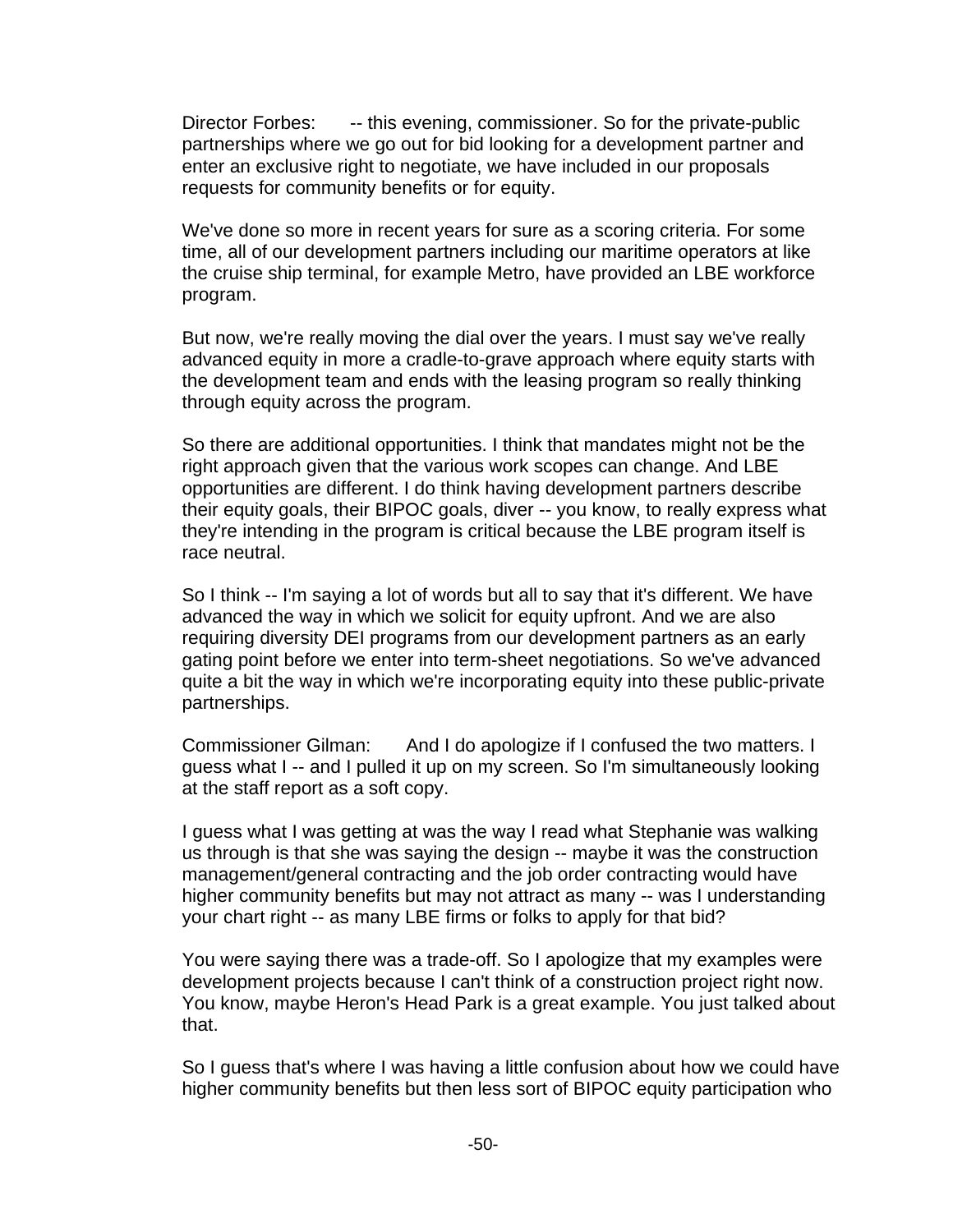goes after those grants. That's what I was trying to drive to of how to incentivize those firms to go after those contracts.

Stephanie Tang: Commissioner Gilman, you've identified the inherent contradiction that the staff report gets at, which is that the opportunities for LBEs to prime are exact -- in opposition to the ones that advance community benefits on a larger scale.

And that's why, you know, we want to pose the kind of contradiction of when we're looking for a construction delivery method of figuring out where the balance should be on that particular opportunity.

If you recall the slide that had the numbers, the dollar values of the particular opportunity, the basic kind of way to think about it is the bigger the contract the less likely an LBE is to prime it.

Commissioner Gilman: Mm-hmm.

Stephanie Tang: So because the LBE is less likely to prime it, you're then in a situation where, okay, then you're thinking about how do we maximize LBE participation. But then, are there other equity benefits that we could possibly get?

So basically, small contracts, you try to drive towards the LBE program. Bigger contracts, you've identified the other community benefits that you can do for construction. And then, it's the in-between contracts like maintenance dredge that you then make that choice of where to go.

And that's where the Port is making a different choice from the low bid, which is the habit, to thinking about approaching it in a different way. And you know, the approach that [Shannon and Ken] are using is to prepare the market.

If we prepare the market and we tell them this is what's coming, then we should expect -- you know, we can expect -- as Commissioner Woo Ho asked, we expect less failure if everybody knows what to expect.

So we are preparing the market. They've seen it in the bid documents. They're going to see it. They get a test drive. And they are -- we are well positioned for two years from now when we go back out for everybody to understand exactly what's happening because all the information is there. And you've had literally years to prepare at this point.

Commissioner Gilman: Okay. My only other question is, do we ever -- for this set of contracts -- because other departments use this. Do we ever do just a call for qualifications and then keep a running list of vendors who meet that?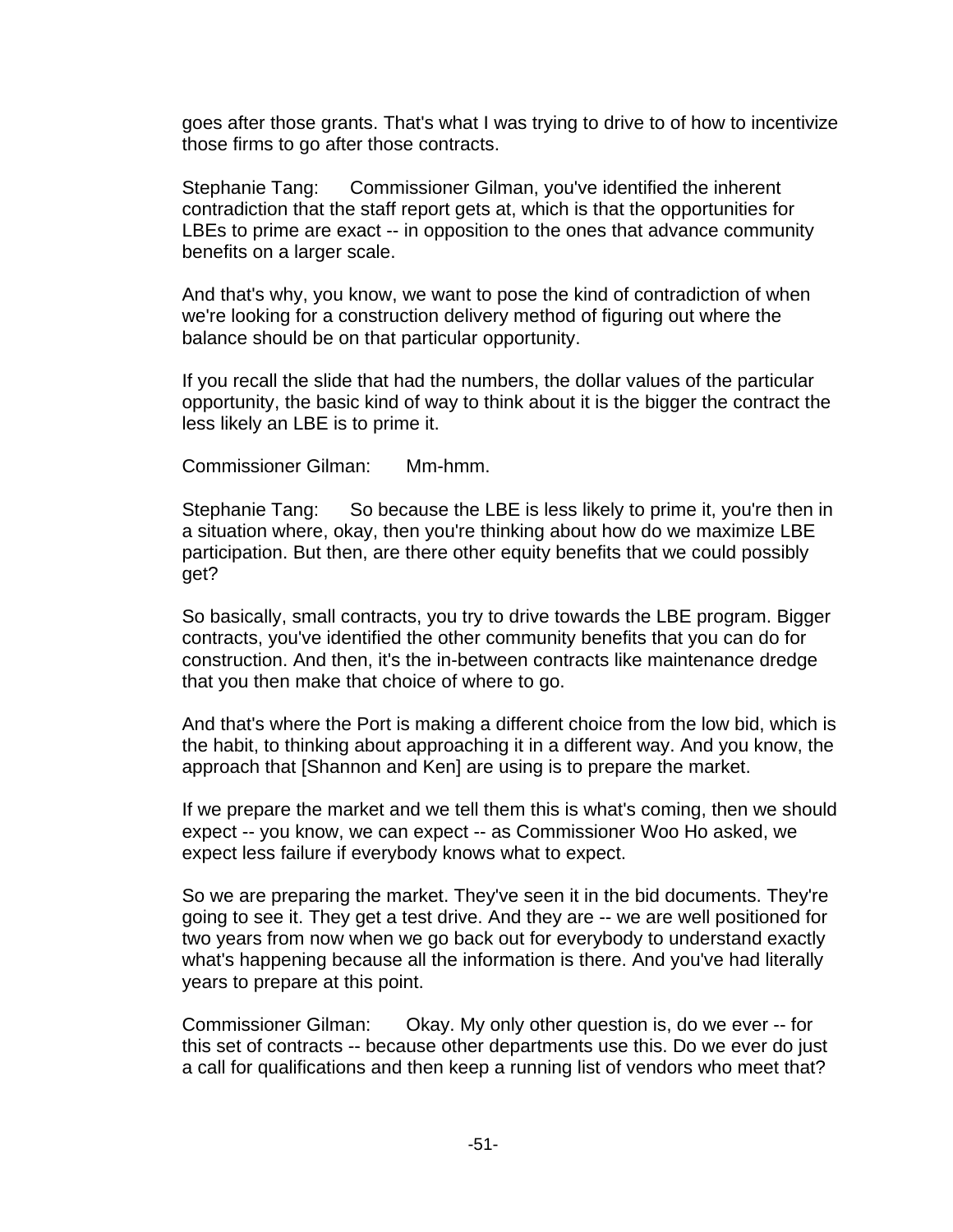So then, we're not sort of putting -- so let's say we're doing -- I don't know - sewage plumbing work to prepare for something on Port property. Do we ever just do a qualified-vendor list and then -- so we don't have to put every single project out to bid, that we just then work off of a qualified-vendor list? Other departments do that in the city. I was just curious if that's a practice for us.

Rod Iwashita: So we -- I would consider that to be a maintenance project or a repair project.

Commissioner Gilman: Okay.

Rod Iwashita: Smaller projects like that, we've started to use the Public Works JOC program. They have the pool of contractors. And if a prime JOC contractor can't do that type of work, they are allowed to sub it out. And then, there's an administration fee that they pull out of it.

But it's not an emergency-repair type of deal. But it is something that pulls a lot of -- or takes a lot of pressure off of the Port engineering department because a lot of the construct -- or the construction management and the administration of the actual project itself resides at the Port JOC administrator.

Commissioner Gilman: Yeah. I apologize again. My analogies are just failing tonight. Have we ever done that for a design-bid project, just have a qualified-vendor list or for --

Rod Iwashita: No.

Commissioner Gilman: -- a construction management? Have we ever considered that as a way to streamline the contracting process?

Stephanie Tang: You can't do it for that because of the dollar value --

Commissioner Gilman: Okay.

Stephanie Tang: -- because the dollar value is too large. And pools work when you have multiple opportunities of the same size going out again. Right. So if we do the same work many times, you can have a pool because people know exactly what to expect.

But each design build and each CM/GC is a precious unicorn that gets built, right, where it has all these specific configurations for that particular opportunity. So we need to select the specific right person. And the bidding requirements for CM/GC or design build are not for the faint of heart. They are significant.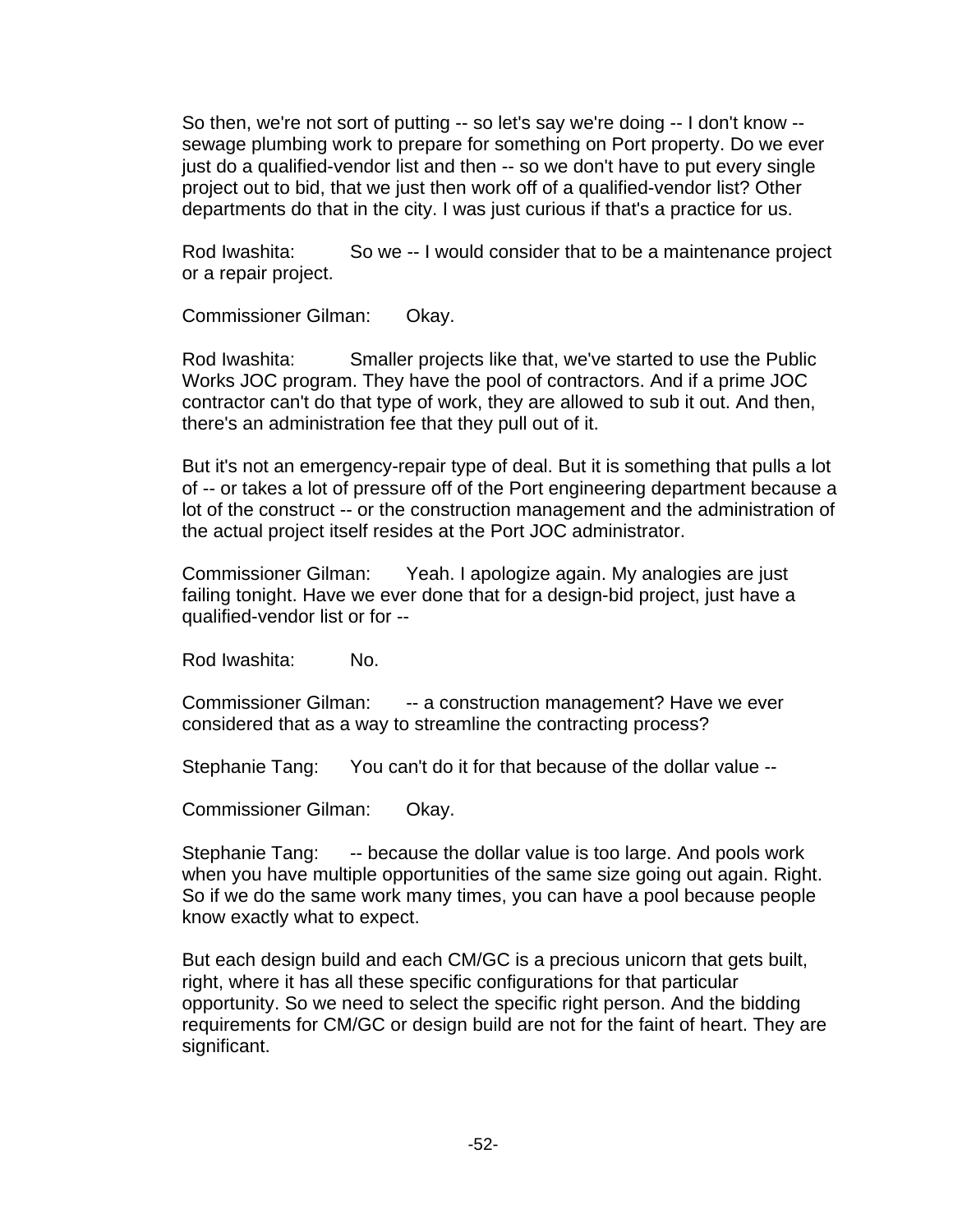Commissioner Gilman: Okay. No. You've answered my question. I just was trying to figure out, you know --

Stephanie Tang: Perfect.

Commissioner Gilman: -- if there was a streamlining way where we could have a pool of LBEs who are qualified that we can then just say, hey, this project has come up. Firm X, would you like to do it?

I was just looking -- you know, OEWD has that. Homeless and Supportive Housing department has that. DPH has that. Other folks who are large contractors for the city will do request for qualifications and then work off that list when opportunities come up.

So I was just trying to see if that was a pathway we could use. So thank you. I understand now. And I'm going to conclude my questions. And I apologize that all of my examples failed spectacularly. But I think I understand now what I need to understand.

President Brandon: What Commissioner Gilman is talking about -- isn't it like with our real estate contract with our services where we have a pool where we go out, and we have a pool of four or five firms that we could use if the need arises? But it's more professional services, not contracting. So I think that's more of what Commissioner Gilman's asking. Could we do that in the contracting world for -- go ahead, Rod.

Rod Iwashita: So I think we -- the next time we go out for on-call engineering services, you know, I think we -- the last time we did this -- there's always a -- one of the first things we talk about at pre-bid meetings is the diversity and what the Port is looking for.

I think we want a diverse -- and there's a paragraph that I remember reading that is -- you know, we want the team makeup to reflect the goals of the city in terms of diversity. So I think we are doing that already.

I think -- and I'm glad that we're talking -- you've asked that question because I think that this is -- you know, if there are any consultants watching the Port Commission meeting now, that this is kind of telegraphing to them as well what the Port's values are and maybe where our evaluation points go when we are evaluating a professional services contract or bids.

I'd just like to say real quick that, you know, the JOC program I've been talking about with Public Works -- 10 of the 13 JOC contracts right now are primed by LBE contractors. So there is a significant component there of LBE participation already.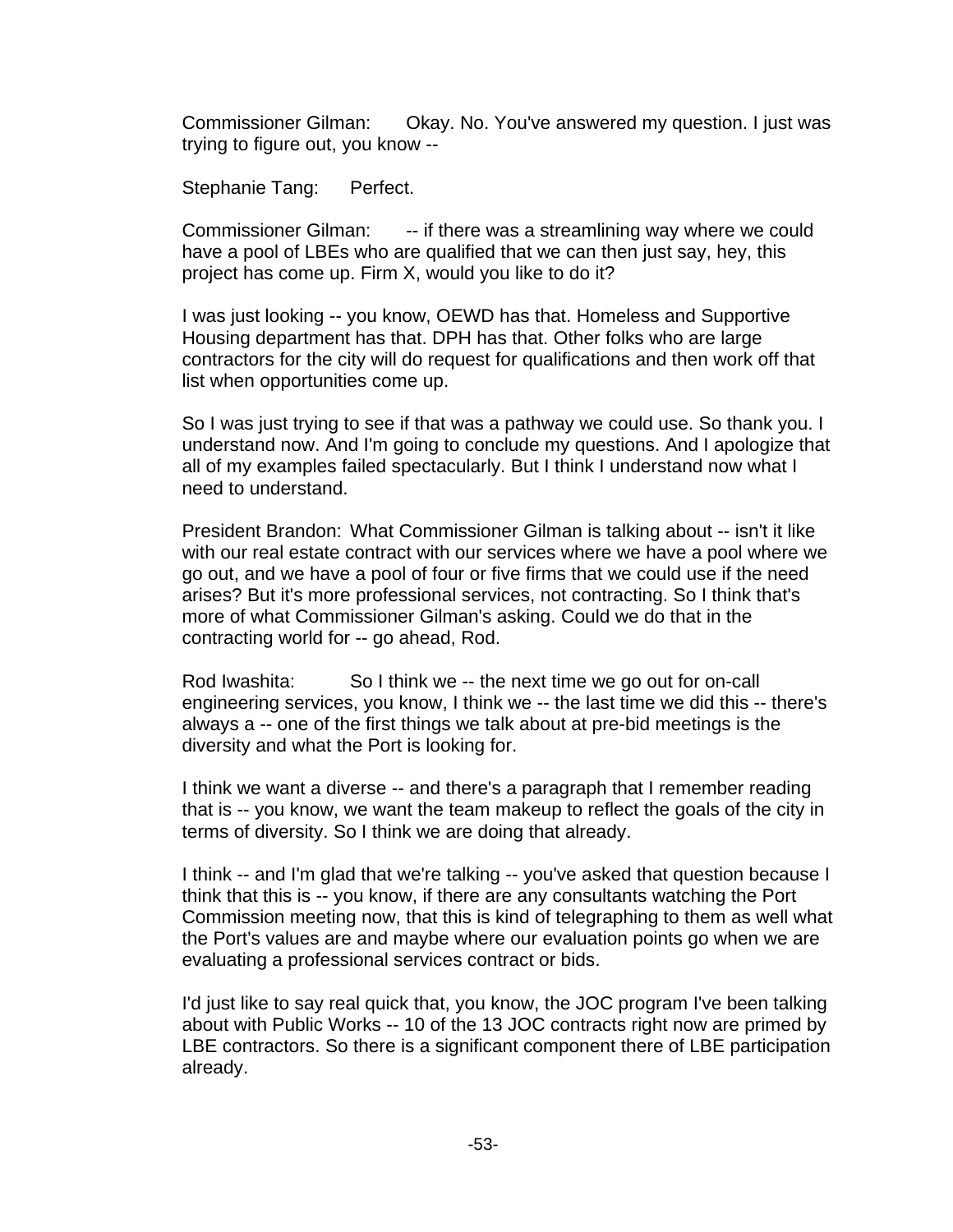Commissioner Woo Ho: I just wanted to make one comment. I know that our process a lot of processes in San Francisco are considered very convoluted and harder than other cities. But on this particular area, I think -- I guess I'm a little bit contrarian to Commissioner Gilman's comments.

I think there's more transparency with what you just described with the way we would go about this process. So I think -- because, as you know, the city has been criticized recently for some not-so-great practices.

So I actually support what you're trying to do. And I think that having something that's more open and transparent, even though it may take more steps, is probably a good thing. And I think we have kept ourselves, I think, pretty clean as far as the commission is concerned.

And we hope that the staff agrees with us. And I think that's a good thing. So I don't want to say anything about other departments. But I feel good about the San Francisco Port for that reason. So I appreciate, you know, while we're trying to build more values into how we do business to encourage the community and help support the community, I think if it takes a little more effort, but that's fine.

I would be a little bit concerned if we just had a qualified list. And after a while, we sort of got used to the clique. And we just took people off that list. That's another type of, I guess I could say, non-equity in a different way in the long run.

I mean, it may not be. So I would just be cautious about that. That's the only comment I want to make. I know we're not going there. But I would just say I like open and transparent processes when it comes to contracting. I think it's a good thing.

And I think we've done a great job on the LBE side. And I think you're adding another level. And I think that's good. And yes, there is a contradiction where you can never get a prime LBE to be on some of the larger projects. I mean, we still, at the end, cannot ignore people have to have the qualifications to be able to do the project. And it takes time.

President Brandon: Always. Always. Everyone has to be qualified in order to do the job. And I appreciate all that Rod and Stephanie are doing to open the horizon to all those who are qualified to be able to participate in our contracting. And thank you for being so innovative. Commissioner Burton, do you have any comments?

Commissioner Burton: No. I just think it's a very fine report. What I really liked was the discussion of the numbers. I think that gives good direction and is consistent with our goal.